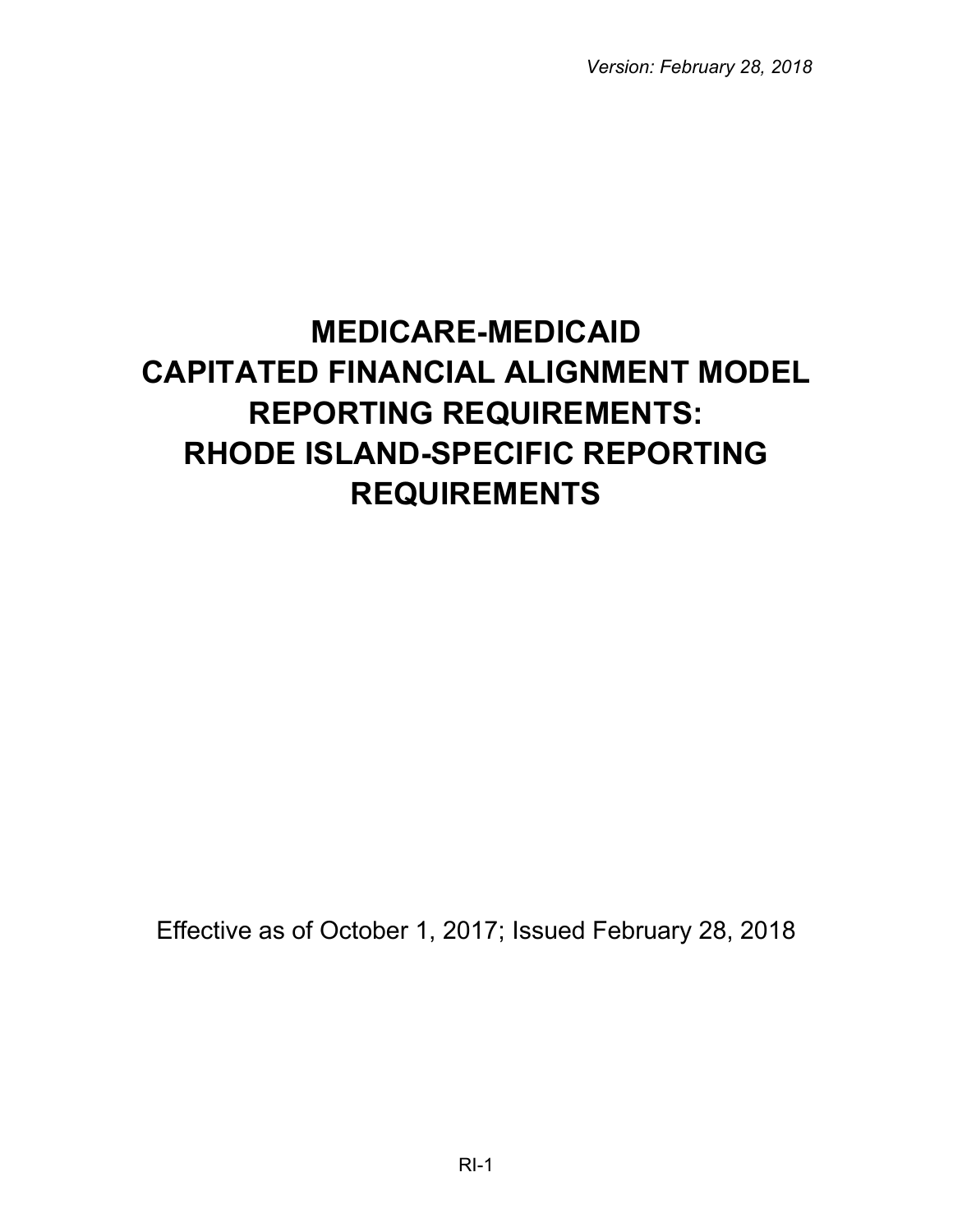# **Table of Contents**

| Rhode Island-Specific Reporting Requirements Appendix  RI-3      |  |
|------------------------------------------------------------------|--|
|                                                                  |  |
|                                                                  |  |
|                                                                  |  |
|                                                                  |  |
| <b>Guidance on Assessments and Care Plans for Members with a</b> |  |
| Guidance on Adopting Assessments Completed Previously by the     |  |
| Reporting on Assessments and Care Plans Completed Prior To       |  |
|                                                                  |  |
| Reporting on Disenrolled and Retro-disenrolled Members  RI-10    |  |
|                                                                  |  |
| Rhode Island's Implementation, Ongoing, and Continuous           |  |
|                                                                  |  |
|                                                                  |  |
|                                                                  |  |
|                                                                  |  |
| Section RI III. Organizational Structure and Staffing RI-32      |  |
| Section RI IV. Performance and Quality Improvement RI-34         |  |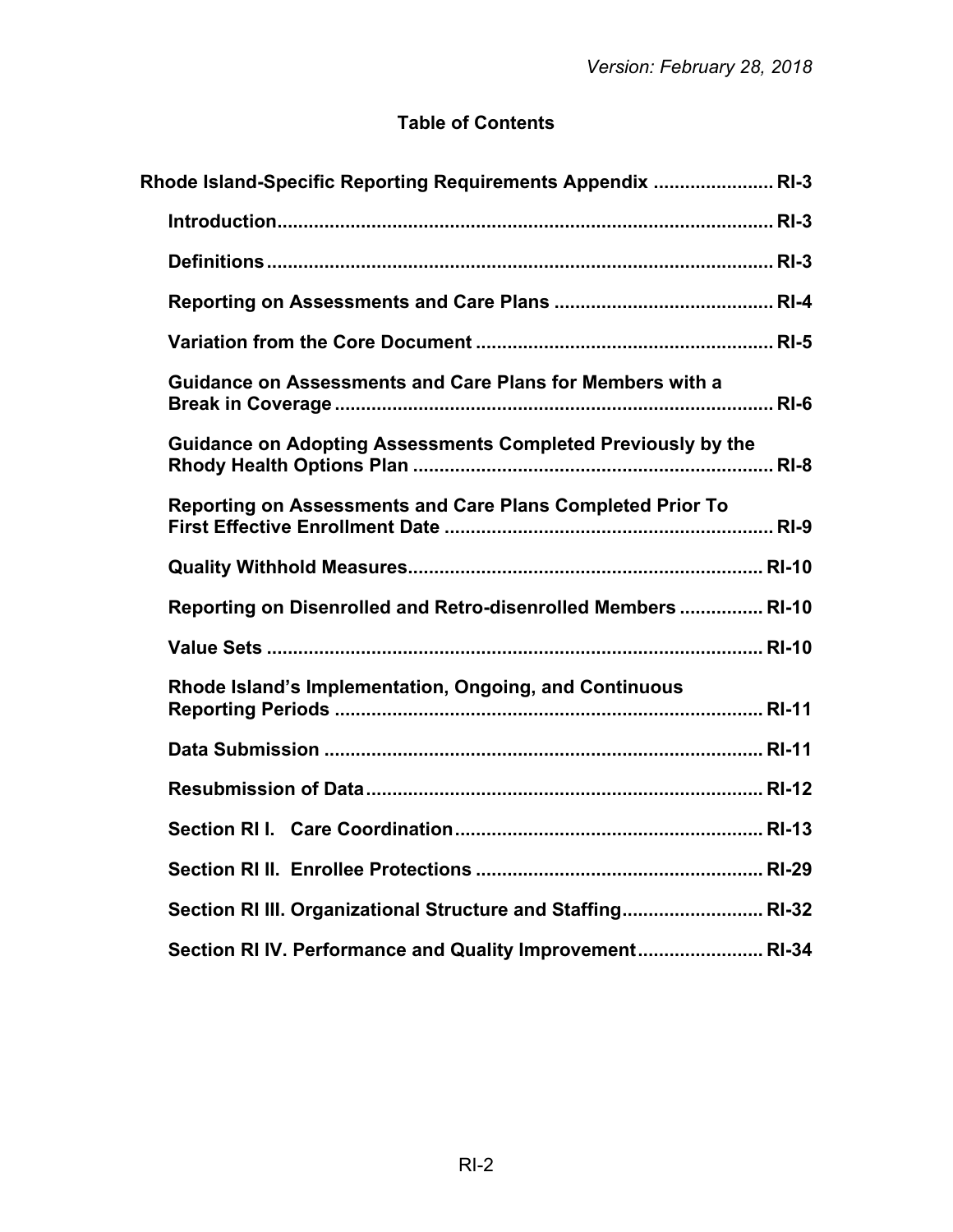# **Rhode Island-Specific Reporting Requirements Appendix**

#### <span id="page-2-1"></span><span id="page-2-0"></span>*Introduction*

The measures in this appendix are required reporting for the RI MMP participating in the Rhode Island Integrated Care Initiative Demonstration. CMS and the state reserve the right to update the measures in this appendix for subsequent demonstration years. These state-specific measures directly supplement the Medicare-Medicaid Capitated Financial Alignment: Core Reporting Requirements, which can be found at the following web address:

[https://www.cms.gov/Medicare-Medicaid-Coordination/Medicare-and-Medicaid-](https://www.cms.gov/Medicare-Medicaid-Coordination/Medicare-and-Medicaid-Coordination/Medicare-Medicaid-Coordination-Office/FinancialAlignmentInitiative/MMPInformationandGuidance/MMPReportingRequirements.html)[Coordination/Medicare-Medicaid-Coordination-](https://www.cms.gov/Medicare-Medicaid-Coordination/Medicare-and-Medicaid-Coordination/Medicare-Medicaid-Coordination-Office/FinancialAlignmentInitiative/MMPInformationandGuidance/MMPReportingRequirements.html)[Office/FinancialAlignmentInitiative/MMPInformationandGuidance/MMPReporting](https://www.cms.gov/Medicare-Medicaid-Coordination/Medicare-and-Medicaid-Coordination/Medicare-Medicaid-Coordination-Office/FinancialAlignmentInitiative/MMPInformationandGuidance/MMPReportingRequirements.html) [Requirements.html](https://www.cms.gov/Medicare-Medicaid-Coordination/Medicare-and-Medicaid-Coordination/Medicare-Medicaid-Coordination-Office/FinancialAlignmentInitiative/MMPInformationandGuidance/MMPReportingRequirements.html)

The RI MMP should refer to the core document for additional details regarding Demonstration-wide definitions, reporting phases and timelines, and sampling methodology.

The core and state-specific measures supplement existing Part C and Part D reporting requirements, as well as measures that the RI MMP reports via other vehicles or venues, such as HEDIS®[1](#page-2-3) and HOS. CMS and the state will also track key utilization measures, which are not included in this document, using encounter and claims data. The quantitative measures are part of broader oversight, monitoring, and performance improvement processes that include several other components and data sources not described in this document.

The RI MMP should contact the RI HelpDesk at [RIHelpDesk@norc.org](mailto:RIHelpDesk@norc.org) with any questions about the Core Reporting Requirements, Rhode Island state-specific appendix, or the data submission process.

## <span id="page-2-2"></span>*Definitions*

 $\overline{a}$ 

Calendar Quarter: All quarterly measures are reported on calendar quarters. The four calendar quarters of each calendar year will be as follows: 1/1 – 3/31, 4/1 – 6/30, 7/1 – 9/30, and 10/1 – 12/31.

Calendar Year: All annual measures are reported on a calendar year basis. Calendar year 2016 (CY1) will represent July 1, 2016 through December 31, 2016. Calendar year 2017 (CY2) will represent January 1, 2017 through December 31, 2017.

<span id="page-2-3"></span><sup>&</sup>lt;sup>1</sup> HEDIS<sup>®</sup> is a registered trademark of the National Committee for Quality Assurance (NCQA).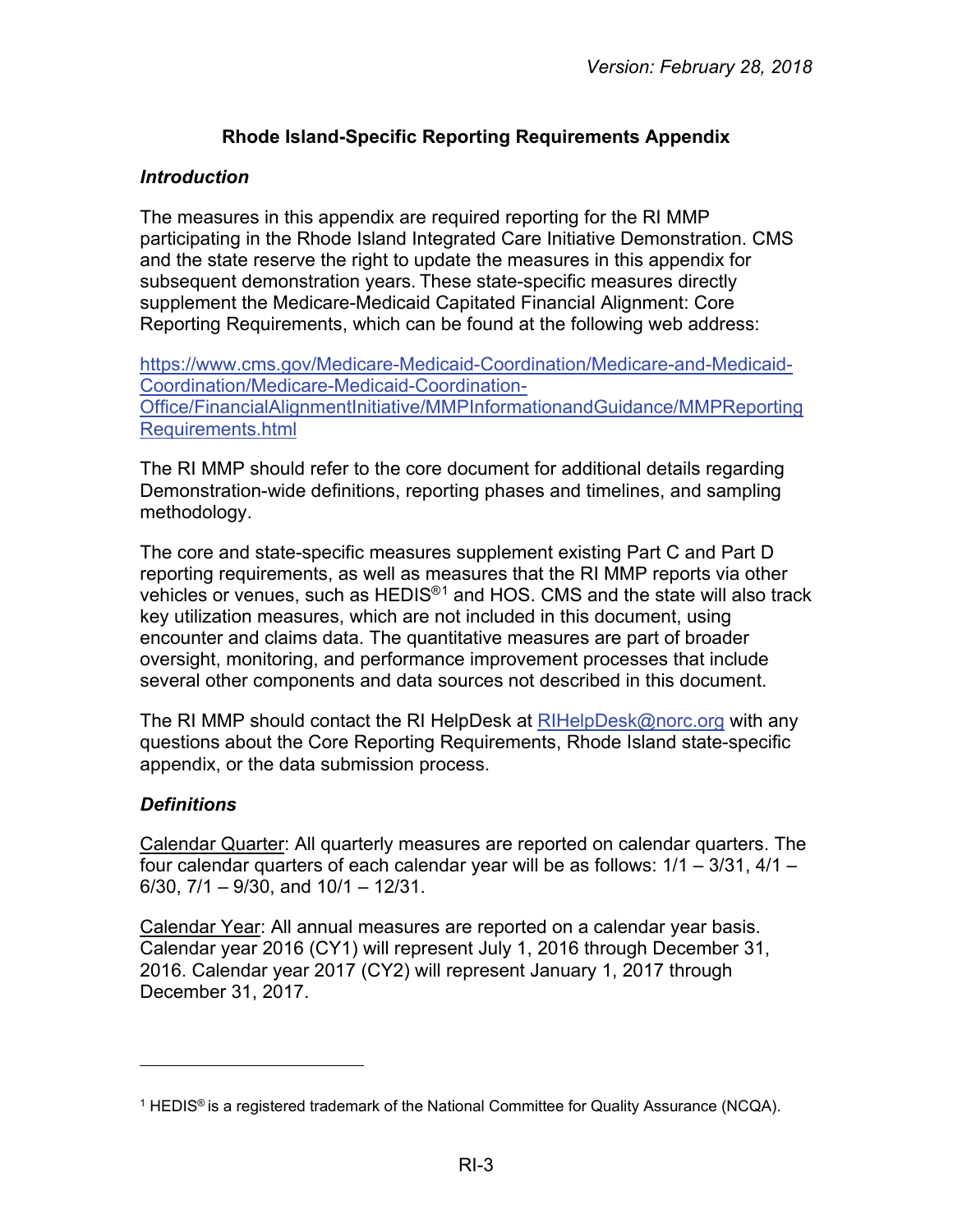Implementation Period: The initial months of the demonstration during which the RI MMP will report to CMS and the state on a more intensive reporting schedule. The Implementation Period starts on the first effective enrollment date and continues until the end of the first calendar year (July 1, 2016 – December 31, 2016).

Long Term Services and Supports (LTSS): A range of medical, social, or rehabilitation services a person needs over months or years in order to improve or maintain function or health, which are provided in the community or in a longterm care facility such as a nursing facility.

Primary Care Provider (PCP): A Health Care Professional selected by or assigned to the member to provide and coordinate the member's health care needs and to initiate and monitor referrals for specialized services when required. The PCP shall be a physician, physician assistant, or certified nurse practitioner in one of the following specialties: family medicine, general practice, gynecology, internal medicine, or geriatrics. PCPs shall meet the credentialing criteria established by the Contractor and approved by RI EOHHS. On a case-by-case basis, a PCP may also be a specialist who has an ongoing clinical relationship with a member, serves as the principal coordinating provider for the member's special health care needs, and plays a critical role in managing that member's care on a regular basis.

# <span id="page-3-0"></span>*Reporting on Assessments and Care Plans*

As indicated in the Rhode Island three-way contract, assessment tools used by the RI MMP vary by population. Community-based members who are not receiving LTSS services and not otherwise identified as high-risk must receive an Initial Health Screen (IHS). Community-based members who are eligible for LTSS or who are otherwise determined to be high-risk must receive a Comprehensive Functional Needs Assessment (CFNA). Members residing in nursing facilities who have expressed the desire to return to the community must receive a Discharge Opportunity Assessment, and members residing in nursing facilities who do not wish to and/or are not able to transition safely to a community setting must receive a Wellness Assessment.

Based on the member's needs and the assessment conducted for the member, the RI MMP must also develop care plans as outlined in the Rhode Island threeway contract. An Interdisciplinary Care Plan (ICP) is developed for all community-based members who are not receiving LTSS services and not otherwise determined to be high-risk, and community-based members who are eligible for LTSS or who are otherwise determined to be high-risk. A Wellness Plan is developed for facility-based members who do not wish to and/or are not able to transition safely to the community, and a Community Transition Plan (CTP) is developed for facility-based members who wish to return to the community.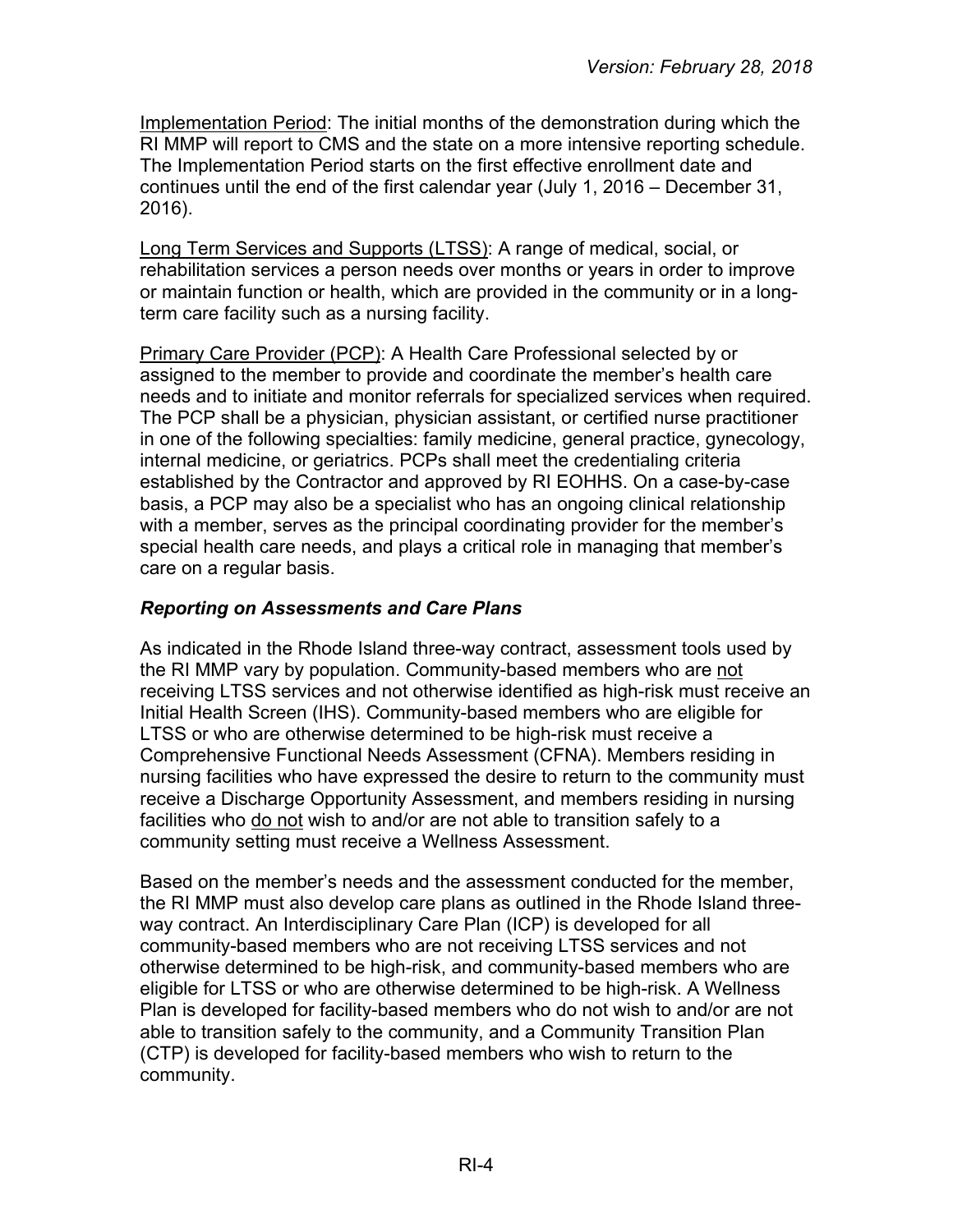These distinct populations and their designated assessments and care plans are listed in the table below. For purposes of reporting data on assessment or care plan completion (Core 2.1, Core 2.2, Core 2.3, and state-specific measures RI1.2 and RI1.3), the unit of reporting may differ as appropriate for the member's needs and risk level. Under the applicable measure, the RI MMP should report all members with a completed assessment or care plan, regardless of the tool used. Throughout the RI Reporting Requirements, unless otherwise stated, the term "assessment" refers to all assessments including the IHS, CFNA, Wellness Assessment, and Discharge Opportunity Assessment. Similarly, throughout the RI Reporting Requirements, unless otherwise stated, the term "care plan" refers to all care plans, including the ICP, Wellness Plan, or CTP.

| <b>Population</b>                                         | <b>Assessment</b>                          | <b>Care Plan</b>     |
|-----------------------------------------------------------|--------------------------------------------|----------------------|
| Community-based, non-LTSS or not<br>otherwise high-risk   | <b>IHS</b>                                 | <b>ICP</b>           |
| Community-based, receiving LTSS<br>or otherwise high-risk | <b>CFNA</b>                                | <b>ICP</b>           |
| Facility-based, do not wish to return<br>to community     | <b>Wellness Assessment</b>                 | <b>Wellness Plan</b> |
| Facility-based, wish to return to<br>community            | <b>Discharge Opportunity</b><br>Assessment | <b>CTP</b>           |

# <span id="page-4-0"></span>*Variation from the Core Document*

## Core 2.1, 2.2, and 2.3

Core 2.1, 2.2, and 2.3 indicate that MMPs should report on "the comprehensive health risk assessment as applicable per state-specific guidance." For the RI MMP, all four assessment types are eligible for reporting under these measures. Guidance for each measure is provided below:

- Core 2.1 Members with an assessment completed within 90 days of enrollment.
	- For this measure, the RI MMP should report the number of members with an initial assessment completed within 90 days of enrollment for all populations. If the RI MMP completed more than one type of initial assessment for a given member (e.g., both an IHS and a CFNA), that member should only be counted once when reporting Core 2.1.
- Core  $2.2$  Members with an assessment completed.
	- For this measure, the RI MMP should report the number of members with an initial assessment completed for all populations. If the RI MMP completed more than one type of initial assessment for a given member (e.g., both an IHS and a CFNA), that member should only be counted once when reporting Core 2.2.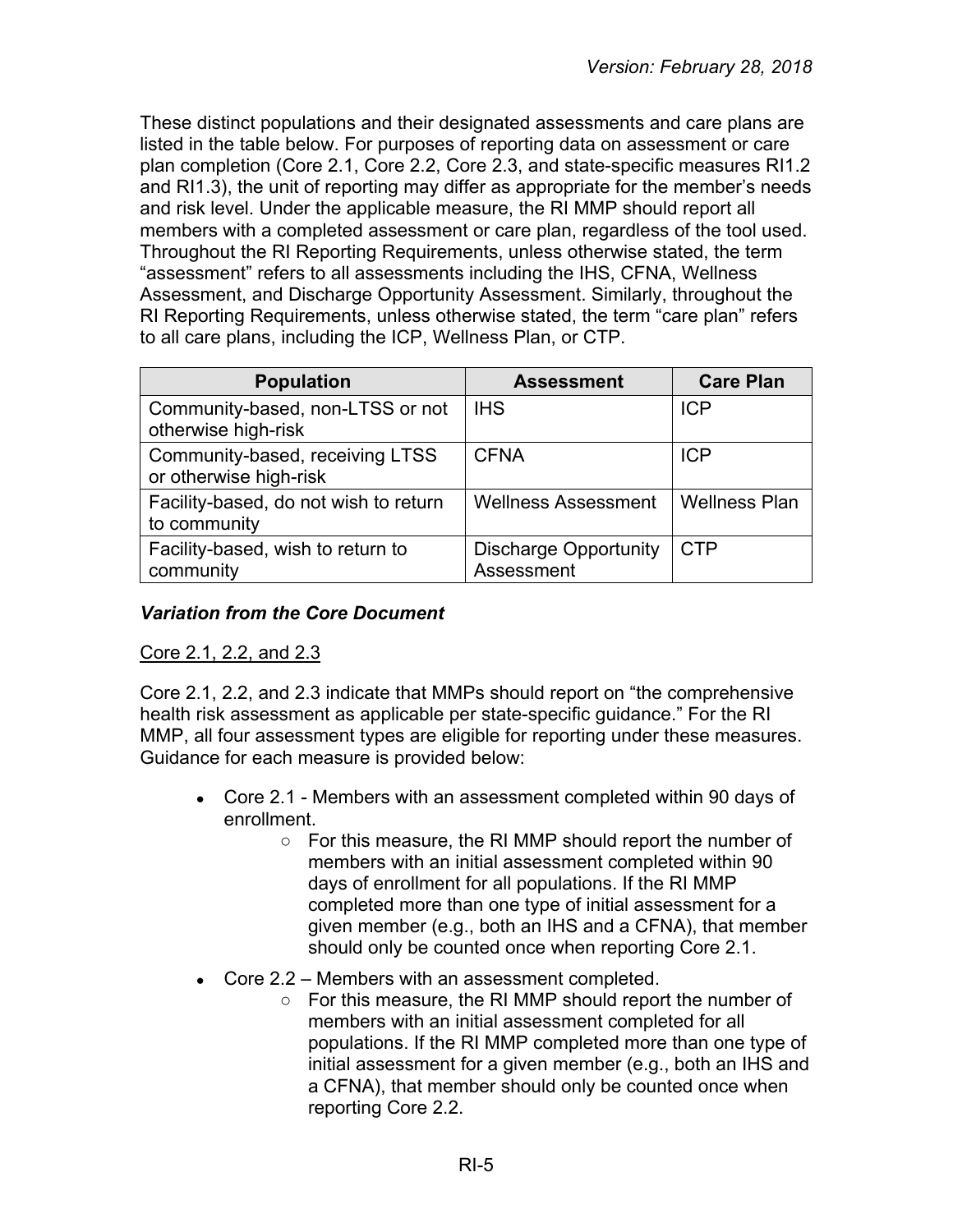- $\bullet$  Core 2.3 Members with an annual reassessment.
	- For this measure, the RI MMP should report the number of members with an annual reassessment completed for all populations. The RI MMP should consult the Rhode Island three-way contract when determining the appropriate assessment tool to be used for the reassessment of members in each population. Although the three-way contract requires more frequent reassessment intervals depending on the type of assessment, only one annual reassessment should be counted for each member when reporting Core 2.3. Similarly, if the RI MMP completed more than one type of annual reassessment for a given member (e.g., both an IHS and a CFNA), only one annual reassessment should be counted for that member when reporting Core 2.3.

#### Core 9.2

The following section provides additional guidance about identifying individuals enrolled in the RI MMP as "nursing home certifiable," or meeting the nursing facility level of care (NF LOC), for the purposes of reporting Core 9.2.

Within Core 9.2, "nursing home certifiable" members are defined as "members living in the community, but requiring an institutional level of care" (see the Core Reporting Requirements for more information). The RI MMP should identify members as being nursing home certifiable if they are in capitation rate cell IC50 on the 834 enrollment file and they have been identified by the Office of Medical Review (OMR) as qualifying for the "highest" level of care. EOHHS will provide the RI MMP with a monthly report that includes information on the level of care determination for each member who is LTSS eligible.

#### <span id="page-5-0"></span>*Guidance on Assessments and Care Plans for Members with a Break in Coverage*

#### **Assessments**

If the RI MMP already completed an assessment for a member that was previously enrolled, the RI MMP is not necessarily required to conduct a new assessment if the member rejoins the RI MMP within 180 days of his/her most recent assessment. Instead, the RI MMP can:

- 1. Perform any risk stratification, claims data review, or other analyses as required by the Rhode Island three-way contract to detect any changes in the member's condition since the assessment was conducted; and
- 2. Ask the member (or his/her authorized representative) if there has been a change in the member's health status or needs since the assessment was conducted.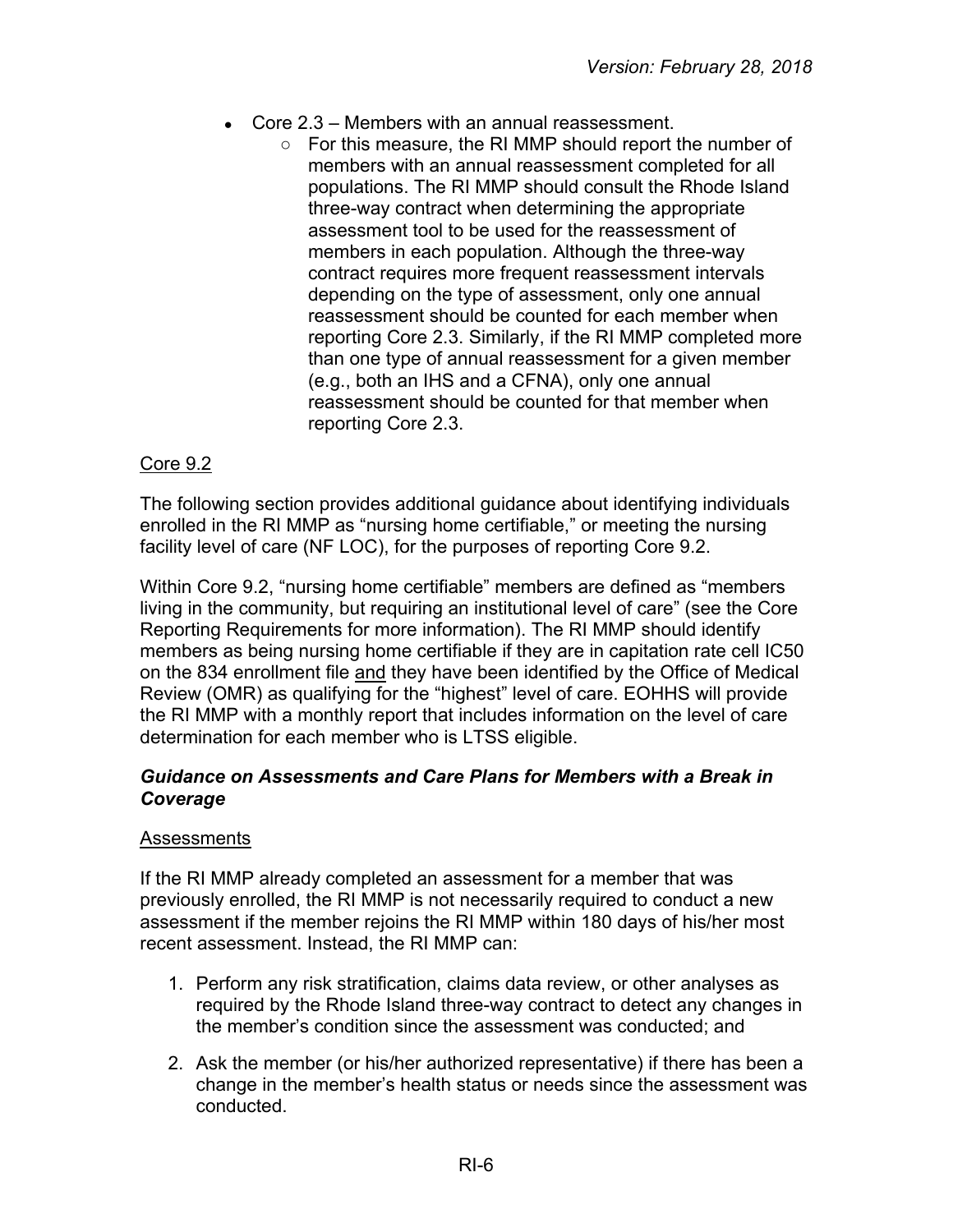The RI MMP must document any risk stratification, claims data review, or other analyses that are performed to detect any changes in the member's condition. The RI MMP must also document its outreach attempts and the discussion(s) with the member (or his/her authorized representative) to determine if there was a change in the member's health status or needs.

If a change is identified, the RI MMP must conduct a new assessment (as appropriate for the member's needs and identified risk level) within the timeframe prescribed by the Rhode Island three-way contract. If there are no changes, the RI MMP is not required to conduct a new assessment unless requested by the member (or his/her authorized representative). Please note, if the RI MMP prefers to conduct assessments on all re-enrollees regardless of status, it may continue to do so.

Once the RI MMP has conducted a new assessment as needed or confirmed that the prior assessment is still accurate, the RI MMP can mark the assessment as complete for the member's current enrollment. The RI MMP would then report that completion according to the specifications for Core 2.1 and Core 2.2. When reporting these measures, the RI MMP should count the 90 days from the member's most recent enrollment effective date, and should report the assessment based on the date the prior assessment was either confirmed to be accurate or a new assessment was completed.

If the RI MMP is unable to reach a re-enrolled member to determine if there was a change in health status, then the RI MMP may report that member as unable to be reached so long as the RI MMP made the requisite number of outreach attempts. If a re-enrolled member refuses to discuss his/her health status with the RI MMP, then the RI MMP may report that member as unwilling to participate in the assessment.

If the RI MMP did not complete an assessment for the re-enrolled member during his/her prior enrollment period, or if it has been more than 180 days since the member's assessment was completed, the RI MMP is required to conduct an assessment for the member (as appropriate for the member's needs and risk level) within the timeframe prescribed by the Rhode Island three-way contract. The RI MMP must make the requisite number of attempts to reach the member (at minimum) after his/her most recent enrollment effective date, even if the RI MMP reported that the member was unable to be reached during his/her prior enrollment. Similarly, members that refused the assessment during their prior enrollment must be asked again to participate (i.e., the RI MMP may not carry over a refusal from one enrollment period to the next).

#### Care Plans

If the RI MMP conducts a new assessment for the re-enrolled member, the RI MMP must revise the care plan accordingly (as appropriate for the member's needs and risk level) within the timeframe prescribed by the Rhode Island three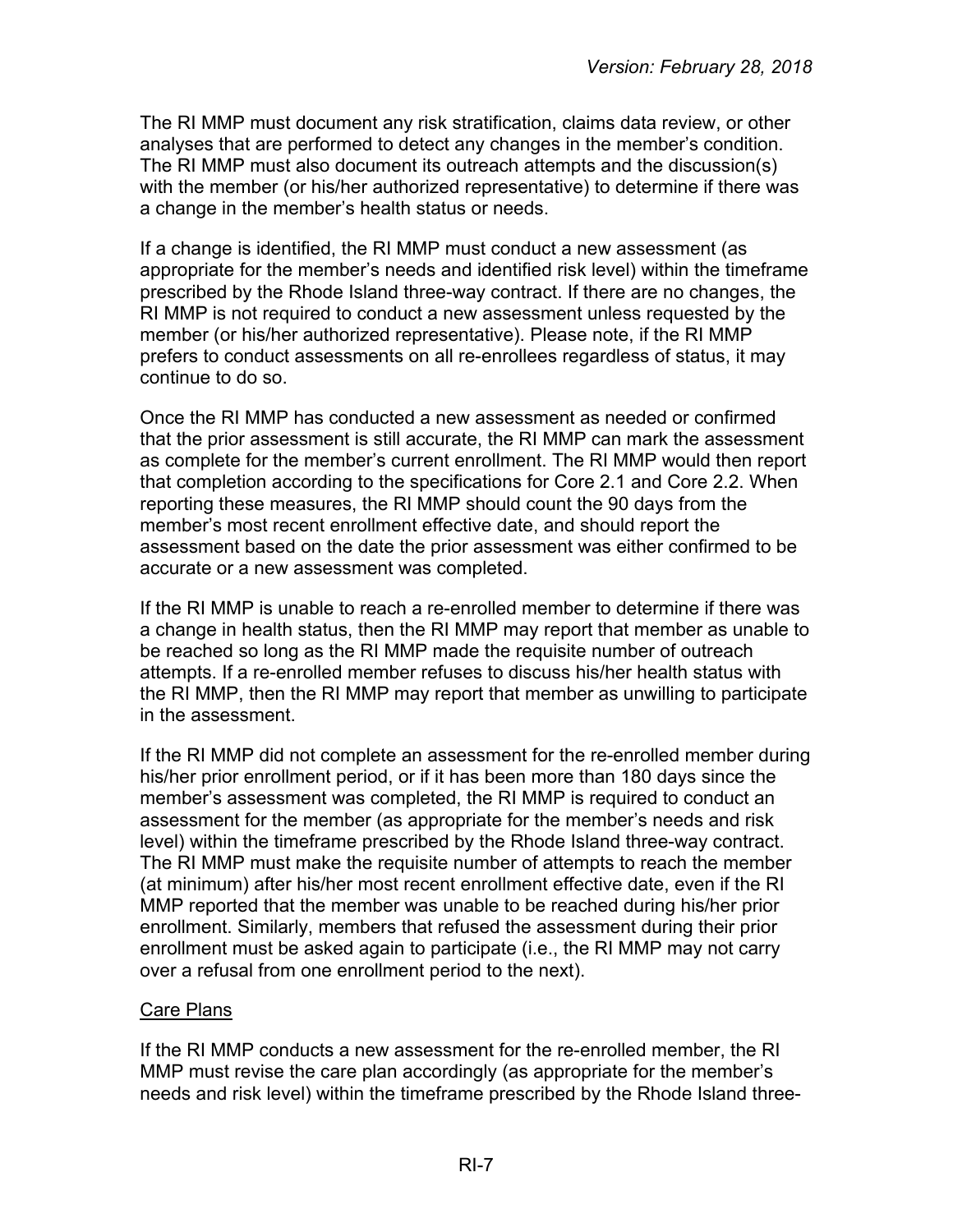way contract. Once the care plan is revised, the RI MMP may mark the care plan as complete for the member's current enrollment. If the RI MMP determines that the prior assessment is still accurate and therefore no updates are required to the previously completed care plan, the RI MMP may mark the care plan as complete for the current enrollment at the same time that the assessment is marked complete. The RI MMP would then follow the Core 3.2 and applicable state-specific measure specifications for reporting the completion. Please note, for purposes of reporting, the care plan for the re-enrolled member should be classified as an *initial* care plan.

If the RI MMP did not complete a care plan for the re-enrolled member during his/her prior enrollment period, or if it has been more than 180 days since the member's care plan was completed, the RI MMP is required to complete a care plan for the member (as appropriate for the member's needs and risk level) within the timeframe prescribed by the contract. The RI MMP must also follow the above guidance regarding reaching out to members that previously refused to participate or were not reached.

#### Reassessments and Care Plan Updates

The RI MMP must follow contract requirements regarding the completion of annual reassessments and updates to care plans. If the RI MMP determined that an assessment or care plan from a member's prior enrollment was accurate and marked that assessment or care plan as complete for the member's current enrollment, the RI MMP should count continuously from the date that the assessment or care plan was completed in the prior enrollment period to determine the due date for the annual reassessment and care plan update. For example, when reporting Core 2.3, the RI MMP should count 365 days from the date when the assessment was actually completed, even if that date was during the member's prior enrollment period.

#### <span id="page-7-0"></span>*Guidance on Adopting Assessments Completed Previously by the Rhody Health Options Plan*

When a member transitions from the Rhody Health Options (RHO) plan to the affiliated RI MMP within 180 days of completing an assessment, the RI MMP is not necessarily required to conduct a new assessment. Instead, the RI MMP must contact the member (or his/her authorized representative) to ensure that the assessment is up to date and that there has been no change to the member's health status or needs in the prior 180 days. If the RI MMP confirms and documents that there have been no changes, then the RI MMP is not required to complete a new assessment. If there has been a change in the member's health status or needs since the initial assessment, regardless of when the RHO plan completed the assessment, the RI MMP must attempt to conduct a new assessment.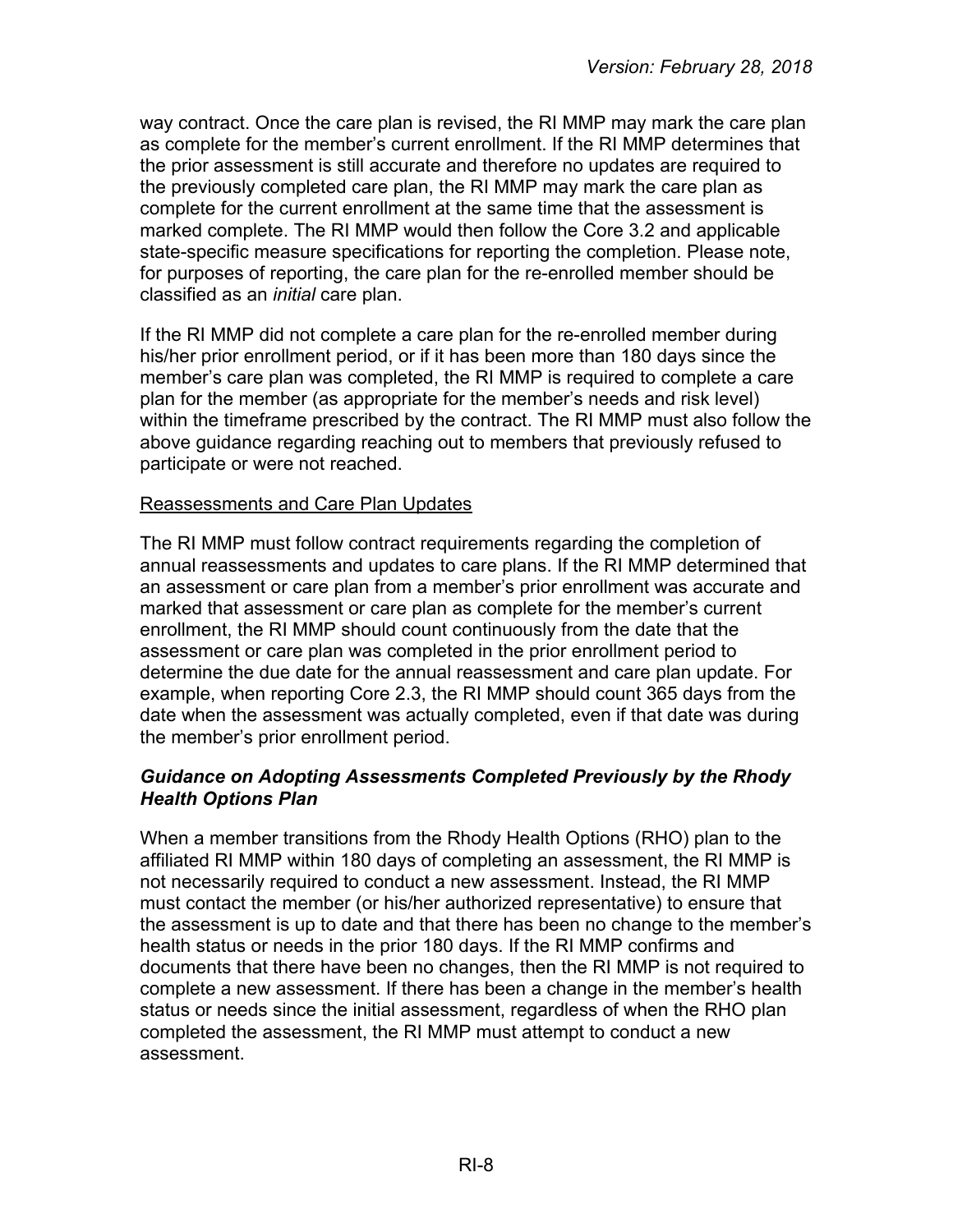If it has been more than 180 days since the assessment was completed while the member was enrolled in the RHO plan, the RI MMP must attempt to complete a new assessment. The RI MMP is required to follow contractual requirements when conducting all types of assessments.

Once the RI MMP has conducted a new assessment as needed or confirmed that the prior assessment is still accurate, the RI MMP can mark the assessment as complete for the member's current enrollment. The RI MMP would then report that completion according to the specifications for Core 2.1 and Core 2.2. When reporting these measures, the RI MMP should count the 90 days from the member's most recent enrollment effective date, and should report the assessment based on the date the prior assessment was either confirmed to be accurate or a new assessment was completed.

For Core 2.3, members with an annual reassessment, the RI MMP should determine whether members are eligible for an annual assessment using the actual date the initial assessment was completed, even if that date occurred when the member was enrolled in the RHO plan.

#### <span id="page-8-0"></span>*Reporting on Assessments and Care Plans Completed Prior To First Effective Enrollment Date*

The RI MMP may complete assessments prior to individuals' effective date of enrollment, provided that the MMP meets the requirements as articulated in the National MMP Enrollment and Disenrollment Guidance. Note that for individuals who are passively enrolled, the MMP may reach out to complete an assessment no sooner than 20 days before the individual's effective date of the passive enrollment.

For purposes of reporting data on assessments (Core 2.1 and Core 2.2), the RI MMP should report any assessments completed prior to the first effective enrollment date as if they were completed on the first effective enrollment date. For example, if a member's first effective enrollment date was June 1 and the assessment for that member was completed on May 25, the RI MMP should report the assessment as if it were completed on June 1.

The RI MMP should refer to the Core Reporting Requirements for detailed specifications for reporting Core 2.1 and Core 2.2. For example, Core 2.1 should only include members whose 90th day of enrollment occurred during the reporting period. Members enrolled into the RI MMP on June 1 would reach their 90th day (three full months) on August 31. Therefore, these members would be reported in the data submission for the Quarter 3 reporting period, even if their assessment was marked as complete on the first effective enrollment date (i.e., June 1).

The RI MMP must comply with contractually specified timelines regarding completion of a care plan following the assessment. In the event that a care plan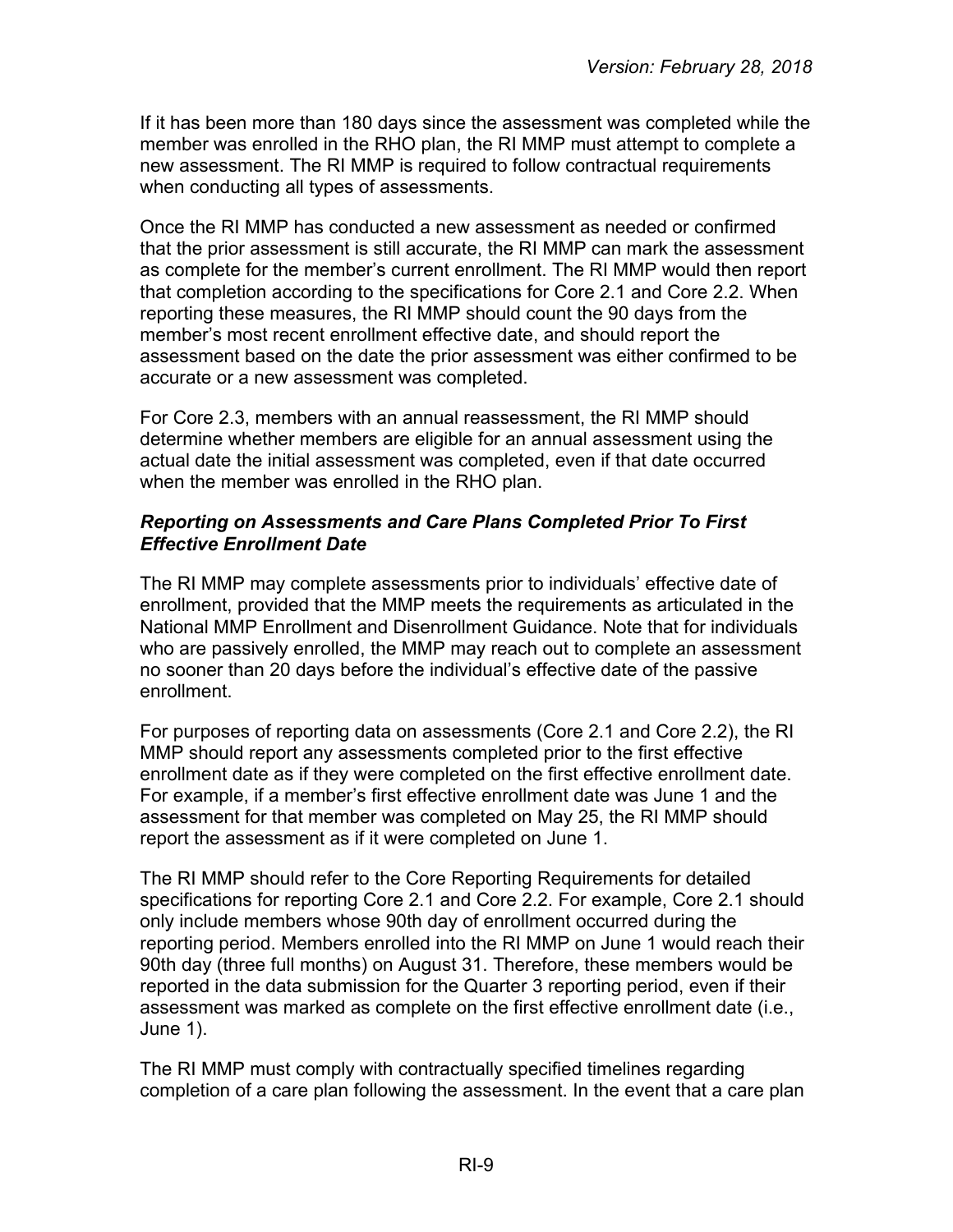is also finalized prior to the first effective enrollment date, the RI MMP should report completion of the care plan as if it were completed on the first effective enrollment date. For example, if a member's first effective enrollment date was June 1 and the care plan for that member was completed on May 27, the RI MMP should report the care plan as if it were completed on June 1.

# <span id="page-9-0"></span>*Quality Withhold Measures*

CMS and the state will establish a set of quality withhold measures, and the RI MMP will be required to meet established thresholds. Throughout this document, state-specific quality withhold measures are marked with the following symbol for Demonstration Year 1: (i) and the following symbol for Demonstration Years 2 through 4: (ii). Note that additional DY 2-4 state-specific quality withhold measures are reported separately through HEDIS®. [2](#page-9-3) Additional information on the withhold methodology and benchmarks will be provided in separate guidance.

# <span id="page-9-1"></span>*Reporting on Disenrolled and Retro-disenrolled Members*

Unless otherwise indicated in the reporting requirements, the RI MMP should report on all Medicare-Medicaid members enrolled in the demonstration who meet the definition of the data elements, regardless of whether that member was subsequently disenrolled from the RI MMP. Measure-specific guidance on how to report on disenrolled members is provided under the Notes section of each statespecific measure.

Due to retro-disenrollment of members, there may be instances where there is a lag between a member's effective disenrollment date and the date on which the RI MMP is informed about that disenrollment. This time lag might create occasional data inaccuracies if the RI MMP includes members in reports who had in fact disenrolled before the start of the reporting period. If the RI MMP is aware at the time of reporting that a member has been retro-disenrolled with a disenrollment effective date prior to the reporting period (and therefore was not enrolled during the reporting period in question), then the RI MMP may exclude that member from reporting. Please note that the RI MMP is *not* required to resubmit corrected data should it be informed of a retro-disenrollment subsequent to a reporting deadline. The RI MMP should act upon its best and most current knowledge at the time of reporting regarding each member's enrollment status.

# <span id="page-9-2"></span>*Value Sets*

 $\overline{a}$ 

The measure specifications in this document refer to code value sets that must be used to determine and report measure data element values. A value set is the complete set of codes used to identify a service or condition included in a measure. The Rhode Island-Specific Value Sets Workbook includes all value

<span id="page-9-3"></span> $2$  HEDIS<sup>®</sup> is a registered trademark of NCQA.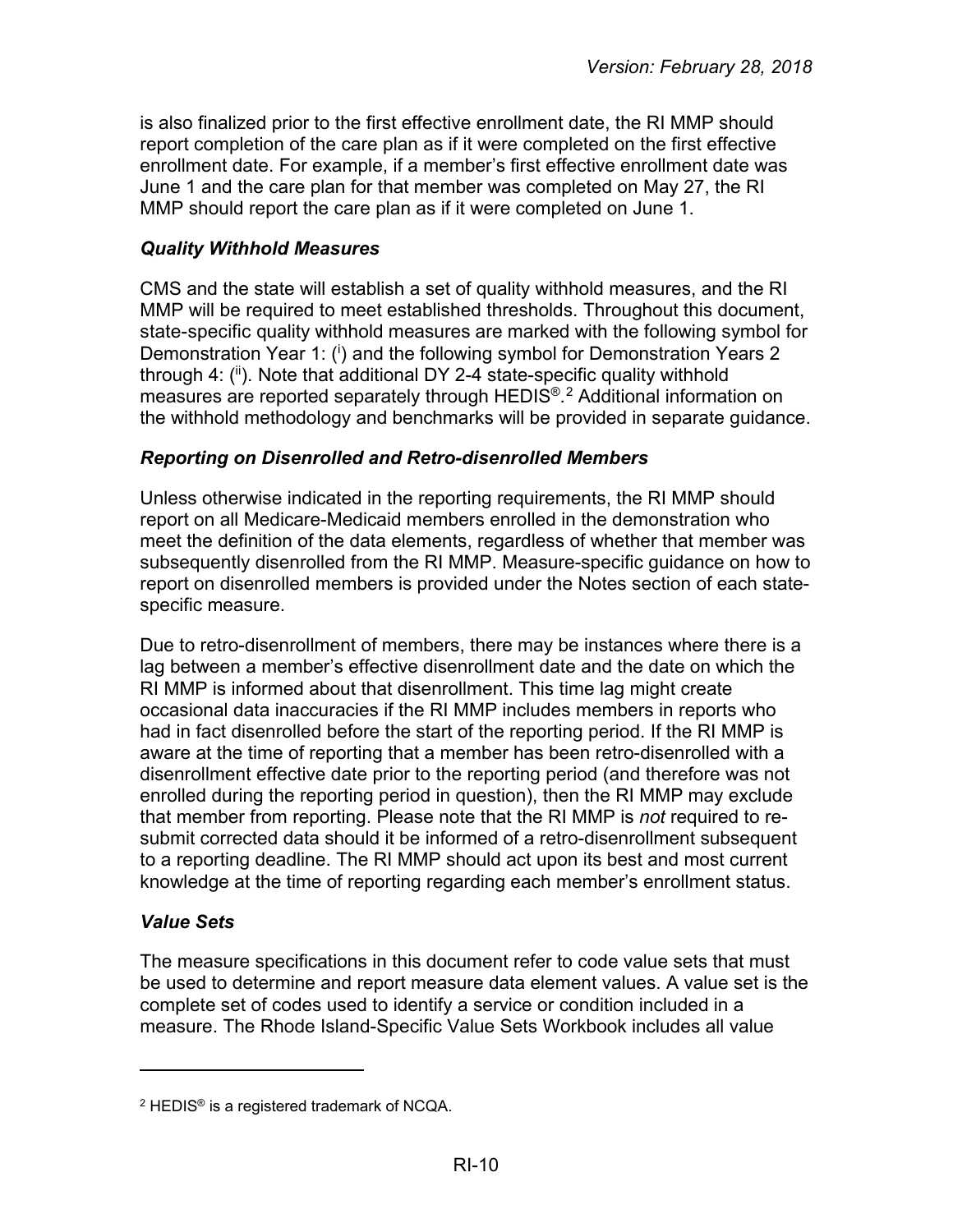sets and codes needed to report certain measures included in the Rhode Island-Specific Reporting Requirements and is intended to be used in conjunction with the measure specifications outlined in this document. The Rhode Island-Specific Value Sets Workbook will be posted on the CMS website at the following address: [https://www.cms.gov/Medicare-Medicaid-Coordination/Medicare-and-](https://www.cms.gov/Medicare-Medicaid-Coordination/Medicare-and-Medicaid-Coordination/Medicare-Medicaid-Coordination-Office/FinancialAlignmentInitiative/MMPInformationandGuidance/MMPReportingRequirements.html)[Medicaid-Coordination/Medicare-Medicaid-Coordination-](https://www.cms.gov/Medicare-Medicaid-Coordination/Medicare-and-Medicaid-Coordination/Medicare-Medicaid-Coordination-Office/FinancialAlignmentInitiative/MMPInformationandGuidance/MMPReportingRequirements.html)[Office/FinancialAlignmentInitiative/MMPInformationandGuidance/MMPReporting](https://www.cms.gov/Medicare-Medicaid-Coordination/Medicare-and-Medicaid-Coordination/Medicare-Medicaid-Coordination-Office/FinancialAlignmentInitiative/MMPInformationandGuidance/MMPReportingRequirements.html) [Requirements.html.](https://www.cms.gov/Medicare-Medicaid-Coordination/Medicare-and-Medicaid-Coordination/Medicare-Medicaid-Coordination-Office/FinancialAlignmentInitiative/MMPInformationandGuidance/MMPReportingRequirements.html)

#### *Rhode Island's Implementation, Ongoing, and Continuous Reporting Periods*

<span id="page-10-0"></span>

|                             | <b>Phase</b>             | <b>Dates</b>                | <b>Explanation</b>                                                              |
|-----------------------------|--------------------------|-----------------------------|---------------------------------------------------------------------------------|
|                             |                          | <b>Demonstration Year 1</b> |                                                                                 |
| Continuous                  | Implementation<br>Period | 7-1-16 through 12-31-16     | From July 1, 2016<br>through the end of the<br>first calendar year.             |
| Reporting                   | Ongoing<br>Period        | 7-1-16 through 12-31-17     | From July 1, 2016<br>through the end of the<br>first demonstration year.        |
|                             |                          | <b>Demonstration Year 2</b> |                                                                                 |
| Continuous<br>Reporting     | Ongoing<br>Period        | 1-1-18 through 12-31-18     | From January 1, 2018<br>through the end of the<br>second demonstration<br>year. |
|                             |                          | <b>Demonstration Year 3</b> |                                                                                 |
| Continuous<br>Reporting     | Ongoing<br>Period        | 1-1-19 through 12-31-19     | From January 1, 2019<br>through the end of the<br>third demonstration year.     |
| <b>Demonstration Year 4</b> |                          |                             |                                                                                 |
| Continuous<br>Reporting     | Ongoing<br>Period        | 1-1-20 through 12-31-20     | From January 1, 2020<br>through the end of the<br>fourth demonstration<br>year. |

# <span id="page-10-1"></span>*Data Submission*

The RI MMP will submit state-specific measure data through the web-based Financial Alignment Initiative Data Collection System (FAI DCS), unless otherwise specified in the measure description. All data submissions must be submitted to this site by 5:00 p.m. ET on the applicable due date. This site can be accessed at the following web address: [https://Financial-Alignment-](https://financial-alignment-initiative.norc.org/)[Initiative.NORC.org.](https://financial-alignment-initiative.norc.org/)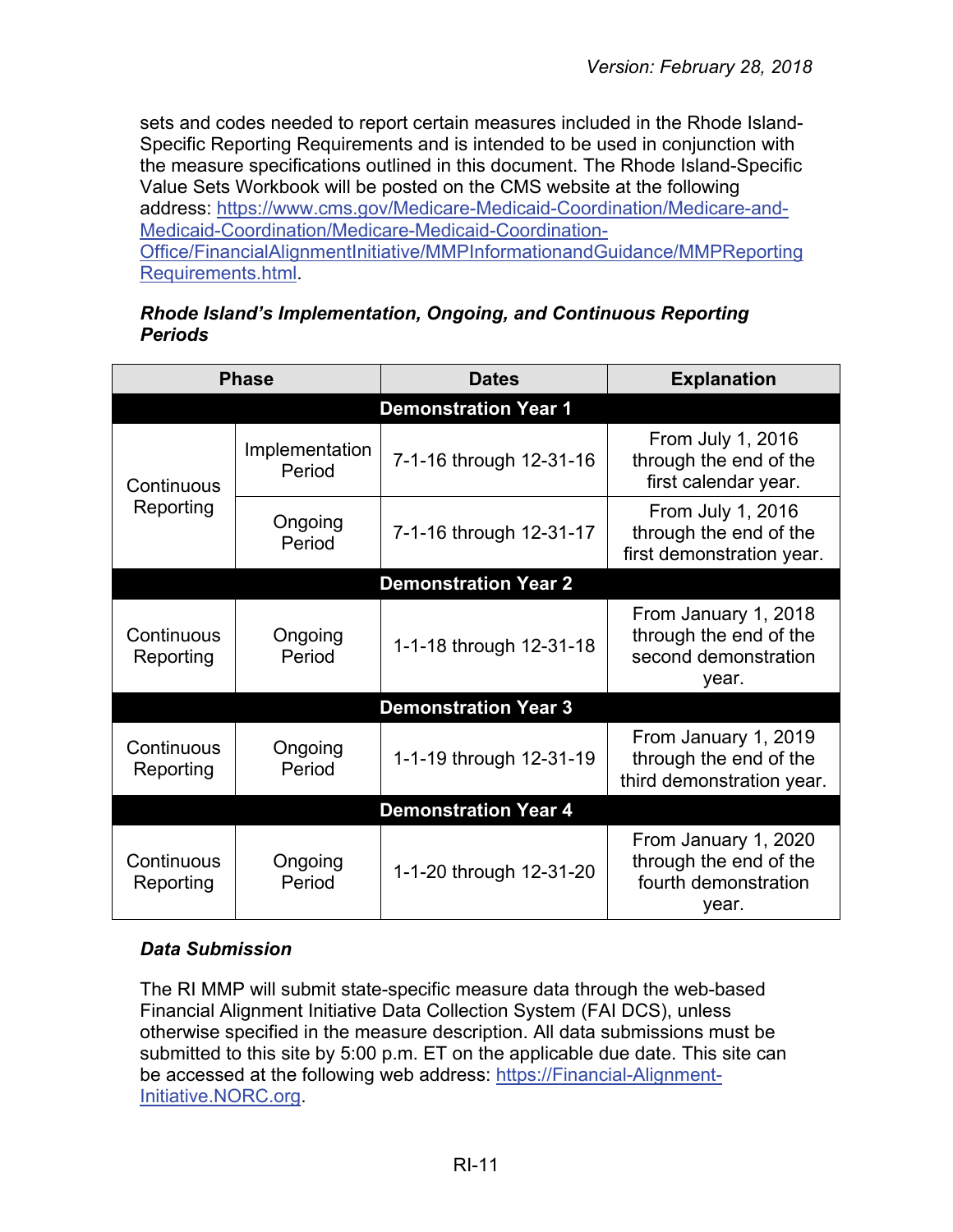(Note: Prior to the first use of the system, the RI MMP will receive an email notification with the username and password that has been assigned to its plan. This information will be used to log in to the FAI DCS and complete the data submission.)

The RI MMP will submit core measure data in accordance with the Core Reporting Requirements. Submission requirements vary by measure, but most core measures are reported through the Health Plan Management System (HPMS).

Please note, late submissions may result in compliance action from CMS.

#### <span id="page-11-0"></span>*Resubmission of Data*

The RI MMP must comply with the following steps to resubmit data after an established due date:

- 1. Email the RI HelpDesk [\(RIHelpDesk@norc.org\)](mailto:RIHelpDesk@norc.org) to request resubmission.
	- Specify in the email which measures need resubmission;
	- Specify for which reporting period(s) the resubmission is needed; and
	- Provide a brief explanation for why the data need to be resubmitted.
- 2. After review of the request, the RI HelpDesk will notify the RI MMP once the FAI DCS and/or HPMS has been re-opened.
- 3. Resubmit data through the applicable reporting system.
- 4. Notify the RI HelpDesk again after resubmission has been completed.

Please note, requests for resubmission after an established due date may result in compliance action from CMS.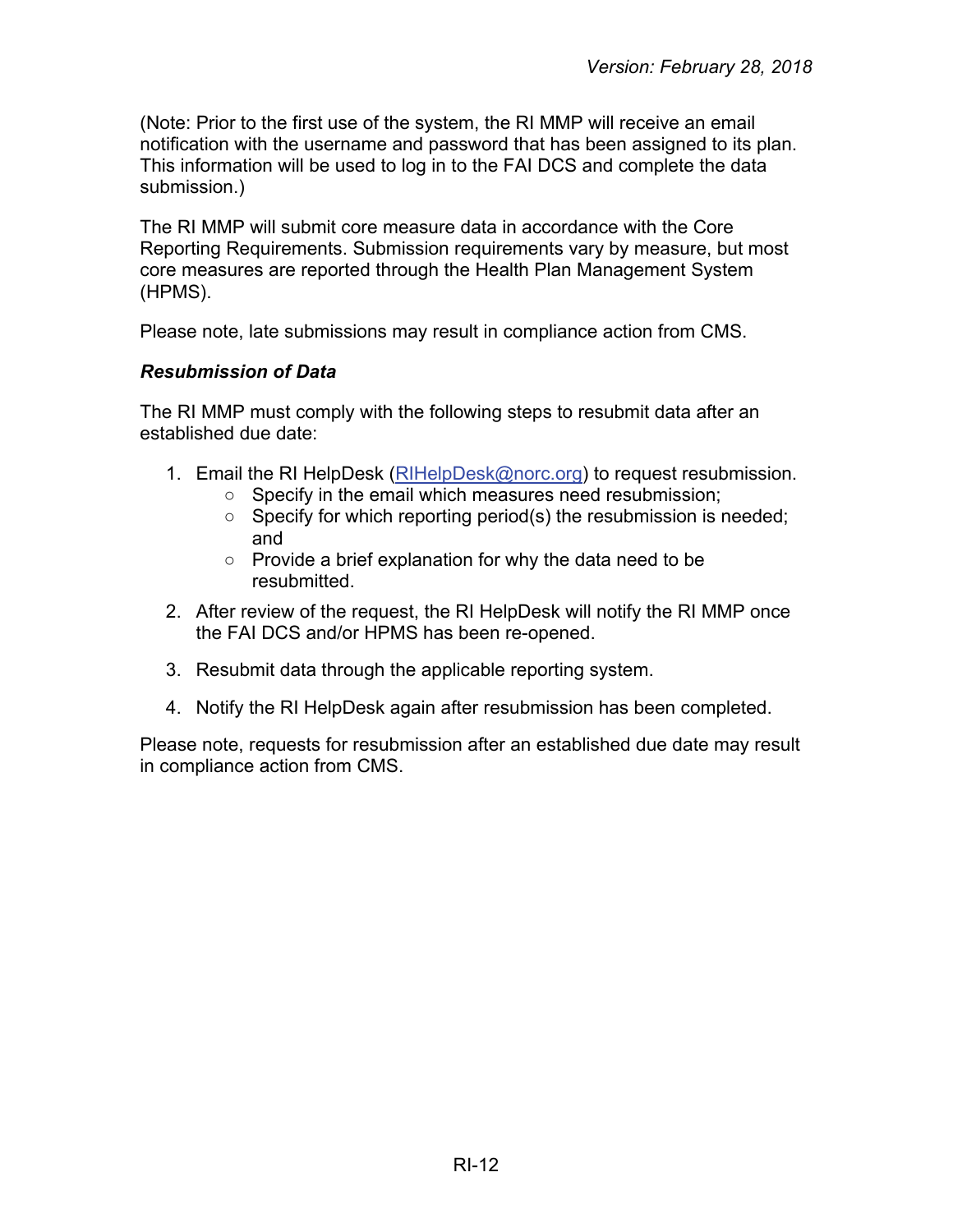# <span id="page-12-0"></span>**Section RI I. Care Coordination**

RI1.1 Members with Interdisciplinary Care Plans or Wellness Plans within 15 days of a completed assessment. i

| <b>IMPLEMENTATION</b>                  |                                      |          |                                                                                                     |                                                                                           |
|----------------------------------------|--------------------------------------|----------|-----------------------------------------------------------------------------------------------------|-------------------------------------------------------------------------------------------|
| Reporting<br><b>Section</b>            | Reporting<br><b>Frequency</b>        | Level    | <b>Reporting</b><br><b>Period</b>                                                                   | <b>Due Date</b>                                                                           |
| RI <sub>1</sub> . Care<br>Coordination | Monthly                              | Contract | Current<br>Month<br>Ex:<br>$1/1 - 1/31$                                                             | By the end of the<br>second month<br>following the last<br>day of the reporting<br>period |
| <b>ONGOING</b>                         |                                      |          |                                                                                                     |                                                                                           |
| <b>Reporting</b><br><b>Section</b>     | <b>Reporting</b><br><b>Frequency</b> | Level    | <b>Reporting</b><br><b>Periods</b>                                                                  | <b>Due Date</b>                                                                           |
| RI <sub>1</sub> . Care<br>Coordination | Quarterly                            | Contract | Current<br>Calendar<br>Quarter<br>Ex:<br>$1/1 - 3/31$<br>$4/1 - 6/30$<br>$7/1 - 9/30$<br>10/1-12/31 | By the end of the<br>second month<br>following the last<br>day of the reporting<br>period |

| <b>Element</b><br><b>Letter</b> | <b>Element Name</b>                                                                                                                                                                                                                     | <b>Definition</b>                                                                                                                                                                     | <b>Allowable</b><br><b>Values</b> |
|---------------------------------|-----------------------------------------------------------------------------------------------------------------------------------------------------------------------------------------------------------------------------------------|---------------------------------------------------------------------------------------------------------------------------------------------------------------------------------------|-----------------------------------|
| A.                              | Total number of<br>members with a<br>Comprehensive<br><b>Functional Needs</b><br>Assessment (CFNA)<br>completed within the<br>reporting period who<br>were continuously<br>enrolled for 15 days<br>following completion<br>of the CFNA. | Total number of<br>members with a<br><b>CFNA</b> completed<br>within the reporting<br>period who were<br>continuously enrolled<br>for 15 days following<br>completion of the<br>CFNA. | Field Type: Numeric               |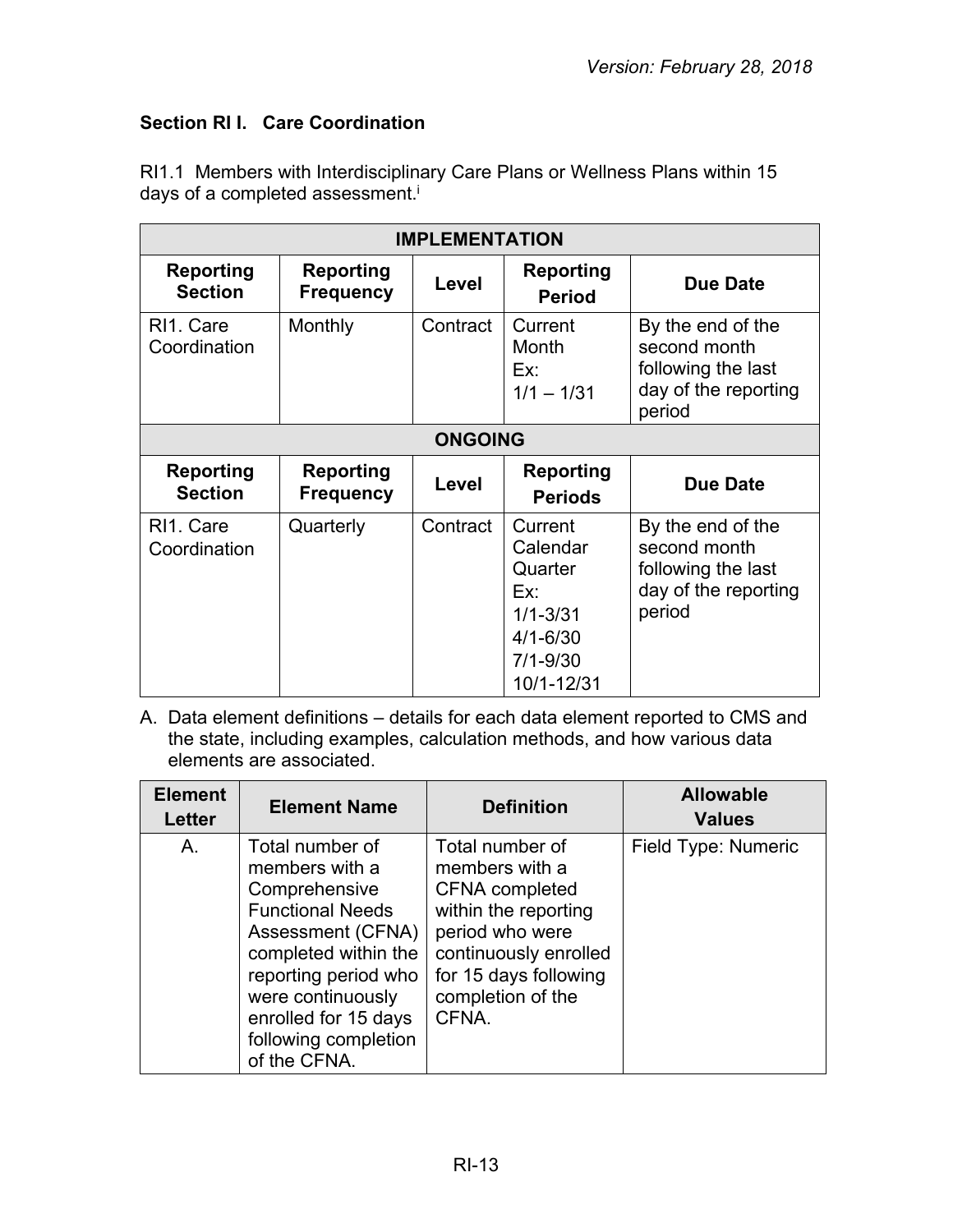| <b>Element</b><br>Letter | <b>Element Name</b>                                                                                                                                                            | <b>Definition</b>                                                                                                                                                                                 | <b>Allowable</b><br><b>Values</b>              |
|--------------------------|--------------------------------------------------------------------------------------------------------------------------------------------------------------------------------|---------------------------------------------------------------------------------------------------------------------------------------------------------------------------------------------------|------------------------------------------------|
| <b>B.</b>                | Total number of<br>members who were<br>documented as<br>unwilling to<br>complete an<br>Interdisciplinary<br>Care Plan (ICP)<br>within 15 days of<br>completion of the<br>CFNA. | Of the total reported<br>in A, the number of<br>members who were<br>documented as<br>unwilling to complete<br>an ICP within 15<br>days of completion of<br>the CFNA.                              | Field type: Numeric<br>Note: Is a subset of A. |
| C.                       | Total number of<br>members the MMP<br>was unable to<br>reach, following<br>three documented<br>outreach attempts,<br>within 15 days of<br>completion of the<br>CFNA.           | Of the total reported<br>in A, the number of<br>members the MMP<br>was unable to reach,<br>following three<br>documented<br>outreach attempts,<br>within 15 days of<br>completion of the<br>CFNA. | Field type: Numeric<br>Note: Is a subset of A. |
| D.                       | Total number of<br>members with an<br>ICP completed<br>within 15 days of<br>completion of the<br>CFNA.                                                                         | Of the total reported<br>in A, the number of<br>members with an ICP<br>completed within 15<br>days of completion of<br>the CFNA.                                                                  | Field Type: Numeric<br>Note: Is a subset of A. |
| E.                       | Total number of<br>members with a<br>completed ICP<br>signed or initialed by<br>a PCP, specialist,<br>LTC, or other<br>provider.                                               | Of the total reported<br>in D, the number of<br>members with a<br>completed ICP<br>signed or initialed by<br>a PCP, specialist,<br>LTC, or other<br>provider.                                     | Field Type: Numeric<br>Note: Is a subset of D. |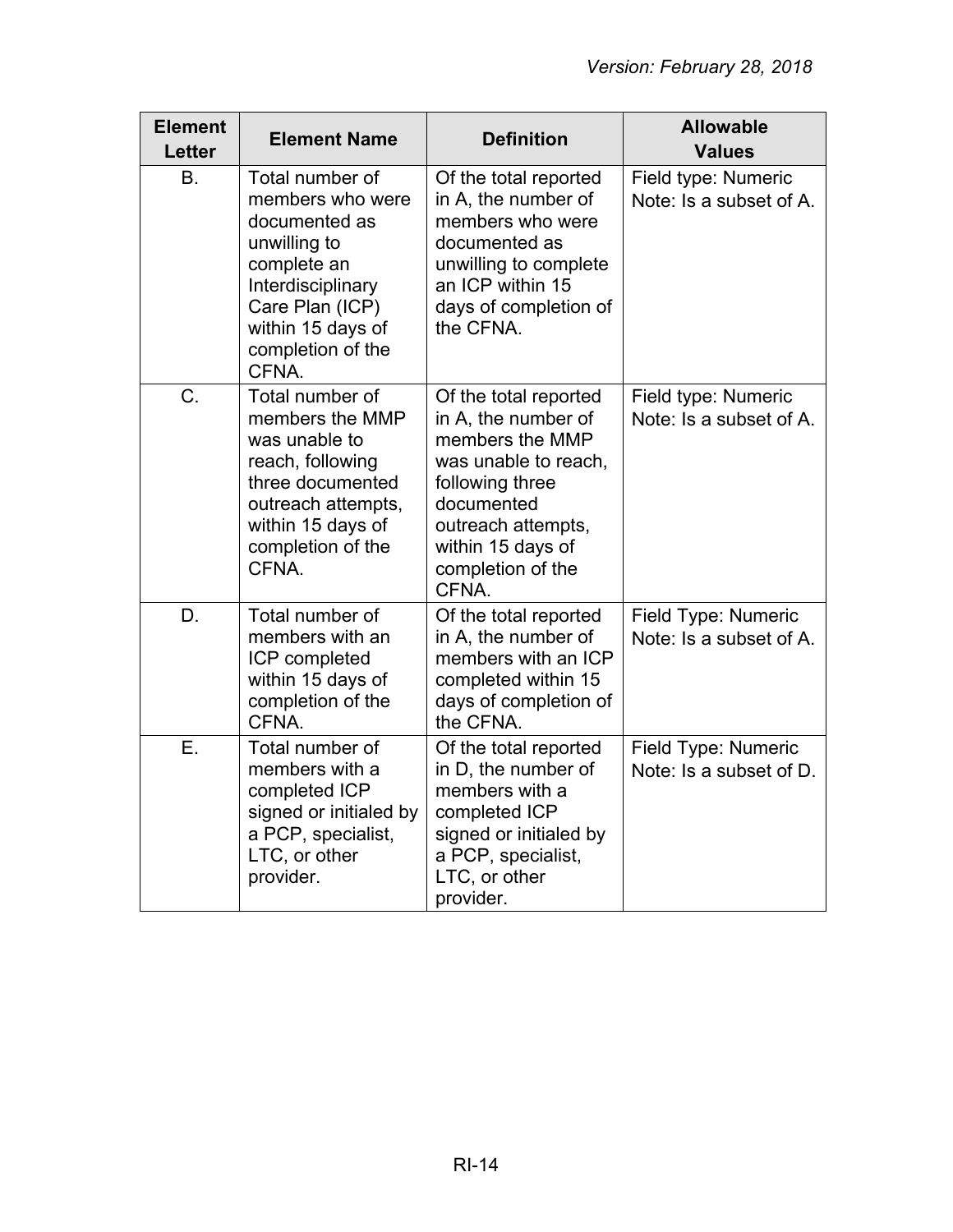| <b>Element</b><br><b>Letter</b> | <b>Element Name</b>                                                                                                                                                                                                | <b>Definition</b>                                                                                                                                                                                                          | <b>Allowable</b><br><b>Values</b>              |
|---------------------------------|--------------------------------------------------------------------------------------------------------------------------------------------------------------------------------------------------------------------|----------------------------------------------------------------------------------------------------------------------------------------------------------------------------------------------------------------------------|------------------------------------------------|
| F.                              | Total number of<br>members with a<br>Wellness<br>Assessment<br>completed within the<br>reporting period who<br>were continuously<br>enrolled for 15 days<br>following completion<br>of the Wellness<br>Assessment. | Total number of<br>members with a<br><b>Wellness</b><br>Assessment<br>completed within the<br>reporting period who<br>were continuously<br>enrolled for 15 days<br>following completion<br>of the Wellness<br>Assessment.  | Field Type: Numeric                            |
| G.                              | Total number of<br>members who were<br>documented as<br>unwilling to<br>complete a<br><b>Wellness Plan</b><br>within 15 days of<br>completion of the<br>Wellness<br>Assessment.                                    | Of the total reported<br>in F, the number of<br>members who were<br>documented as<br>unwilling to complete<br>a Wellness Plan<br>within 15 days of<br>completion of the<br>Wellness<br>Assessment.                         | Field type: Numeric<br>Note: Is a subset of F. |
| Η.                              | Total number of<br>members the MMP<br>was unable to<br>reach, following<br>three documented<br>outreach attempts,<br>within 15 days of<br>completion of the<br>Wellness<br>Assessment.                             | Of the total reported<br>in F, the number of<br>members the MMP<br>was unable to reach,<br>following three<br>documented<br>outreach attempts,<br>within 15 days of<br>completion of the<br><b>Wellness</b><br>Assessment. | Field type: Numeric<br>Note: Is a subset of F. |
| T.                              | Total number of<br>members with a<br><b>Wellness Plan</b><br>completed within 15<br>days of completion<br>of the Wellness<br>Assessment.                                                                           | Of the total reported<br>in F, the number of<br>members with a<br><b>Wellness Plan</b><br>completed within 15<br>days of completion of<br>the Wellness<br>Assessment.                                                      | Field Type: Numeric<br>Note: Is a subset of F. |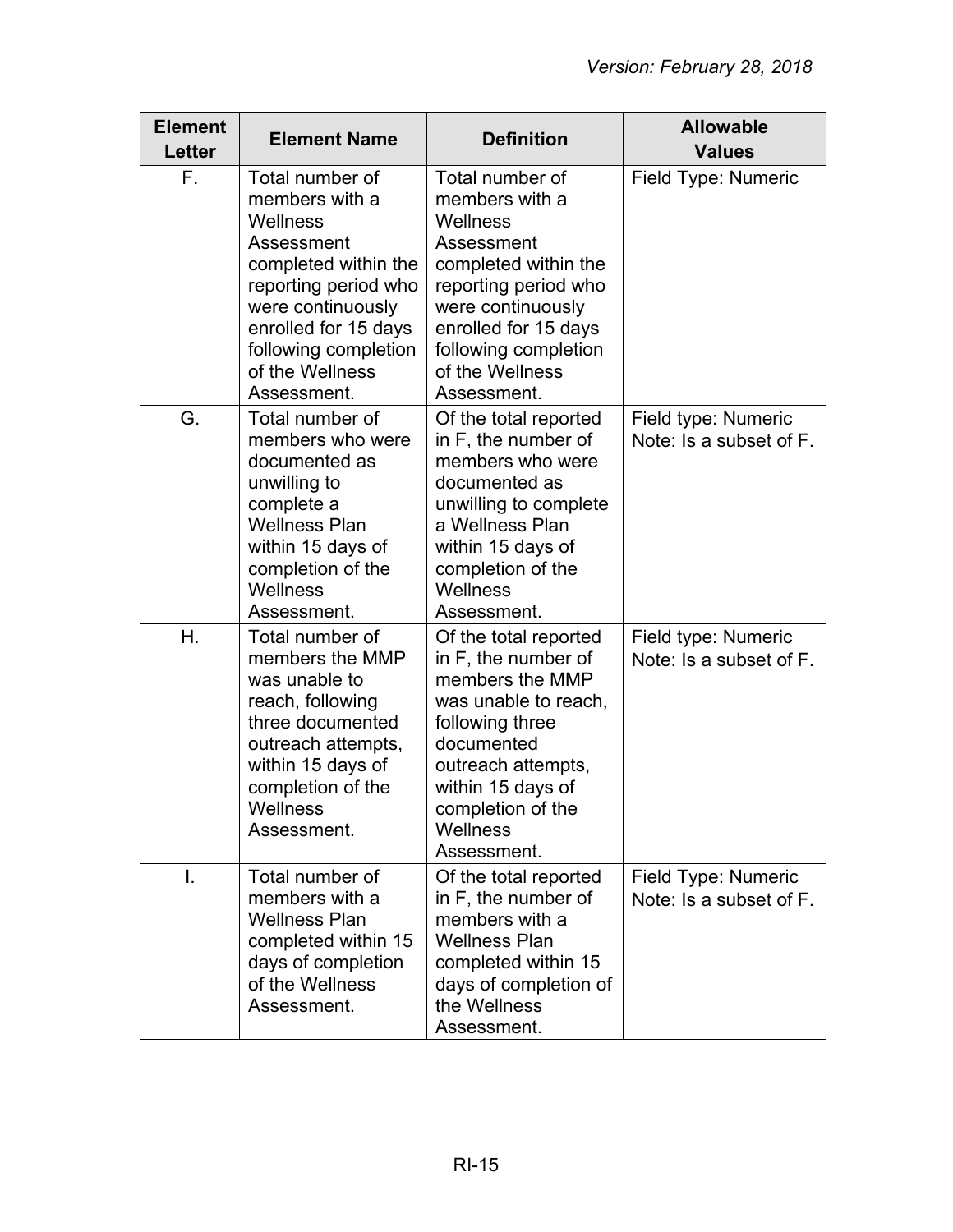| <b>Element</b><br><b>Letter</b> | <b>Element Name</b>                                                                                                                        | <b>Definition</b>                                                                                                                                                       | <b>Allowable</b><br><b>Values</b>              |
|---------------------------------|--------------------------------------------------------------------------------------------------------------------------------------------|-------------------------------------------------------------------------------------------------------------------------------------------------------------------------|------------------------------------------------|
| J.                              | Total number of<br>members with a<br>completed Wellness<br>Plan signed or<br>initialed by a PCP,<br>specialist, LTC, or<br>other provider. | Of the total reported<br>in I, the number of<br>members with a<br>completed Wellness<br>Plan signed or<br>initialed by a PCP,<br>specialist, LTC, or<br>other provider. | Field Type: Numeric<br>Note: Is a subset of I. |

- B. QA Checks/Thresholds procedures used by CMS and the state to establish benchmarks in order to identify outliers or data that are potentially erroneous.
	- Guidance will be forthcoming on the established threshold for this measure.
- C. Edits and Validation checks validation checks that should be performed by the RI MMP prior to data submission.
	- Confirm those data elements listed above as subsets of other elements.
	- The RI MMP should validate that data elements B, C, and D are less than or equal to data element A.
	- The RI MMP should validate that data element E is less than or equal to data element D.
	- $\bullet$  The RI MMP should validate that data elements G, H, and I are less than or equal to data element F.
	- The RI MMP should validate that data element J is less than or equal to data element I.
	- All data elements should be positive values.
- D. Analysis how CMS and the state will evaluate reported data, as well as how other data sources may be monitored. CMS and the state will evaluate the percentage of members:
	- Who were unable to be reached to have an ICP completed within 15 days of completion of the CFNA.
	- Who refused to have an ICP completed within 15 days of completion of the CFNA.
	- Who had an ICP completed within 15 days of completion of the CFNA.
	- Who had a completed ICP signed or initialed by a PCP, specialist, LTC, or other provider.
	- Who were willing to participate and who could be reached who had an ICP completed within 15 days of completion of the CFNA.
	- Who were willing to participate and who could be reached who had an ICP completed and signed or initialed by a PCP, specialist, LTC, or other provider.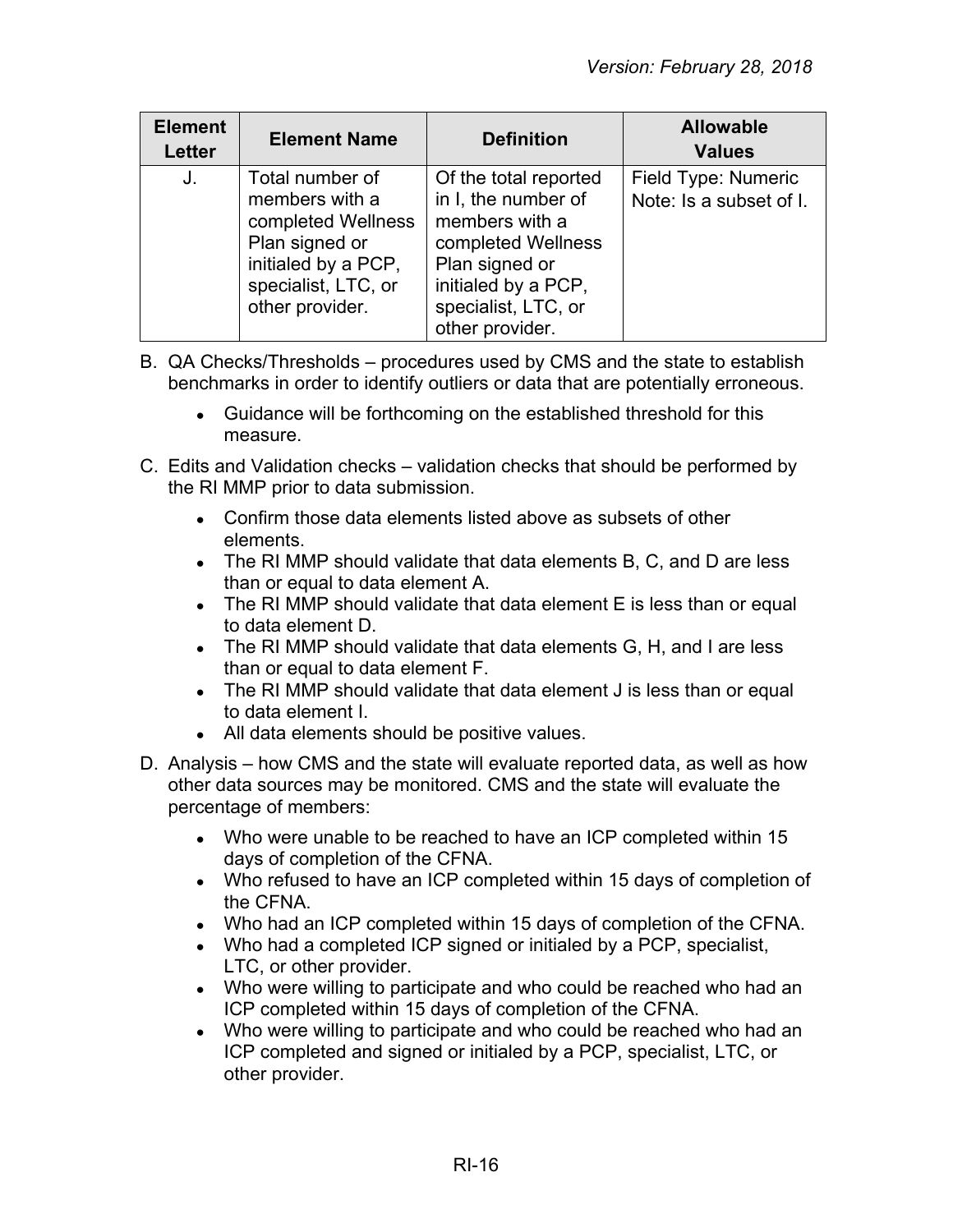- Who were unable to be reached to have a Wellness Plan completed within 15 days of completion of the Wellness Assessment.
- Who refused to have a Wellness Plan completed within 15 days of completion of the Wellness Assessment.
- Who had a Wellness Plan completed within 15 days of completion of the Wellness Assessment.
- Who had a completed Wellness Plan signed or initialed by a PCP, specialist, LTC, or other provider.
- Who were willing to participate and who could be reached who had a Wellness Plan completed within 15 days of completion of the Wellness Assessment.
- Who were willing to participate and who could be reached who had a Wellness Plan completed and signed or initialed by a PCP, specialist, LTC, or other provider.
- E. Notes additional clarifications to a reporting section. This section incorporates previously answered frequently asked questions.
	- The RI MMP should include all members regardless of whether the member enrolled through passive enrollment or opt-in enrollment. Medicaid-only members should not be included.
	- The RI MMP should include all members who meet the criteria outlined in data elements A and F, regardless of whether they are disenrolled as of the end of the reporting period (i.e., include all members with a CFNA or Wellness Assessment completed within the reporting period regardless of whether they are currently enrolled or disenrolled as of the last day of the reporting period).
	- The RI MMP should refer to Rhode Island's three-way contract for specific requirements pertaining to the CFNA, ICP, Wellness Assessment, and Wellness Plan.
	- For data element A, the RI MMP should include members with either an initial assessment or a reassessment completed using the CFNA. Similarly, for data element F, the RI MMP should include members with either an initial assessment or a reassessment completed using the Wellness Assessment.
	- Subset data elements B, C, and D, as well as subset data elements G, H, and I should be mutually exclusive (e.g., a member reported in data element B or C should not also be reported in data element D). This is true for data elements B, C, and D for members with a CFNA completed within the reporting period and for data elements G, H, and I for members with a Wellness Assessment completed within the reporting period. If a member could meet the criteria for multiple data elements, use the following guidance to ensure the member is included in only one of those three data elements: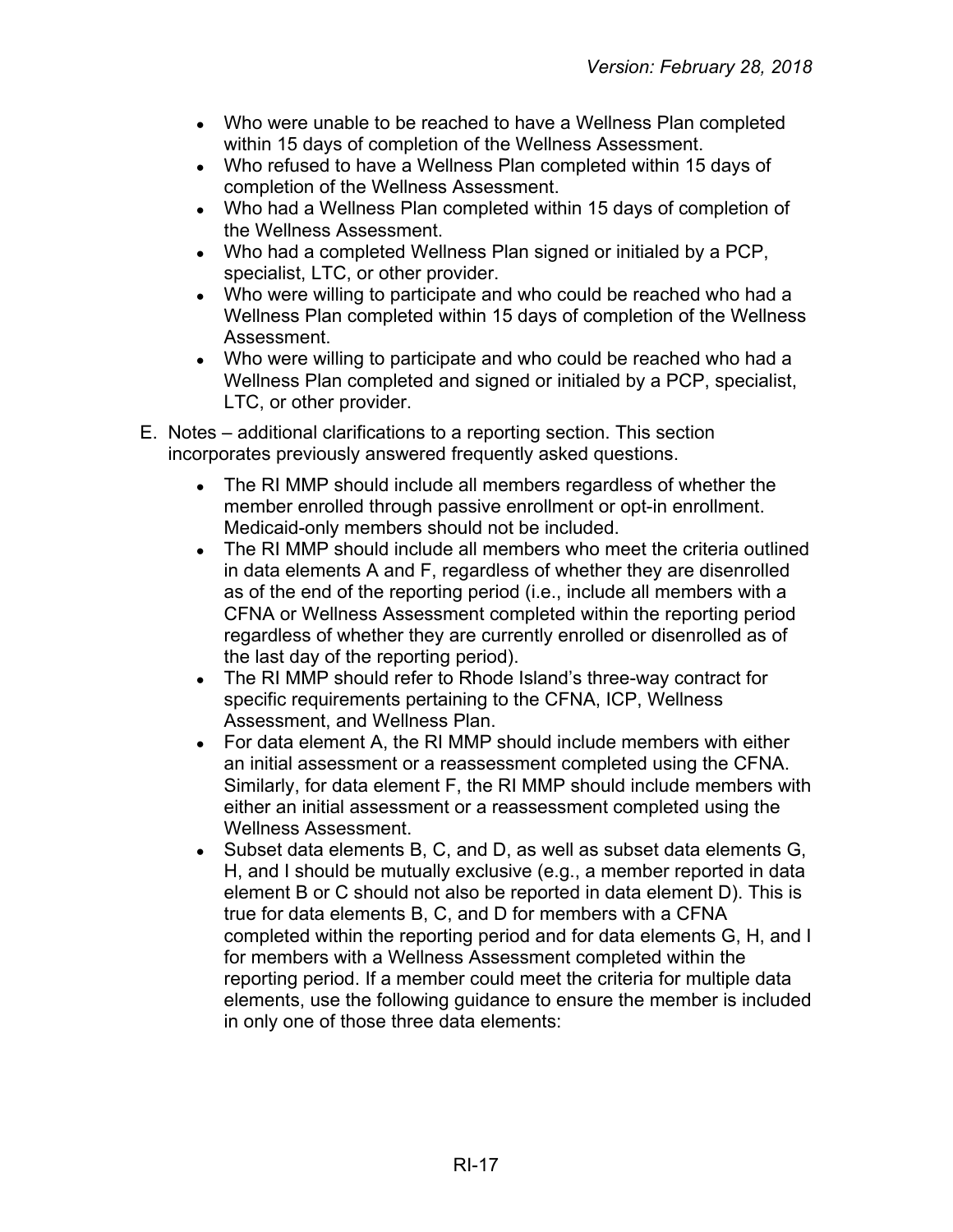- If a member initially refused the ICP or Wellness Plan or could not be reached after three outreach attempts, but then subsequently completes the ICP or Wellness Plan within 15 days of the CFNA or Wellness Assessment, the member should be classified in data element D or I, respectively.
- If a member was not reached after three outreach attempts, but then subsequently is reached and refuses to complete the ICP or Wellness Plan within 15 days of the CFNA or Wellness Assessment, the member should be classified in data element B or G, respectively.
- For data elements B and G, the RI MMP should report the number of members who were unwilling to participate in the development of the ICP or Wellness Plan, respectively, if a member (or his or her authorized representative):
	- Affirmatively declines to participate in the ICP or Wellness Plan. Member communicates this refusal by phone, mail, fax, or in person.
	- Expresses willingness to complete the ICP or Wellness Plan, but asks for it to be conducted after 15 days following the completion of the CFNA or Wellness Assessment, respectively (despite being offered a reasonable opportunity to complete it within 15 days). Discussions with the member must be documented by the RI MMP.
	- Expresses willingness to complete the ICP or Wellness Plan but reschedules or is a no-show and then is subsequently non-responsive. Attempts to contact the member must be documented by the RI MMP.
	- Initially agrees to complete the ICP or Wellness Plan, but then declines to answer a majority of the questions in the ICP or Wellness Plan.
- For data elements C and H, the RI MMP should report the number of members it was unable to reach after three attempts to contact the member. The RI MMP should refer to the Rhode Island three-way contract or state guidance for any specific requirements pertaining to the method of outreach to members. The RI MMP must document each attempt to reach the member, including the method of the attempt (e.g., phone, mail, or email), as CMS and the state may validate this number. There may be instances when the RI MMP has a high degree of confidence that a member's contact information is correct, yet that member is not responsive to the RI MMP's outreach efforts. So long as the RI MMP follows the guidance regarding outreach attempts, these members may be included in the count for this data element.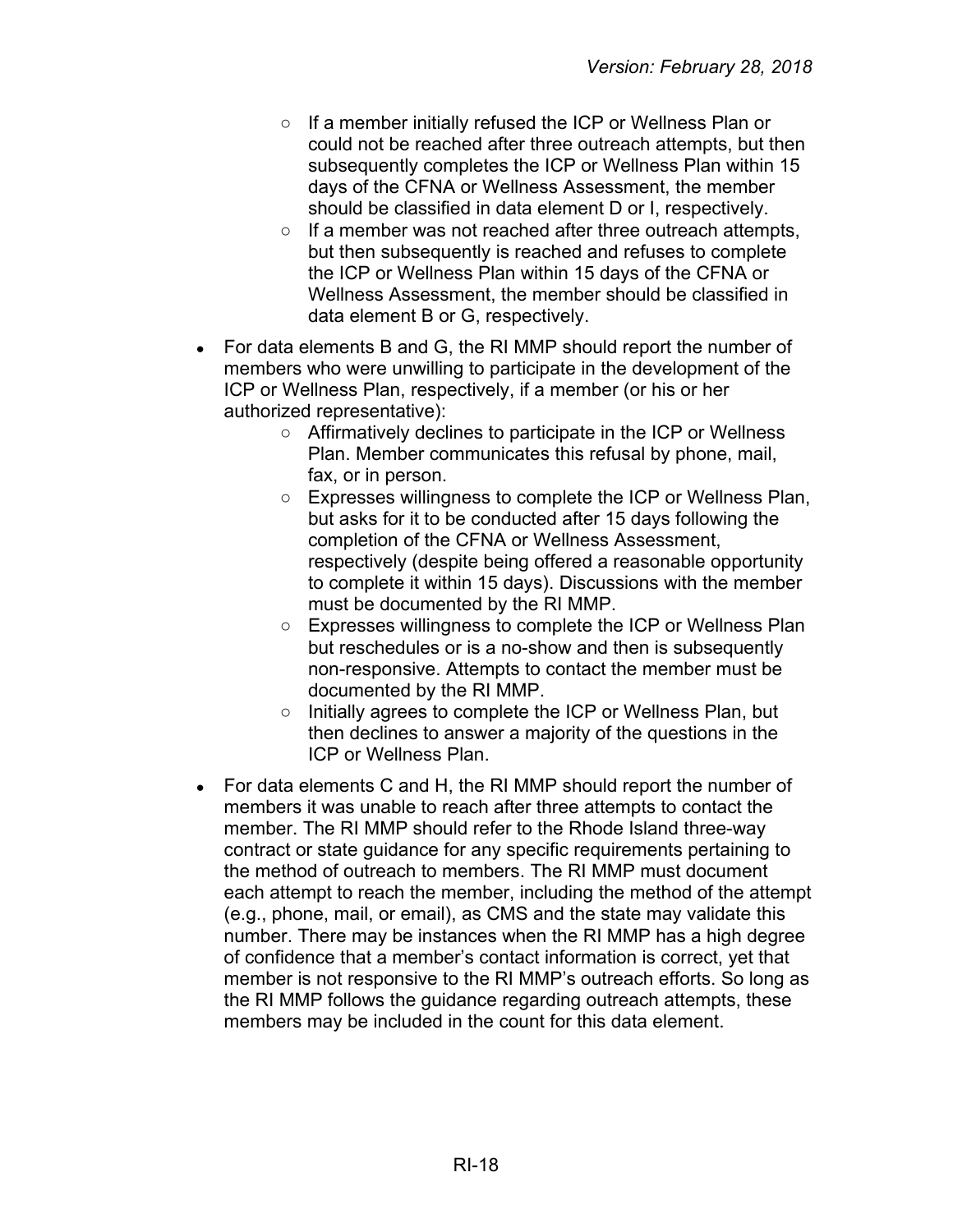- For data elements E and J, the MMP should report based on only completed ICPs or Wellness Plans signed or initialed by a PCP, specialist, LTC, or other provider. The member's ICP or Wellness Plan must have been completed within 15 days of the CFNA or Wellness Assessment, but the signature or initials may have been obtained at any time after completion. A signature or initials can be obtained in hard copy, electronically or as an electronic signature. Other communication (e.g., email or telephone) from a provider can be substituted for a signature, as long as there is documentation of the receipt of the information.
- The RI MMP should only report completed ICPs or Wellness Plans where the member or the member's authorized representative was involved in the development of the ICP or Wellness Plan.
- There may be certain circumstances that make it impossible or inappropriate to complete an ICP or Wellness Plan within 15 days of the CFNA or Wellness Assessment. For example, a member may become medically unable to respond and have no authorized representative to do so on their behalf, or a member may be experiencing an acute medical or behavioral health crisis that requires immediate attention and outweighs the need for an ICP or Wellness Plan. However, the RI MMP should not include such members in the counts for data elements B, C, G, and H.
- If an ICP or Wellness Plan was started but not completed within 15 days of completion of the CFNA or Wellness Assessment, then the ICP or Wellness Plan should not be considered completed and, therefore, the member would not be counted in data elements B, C, D, E, G, H, I, or J. However, this member would be included in data elements A or F if the member had a CFNA or Wellness Assessment completed, respectively, within the reporting period.
- F. Data Submission how the RI MMP will submit data collected to CMS and the state.
	- The RI MMP will submit data collected for this measure in the above specified format through a secure data collection site established by CMS. This site can be accessed at the following web address: [https://Financial-Alignment-Initiative.NORC.org.](https://financial-alignment-initiative.norc.org/)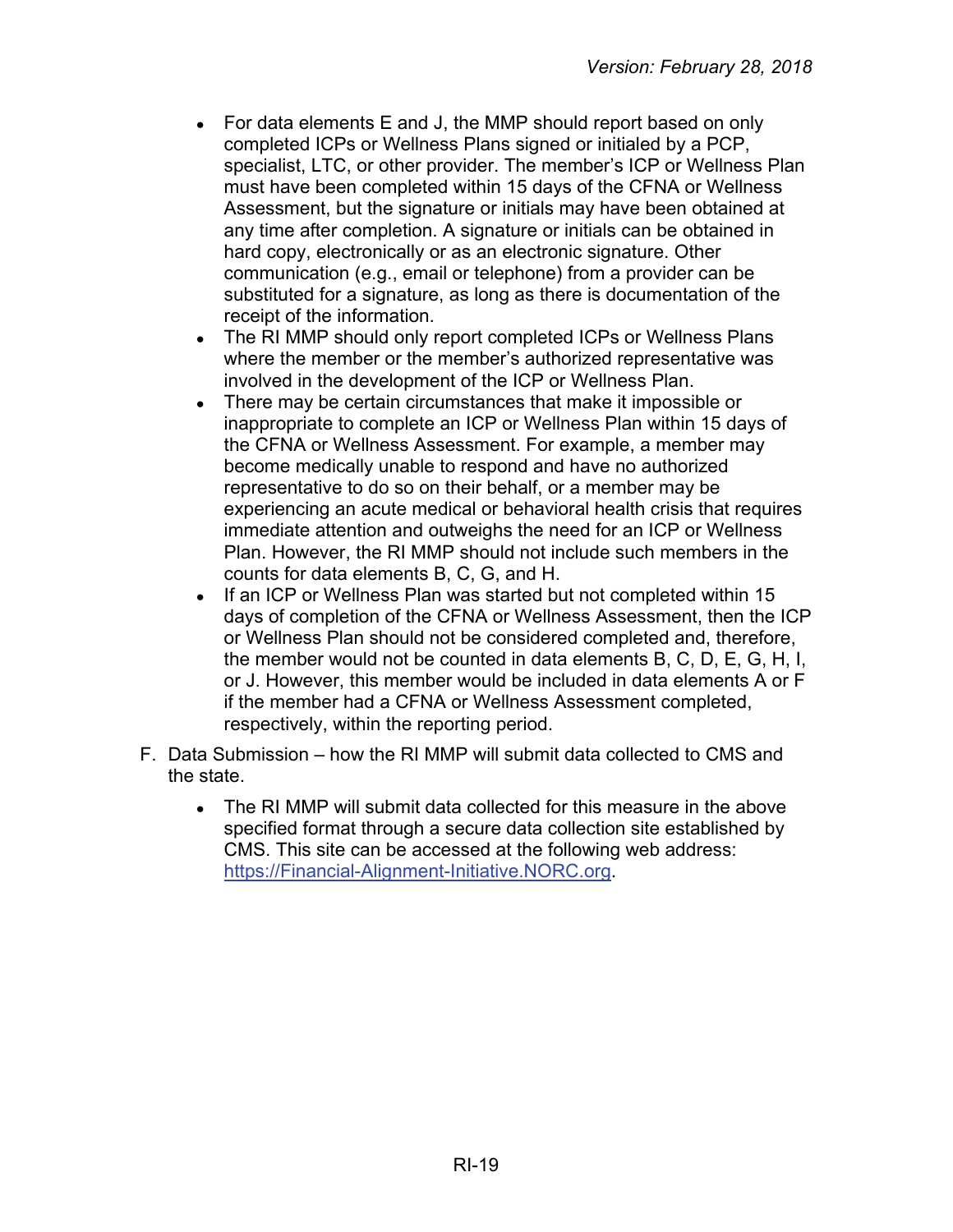|                                    | <b>CONTINUOUS REPORTING</b>          |          |                                                                                                     |                                                                                           |  |  |
|------------------------------------|--------------------------------------|----------|-----------------------------------------------------------------------------------------------------|-------------------------------------------------------------------------------------------|--|--|
| <b>Reporting</b><br><b>Section</b> | <b>Reporting</b><br><b>Frequency</b> | Level    | <b>Reporting</b><br><b>Periods</b>                                                                  | <b>Due Date</b>                                                                           |  |  |
| RI1. Care<br>Coordination          | Quarterly                            | Contract | Current<br>Calendar<br>Quarter<br>Ex:<br>$1/1 - 3/31$<br>$4/1 - 6/30$<br>$7/1 - 9/30$<br>10/1-12/31 | By the end of the<br>second month<br>following the last<br>day of the reporting<br>period |  |  |

RI1.2 Members with a care plan completed.

| <b>Element</b><br><b>Letter</b> | <b>Element Name</b>                                                                                                  | <b>Definition</b>                                                                                                                                                                            | <b>Allowable</b><br><b>Values</b>                 |
|---------------------------------|----------------------------------------------------------------------------------------------------------------------|----------------------------------------------------------------------------------------------------------------------------------------------------------------------------------------------|---------------------------------------------------|
| A.                              | Total number of<br>members enrolled<br>for 90 days or<br>longer as of the<br>end of the reporting<br>period.         | Total number of<br>members enrolled for<br>90 days or longer as<br>of the end of the<br>reporting period who<br>were currently<br>enrolled as of the last<br>day of the reporting<br>period. | Field Type: Numeric                               |
| <b>B.</b>                       | Total number of<br>members who had<br>an initial care plan<br>completed as of the<br>end of the reporting<br>period. | Of the total reported in<br>A, the number of<br>members who had an<br>initial care plan<br>completed as of the<br>end of the reporting<br>period.                                            | Field type: Numeric<br>Note: Is a subset of<br>Α. |

- B. QA Checks/Thresholds procedures used by CMS and the state to establish benchmarks in order to identify outliers or data that are potentially erroneous.
	- CMS and the state will perform an outlier analysis.
	- As data are received from the RI MMP over time, CMS and the state will apply threshold checks.
- C. Edits and Validation checks validation checks that should be performed by the RI MMP prior to data submission.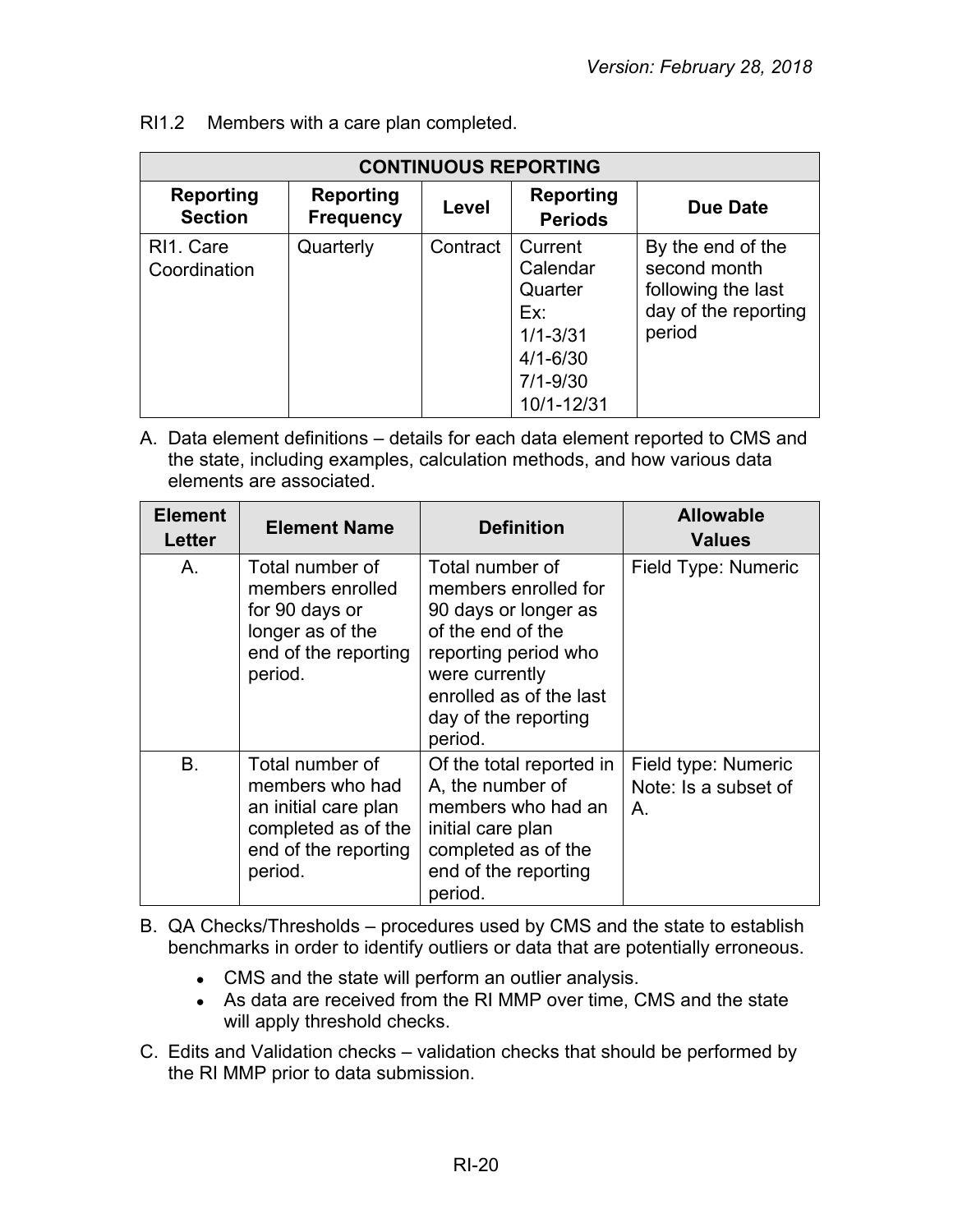- Confirm those data elements listed above as subsets of other elements.
- The RI MMP should validate that data element B is less than or equal to data element A.
- All data elements should be positive values.
- D. Analysis how CMS and the state will evaluate reported data, as well as how other data sources may be monitored.
	- CMS and the state will evaluate the percentage of members enrolled for 90 days or longer who had an initial care plan completed as of the end of the reporting period.
- E. Notes additional clarifications to a reporting section. This section incorporates previously answered frequently asked questions.
	- The RI MMP should include all Medicare-Medicaid members regardless of whether the member was enrolled through passive enrollment or opt-in enrollment. Medicaid-only members should not be included.
	- The 90th day of enrollment should be based on each member's effective enrollment date. For the purposes of reporting this measure, 90 days of enrollment will be equivalent to three full calendar months.
	- The effective enrollment date is the first date of the member's coverage through the RI MMP.
	- Care plans reported in data element B should include all types of care plans (i.e., Interdisciplinary Care Plans, Wellness Plans, and Community Transition Plans) as appropriate for each member.
	- The care plans reported in element B could have been completed at any time, not necessarily during the reporting period.
	- The RI MMP should refer to the Rhode Island three-way contract for specific requirements pertaining to care plan completion.
	- The RI MMP should only report completed care plans where the member or the member's authorized representative was involved in the development of the care plan.
- F. Data Submission how the RI MMP will submit data collected to CMS and the state.
	- The RI MMP will submit data collected for this measure in the above specified format through a secure data collection site established by CMS. This site can be accessed at the following web address: [https://Financial-Alignment-Initiative.NORC.org.](https://financial-alignment-initiative.norc.org/)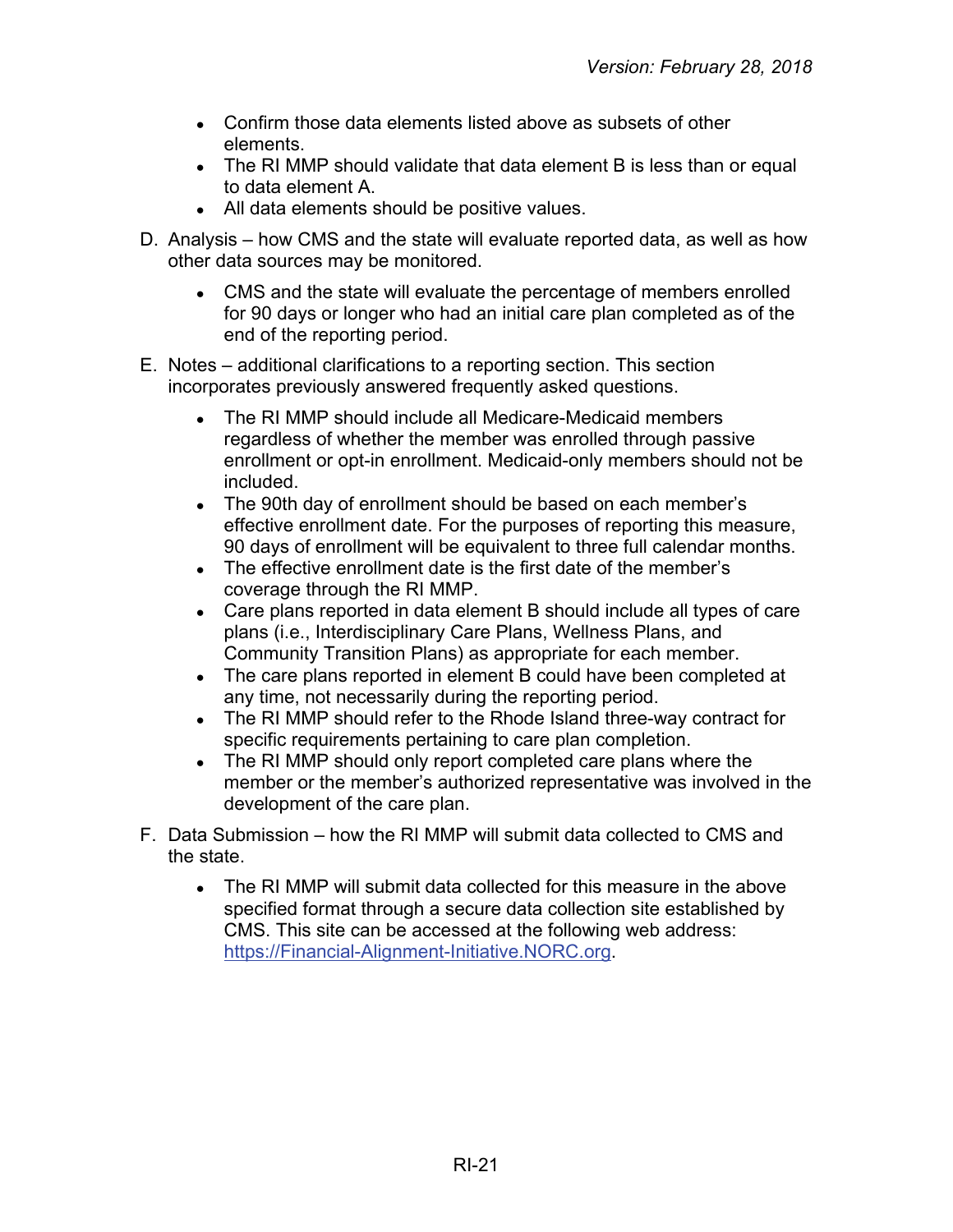| <b>IMPLEMENTATION</b>                  |                                      |          |                                                                                                     |                                                                                           |
|----------------------------------------|--------------------------------------|----------|-----------------------------------------------------------------------------------------------------|-------------------------------------------------------------------------------------------|
| <b>Reporting</b><br><b>Section</b>     | <b>Reporting</b><br><b>Frequency</b> | Level    | Reporting<br><b>Period</b>                                                                          | Due Date                                                                                  |
| RI <sub>1</sub> . Care<br>Coordination | Monthly                              | Contract | Current<br>Month<br>Ex:<br>$1/1 - 1/31$                                                             | By the end of the<br>month following the<br>last day of the<br>reporting period           |
| <b>ONGOING</b>                         |                                      |          |                                                                                                     |                                                                                           |
| <b>Reporting</b><br><b>Section</b>     | <b>Reporting</b><br><b>Frequency</b> | Level    | <b>Reporting</b><br><b>Periods</b>                                                                  | <b>Due Date</b>                                                                           |
| RI <sub>1</sub> . Care<br>Coordination | Quarterly                            | Contract | Current<br>Calendar<br>Quarter<br>Ex:<br>$1/1 - 3/31$<br>$4/1 - 6/30$<br>$7/1 - 9/30$<br>10/1-12/31 | By the end of the<br>second month<br>following the last<br>day of the reporting<br>period |

| Members with documented discussions of care goals. | RI1.3 |  |  |  |  |
|----------------------------------------------------|-------|--|--|--|--|
|----------------------------------------------------|-------|--|--|--|--|

| <b>Element</b><br>Letter | <b>Element Name</b>                                                                                                       | <b>Definition</b>                                                                                                                                   | <b>Allowable</b><br><b>Values</b>              |
|--------------------------|---------------------------------------------------------------------------------------------------------------------------|-----------------------------------------------------------------------------------------------------------------------------------------------------|------------------------------------------------|
| Α.                       | Total number of<br>members with an<br>initial care plan<br>completed.                                                     | Total number of<br>members with an<br>initial care plan<br>completed during the<br>reporting period.                                                | Field Type: Numeric                            |
| <b>B.</b>                | Total number of<br>members with at<br>least one<br>documented<br>discussion of care<br>goals in the initial<br>care plan. | Of the total reported in<br>A, the number of<br>members with at least<br>one documented<br>discussion of care<br>goals in the initial care<br>plan. | Field Type: Numeric<br>Note: Is a subset of A. |
| $C$ .                    | Total number of<br>existing care plans<br>revised.                                                                        | Total number of<br>existing care plans<br>revised during the<br>reporting period.                                                                   | Field Type: Numeric                            |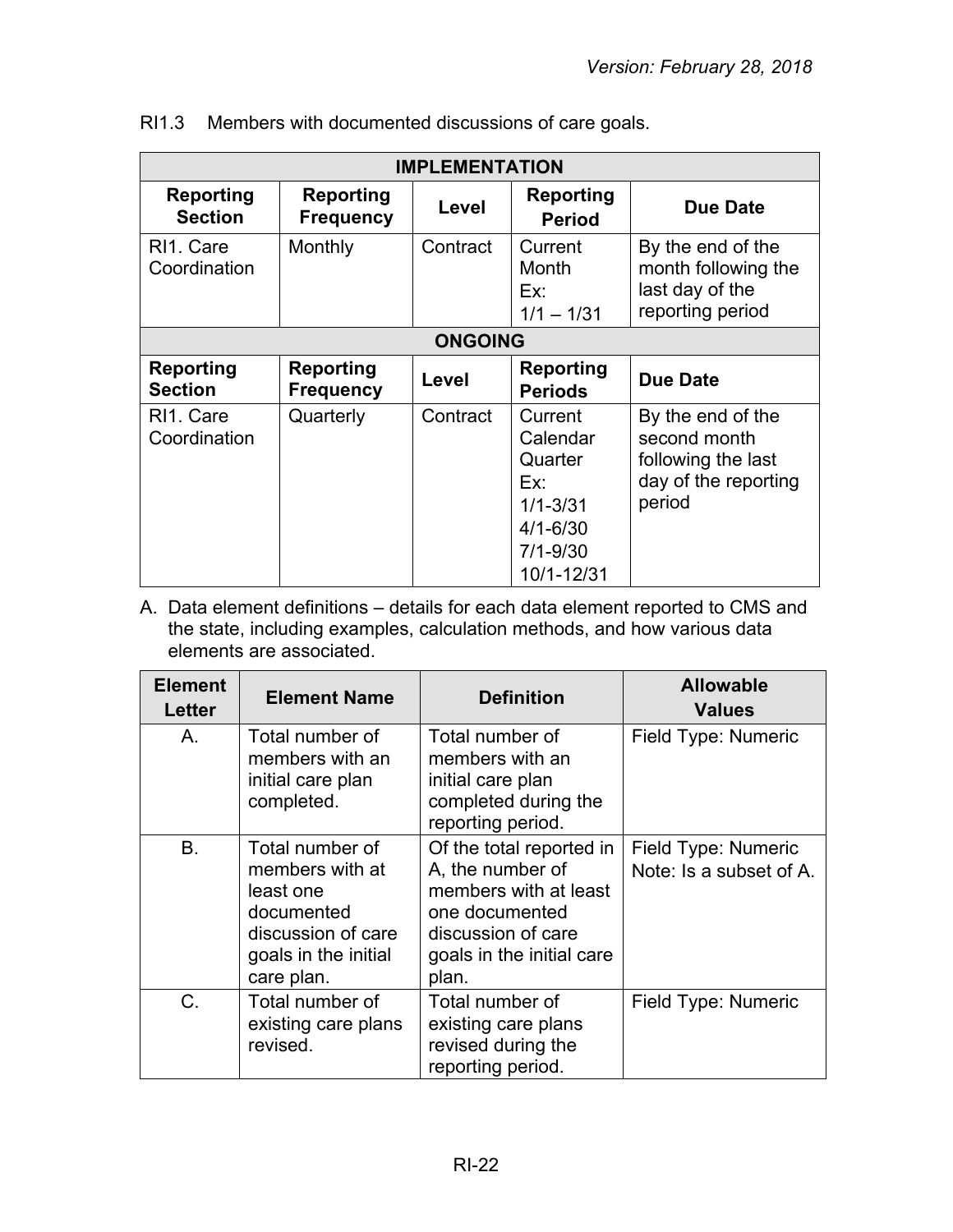| <b>Element</b><br><b>Letter</b> | <b>Element Name</b>                                                                                                         | <b>Definition</b>                                                                                                                                     | <b>Allowable</b><br><b>Values</b>              |
|---------------------------------|-----------------------------------------------------------------------------------------------------------------------------|-------------------------------------------------------------------------------------------------------------------------------------------------------|------------------------------------------------|
| D.                              | Total number of<br>revised care plans<br>with at least one<br>documented<br>discussion of new<br>or existing care<br>goals. | Of the total reported in<br>C, the number of<br>revised care plans<br>with at least one<br>documented<br>discussion of new or<br>existing care goals. | Field Type: Numeric<br>Note: Is a subset of C. |

- B. QA Checks/Thresholds procedures used by CMS and the state to establish benchmarks in order to identify outliers or data that are potentially erroneous.
	- CMS and the state will perform an outlier analysis.
	- As data are received from the RI MMP over time, CMS and the state will apply threshold checks.
- C. Edits and Validation checks validation checks that should be performed by the RI MMP prior to data submission.
	- Confirm those data elements listed above as subsets of other elements.
	- The RI MMP should validate that data element B is less than or equal to data element A.
	- The RI MMP should validate that data element D is less than or equal to data element C.
	- All data elements should be positive values.
- D. Analysis how CMS and the state will evaluate reported data, as well as how other data sources may be monitored. CMS and the state will evaluate the percentage of:
	- Members with an initial care plan completed during the reporting period who had at least one documented discussion of care goals in the initial care plan.
	- Existing care plans revised during the reporting period that had at least one documented discussion of new or existing care goals.
- E. Notes additional clarifications to a reporting section. This section incorporates previously answered frequently asked questions.
	- The RI MMP should include all members regardless of whether the member was enrolled through passive enrollment or opt-in enrollment. Medicaid-only members should not be included.
	- The RI MMP should include all members who meet the criteria outlined in data element A, regardless of whether they are disenrolled as of the end of the reporting period (i.e., include all members regardless of whether they are currently enrolled or disenrolled as of the last day of the reporting period).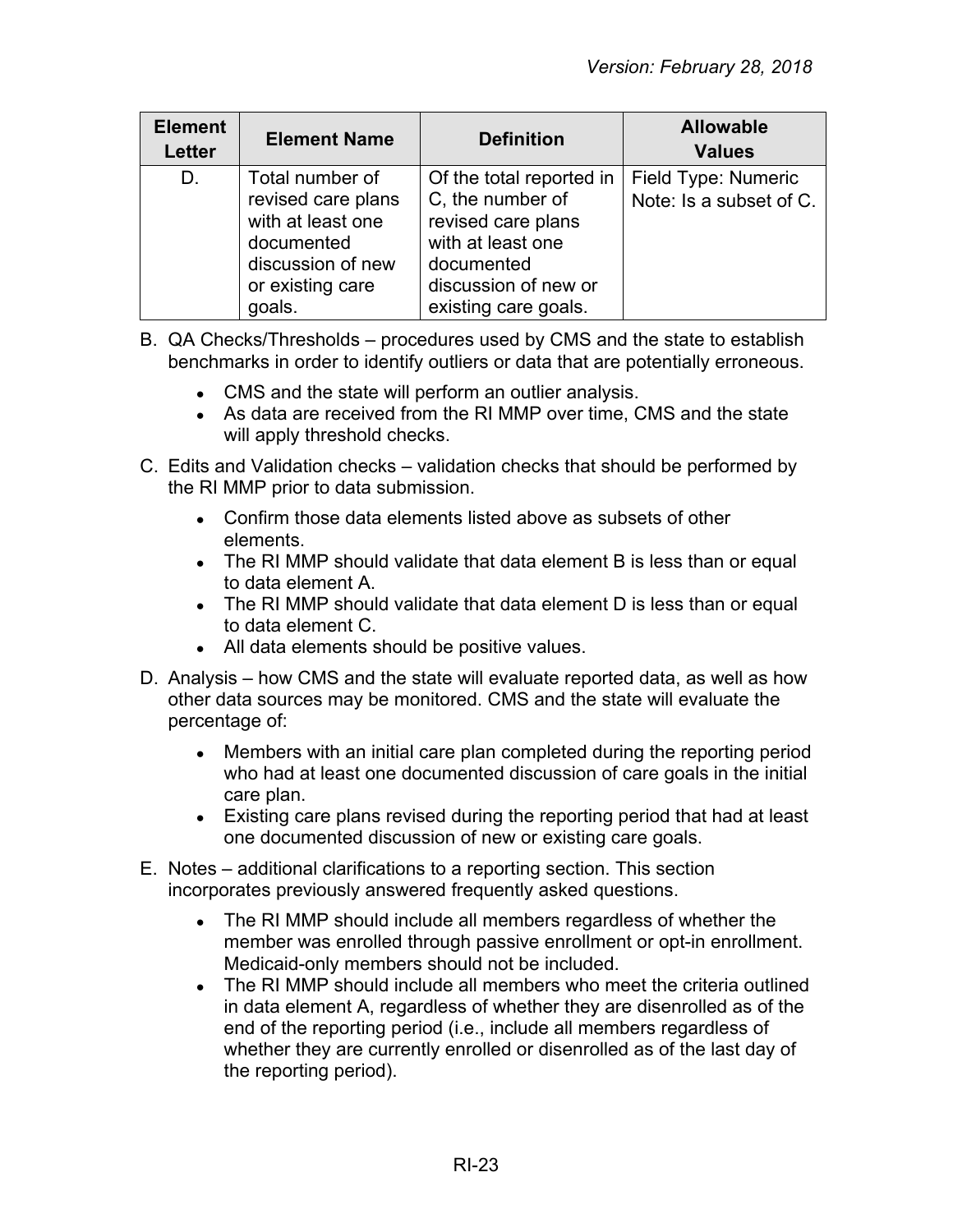- The RI MMP should include all care plans for members that meet the criteria outlined in data element C, regardless of whether the members are disenrolled as of the end of the reporting period (i.e., include all care plans regardless of whether the members are currently enrolled or disenrolled as of the last day of the reporting period).
- Care plans reported in this measure (both initial and revised) should include all types of care plans (i.e., Interdisciplinary Care Plans, Wellness Plans, and Community Transition Plans) as appropriate for each member.
- Data element A should include all members whose care plan was created for the first time during the reporting period (i.e., the member did not previously have a care plan of any type completed prior to the start of the reporting period). There can be no more than one initial care plan per member. If a member previously had a care plan completed, but had a new care plan of a different type completed during the reporting period, the new care plan should be reported as a revised care plan. For example, a member with a Community Transition Plan completed in a prior reporting period who had an Interdisciplinary Care Plan completed for the first time during the reporting period should be reported as having a revised care plan completed, even though the type of care plan revised differs from the initial care plan completed. Only care plans that included participation from the member (or his/her authorized representative) in the completion of the care plan should be reported.
- The RI MMP should only include members in data element B when the discussion of care goals with the member (or his/her authorized representative) is clearly documented in the member's initial care plan.
- Data element C should include all existing care plans that were revised during the reporting period. The RI MMP should refer to the Rhode Island three-way contract for specific requirements pertaining to updating the care plan. Only care plans that included participation from the member (or his/her authorized representative) in the revision to the care plan should be reported.
- The RI MMP should only include care plans in data element D when a new or previously documented care goal is discussed with the member (or his/her authorized representative) and is clearly documented in the member's revised care plan. If the initial care plan clearly documented the discussion of care goals, but those existing care goals were not revised or discussed, or new care goals are not discussed and documented during the revision of the care plan, then that care plan should not be reported in data element D.
- If a member has an initial care plan completed during the reporting period, and has their care plan revised during the same reporting period, the member should be reported in data element A and the member's revised care plan should be reported in data element C.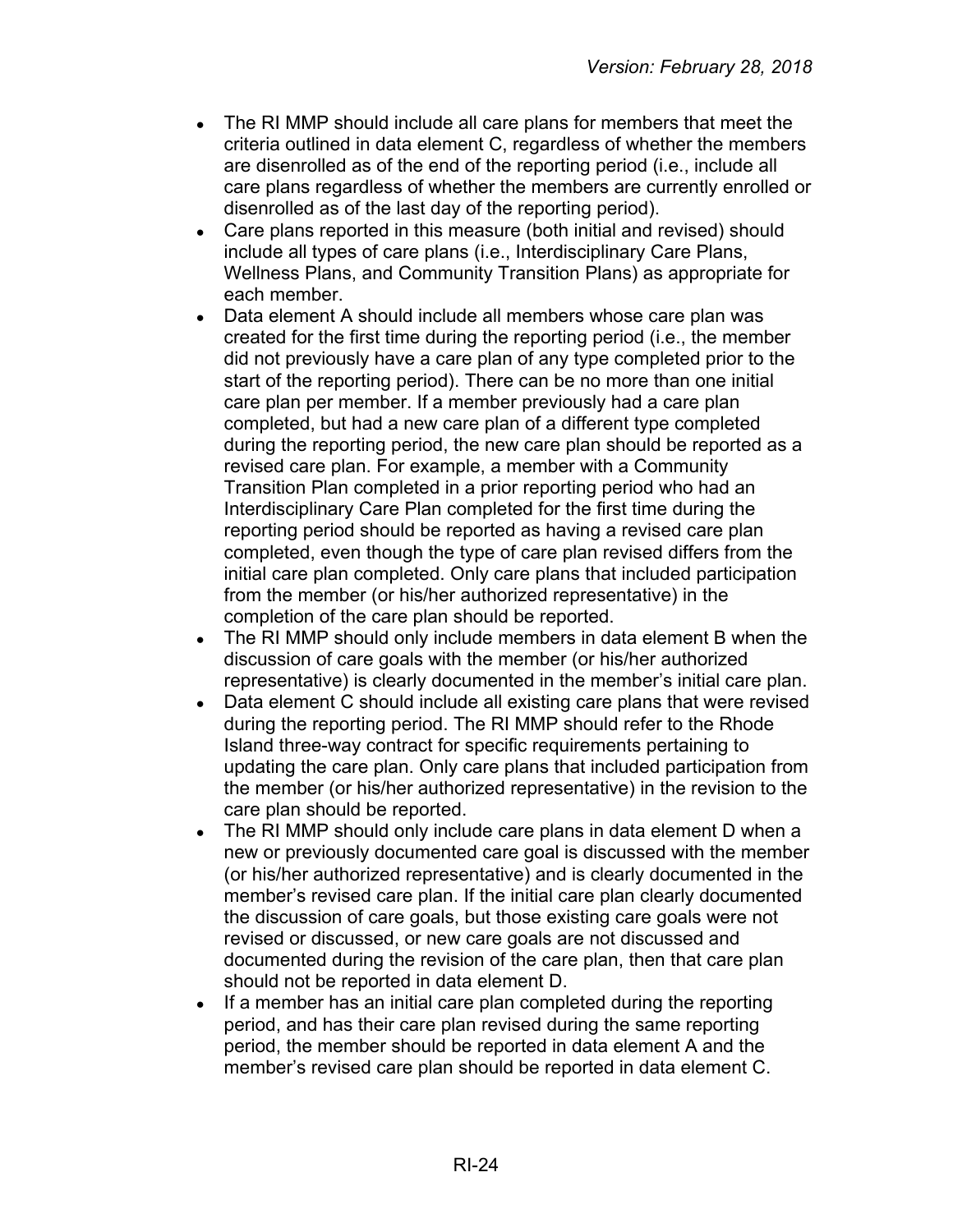- If a member's care plan is revised multiple times during the same reporting period, each revision should be reported in data element C. For example, if a member's care plan is revised twice during the same reporting period, two care plans should be counted in data element C.
- F. Data Submission how the RI MMP will submit data collected to CMS and the state.
	- The RI MMP will submit data collected for this measure in the above specified format through a secure data collection site established by CMS. This site can be accessed at the following web address: [https://Financial-Alignment-Initiative.NORC.org.](https://financial-alignment-initiative.norc.org/)

| <b>CONTINUOUS REPORTING</b> |                                      |          |                                                                                                     |                                                                                           |  |
|-----------------------------|--------------------------------------|----------|-----------------------------------------------------------------------------------------------------|-------------------------------------------------------------------------------------------|--|
| Reporting<br><b>Section</b> | <b>Reporting</b><br><b>Frequency</b> | Level    | <b>Reporting</b><br><b>Periods</b>                                                                  | Due Date                                                                                  |  |
| RI1. Care<br>Coordination   | Quarterly                            | Contract | Current<br>Calendar<br>Quarter<br>Ex:<br>$1/1 - 3/31$<br>$4/1 - 6/30$<br>$7/1 - 9/30$<br>10/1-12/31 | By the end of the<br>fourth month<br>following the last day<br>of the reporting<br>period |  |

#### RI1.4 Members with first follow-up visit within 30 days of hospital discharge.

| <b>Element</b><br><b>Letter</b> | <b>Element Name</b>                                                                                                                                                                              | <b>Definition</b>                                                                                                                                                                                                          | <b>Allowable</b><br><b>Values</b>              |
|---------------------------------|--------------------------------------------------------------------------------------------------------------------------------------------------------------------------------------------------|----------------------------------------------------------------------------------------------------------------------------------------------------------------------------------------------------------------------------|------------------------------------------------|
| A.                              | Total number of<br>acute inpatient<br>hospital<br>discharges.                                                                                                                                    | Total number of acute<br>inpatient hospital<br>discharges during the<br>reporting period.                                                                                                                                  | Field Type: Numeric                            |
| B.                              | Total number of<br>acute inpatient<br>hospital discharges<br>that resulted in an<br>ambulatory care<br>follow-up visit<br>within 30 days of<br>discharge from the<br>inpatient hospital<br>stay. | Of the total reported<br>in A, the number of<br>acute inpatient<br>hospital discharges<br>that resulted in an<br>ambulatory care<br>follow-up visit within<br>30 days of discharge<br>from the inpatient<br>hospital stay. | Field Type: Numeric<br>Note: Is a subset of A. |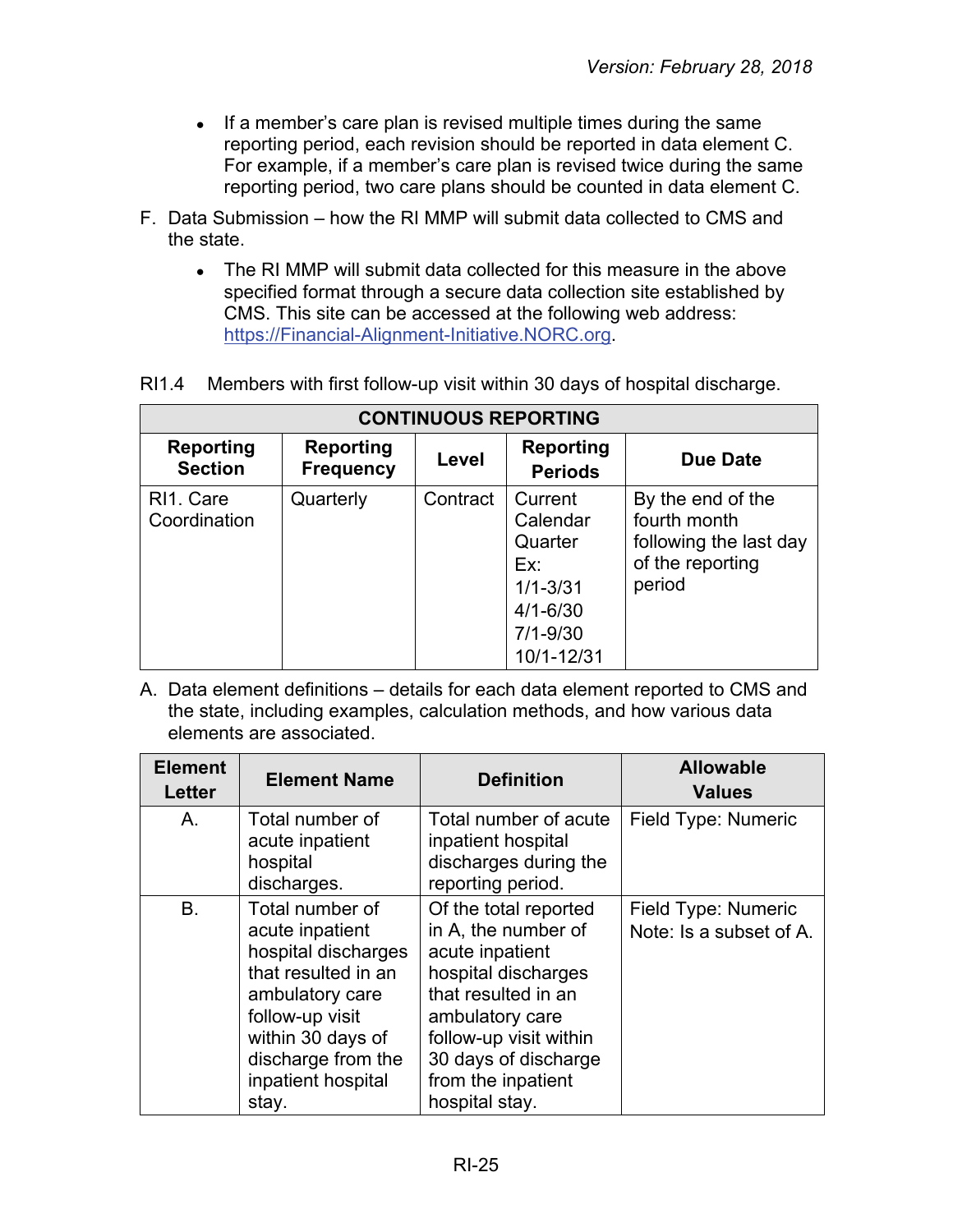- B. QA Checks/Thresholds procedures used by CMS and the state to establish benchmarks in order to identify outliers or data that are potentially erroneous.
	- CMS and the state will perform an outlier analysis.
	- As data are received from the RI MMP over time, CMS and the state will apply threshold checks.
- C. Edits and Validation checks validation checks that should be performed by the RI MMP prior to data submission.
	- Confirm those data elements listed above as subsets of other elements.
	- The RI MMP should validate that data element B is less than or equal to data element A.
	- All data elements should be positive values.
- D. Analysis how CMS and the state will evaluate reported data, as well as how other data sources may be monitored.
	- CMS and the state will evaluate the percentage of acute inpatient hospital discharges that resulted in an ambulatory care follow-up visit within 30 days of the discharge from the inpatient hospital stay.
- E. Notes additional clarifications to a reporting section. This section incorporates previously answered frequently asked questions.
	- The RI MMP should include all inpatient hospital discharges for members regardless of whether the member was enrolled through passive enrollment or opt-in enrollment. Medicaid-only members should not be included.
	- The RI MMP should include all inpatient hospital discharges for members who meet the criteria outlined in data element A and who were continuously enrolled from the date of the inpatient hospital discharge through 30 days after the inpatient hospital discharge, regardless of whether they are disenrolled as of the end of the reporting period.
	- The denominator for this measure is based on inpatient hospital discharges, not members.
	- The date of discharge must occur within the reporting period, but the follow-up visit may not be in the same reporting period. For example, if a discharge occurs during the last month of the reporting period, look to the first month of the following reporting period to identify the followup visit.
	- The member needs to be enrolled from the date of the inpatient hospital discharge through 30 days after the inpatient hospital discharge, with no gaps in enrollment to be included in this measure.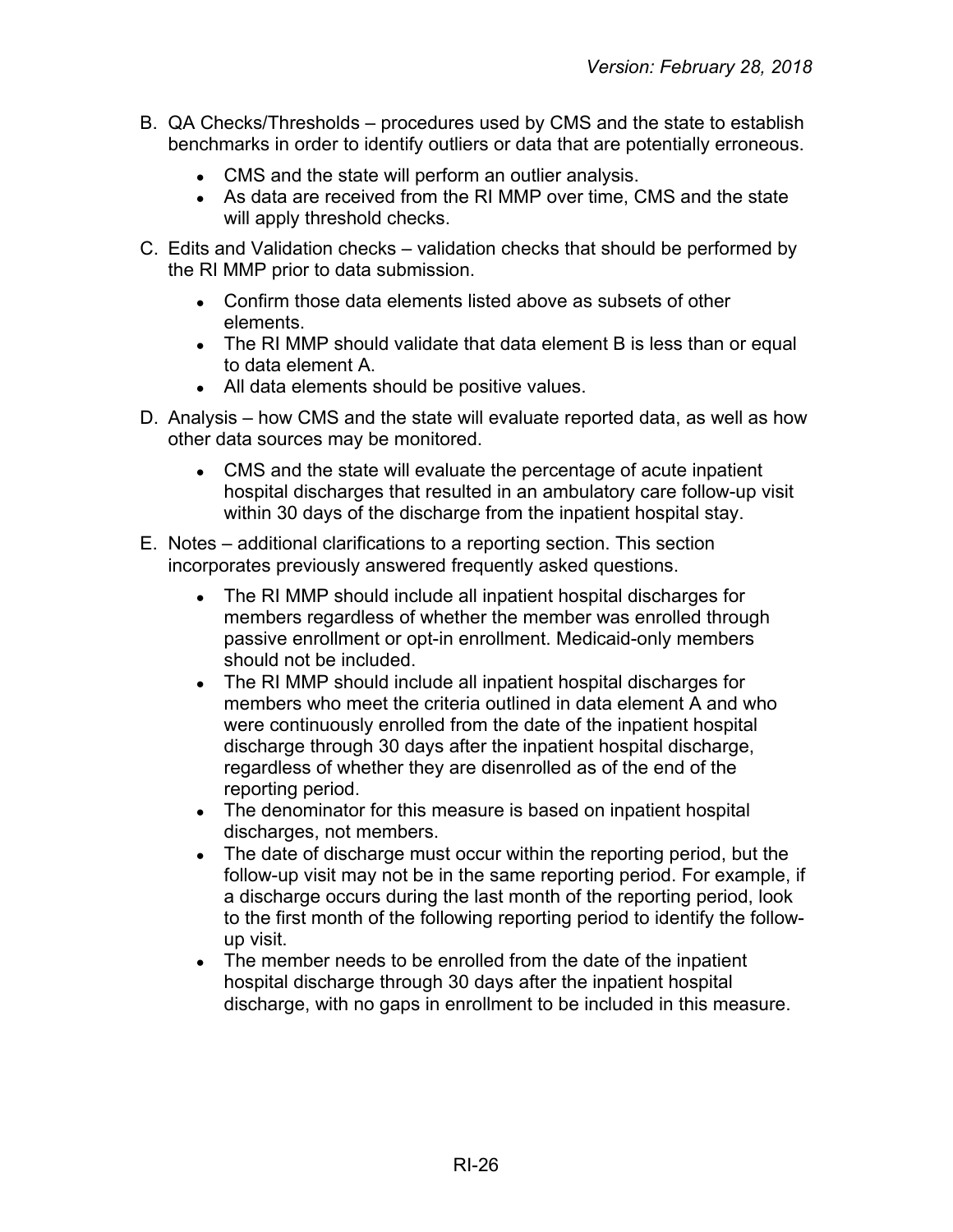- A follow-up visit is defined as an ambulatory care follow-up visit to assess the member's health following a hospitalization. Codes to identify follow-up visits are provided in the Ambulatory Visits value set and Other Ambulatory Visits value set. The RI MMP should report ambulatory care follow-up visits based on all visits identified, including denied and pended claims, and including encounter data as necessary in cases where follow-up care is included as part of a bundled payment covering the services delivered during the inpatient stay. The RI MMP should use all information available, including encounter data supplied by providers, to ensure complete and accurate reporting.
- To identify all acute inpatient hospital discharges during the reporting period (data element A):
	- Identify all acute and nonacute inpatient stays (Inpatient Stay value set).
	- Exclude nonacute inpatient stays (Nonacute Inpatient Stay value set)
	- Identify the discharge date for the stay. The date of discharge should be within the reporting period.

Additionally, the RI MMP should use UB Type of Bill codes 11x, 12x, 41x, and 84x or any acute inpatient facility code to identify discharges from an inpatient hospital stay.

- The RI MMP should report discharges based on all inpatient stays identified, including denied and pended claims.
- If the discharge is followed by readmission or direct transfer to an acute inpatient care setting within the 30-day follow-up period, count only the last discharge for reporting in data element A. To identify readmissions and direct transfers to an acute inpatient care setting:
	- Identify all acute and nonacute inpatient stays (Inpatient Stay value set)
	- Exclude nonacute inpatient stays (Nonacute Inpatient Stay value set)
	- Identify the admission date for the stay
- Exclude from data element A any discharges followed by readmission or direct transfer to a nonacute inpatient care setting within the 30-day follow-up period. To identify readmissions and direct transfers to a nonacute inpatient care setting:
	- Identify all acute and nonacute inpatient stays (Inpatient Stay value set)
	- Confirm the stay was for nonacute care based on the presence of a nonacute code (Nonacute Inpatient Stay value set) on the claim
	- Identify the admission date for the stay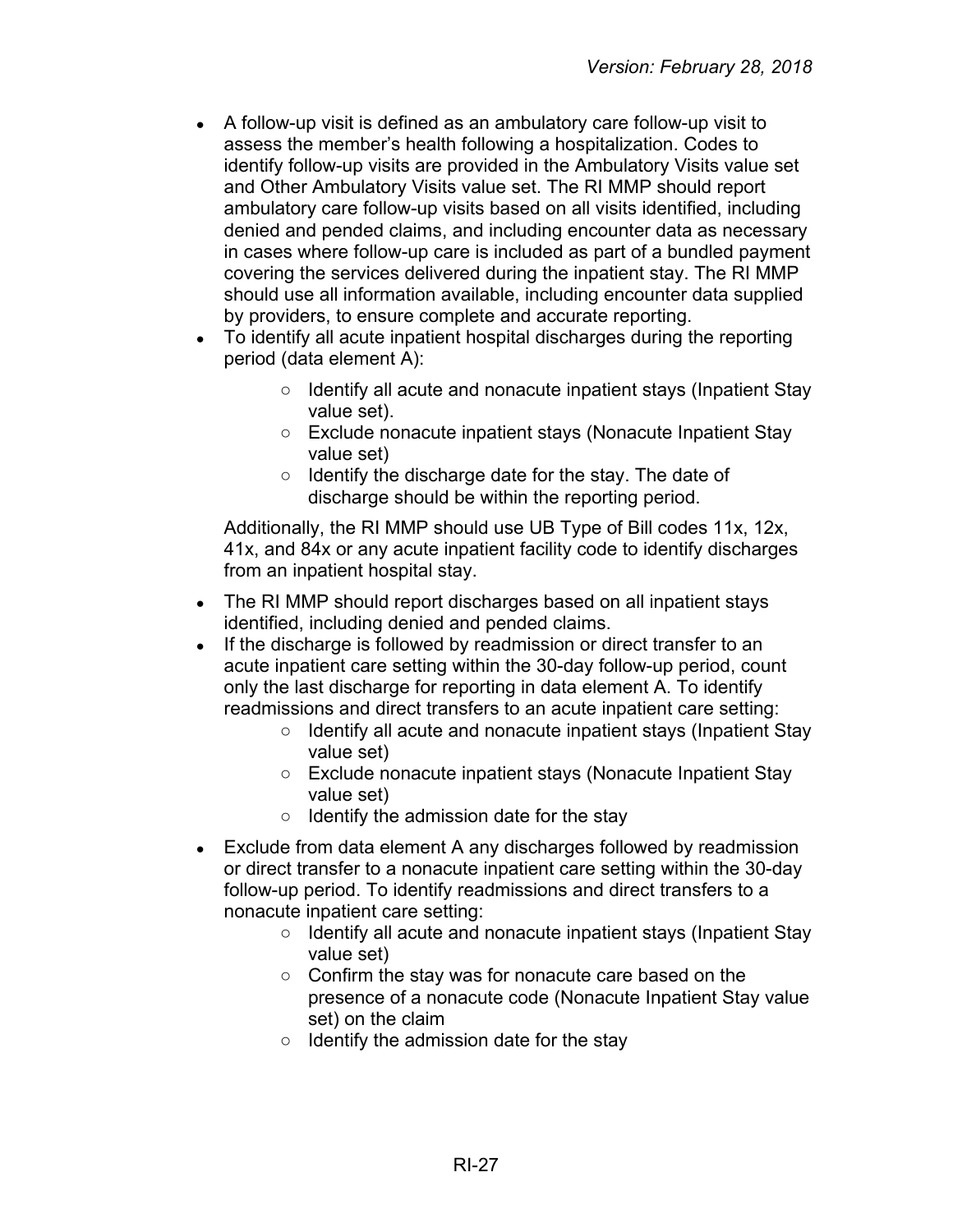These discharges are excluded from the measure because rehospitalization or direct transfer may prevent an outpatient follow-up visit from taking place.

- For example, the following direct transfers/readmissions should be excluded from this measure:
	- An inpatient discharge on June 1, followed by an admission to another inpatient setting on June 1 (a direct transfer)
	- An inpatient discharge on June 1, followed by a readmission to a hospital on June 15 (readmission within 30 days)
- Exclude discharges due to death using the Discharges due to Death value set.
- F. Data Submission how the RI MMP will submit data collected to CMS and the state.
	- The RI MMP will submit data collected for this measure in the above specified format through a secure data collection site established by CMS. This site can be accessed at the following web address: [https://Financial-Alignment-Initiative.NORC.org.](https://financial-alignment-initiative.norc.org/)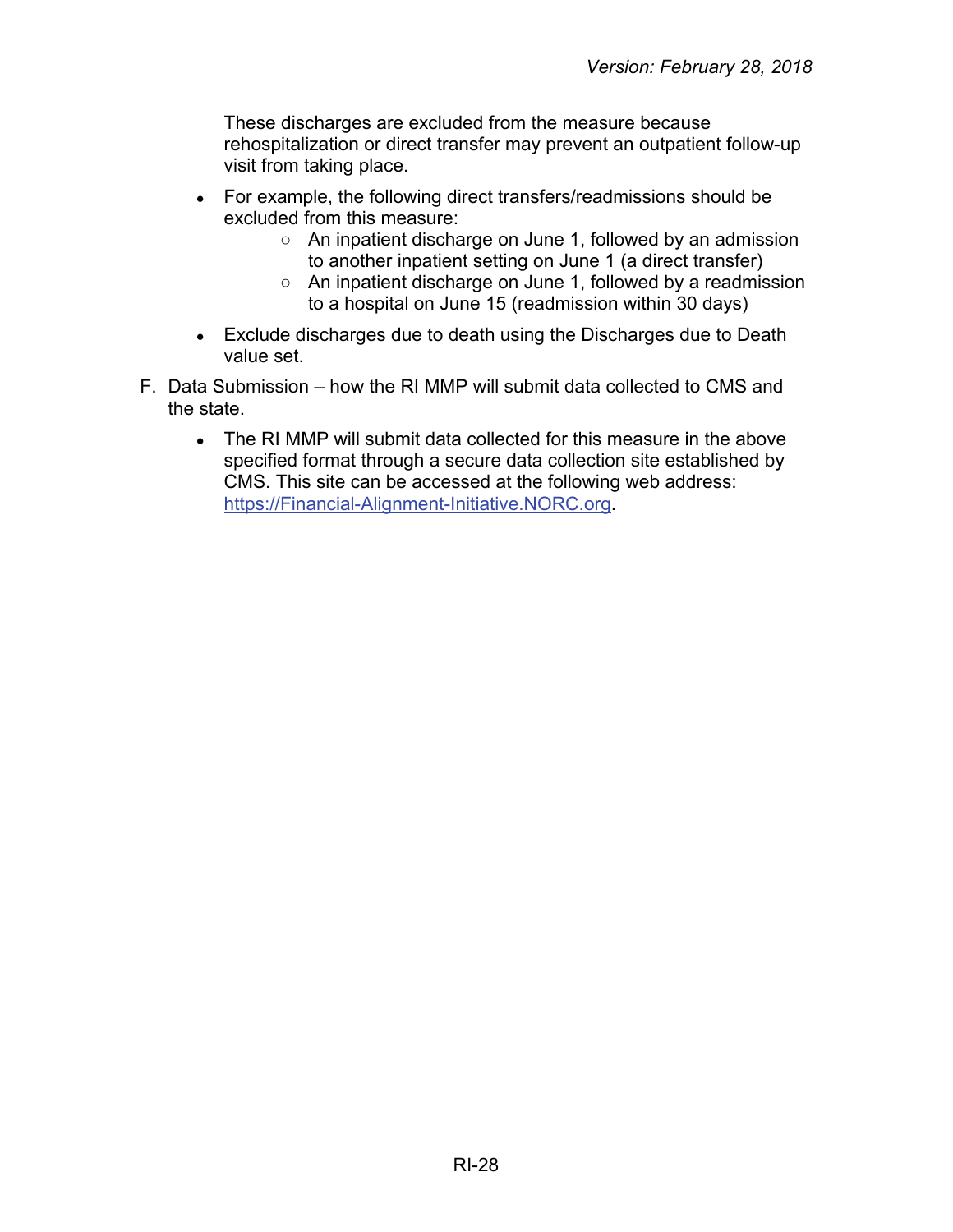# <span id="page-28-0"></span>*Section RI II. Enrollee Protections*

| <b>IMPLEMENTATION</b>               |                                      |                |                                                                                                     |                                                                                           |  |
|-------------------------------------|--------------------------------------|----------------|-----------------------------------------------------------------------------------------------------|-------------------------------------------------------------------------------------------|--|
| <b>Reporting</b><br><b>Section</b>  | <b>Reporting</b><br><b>Frequency</b> | Level          | <b>Reporting</b><br><b>Period</b>                                                                   | <b>Due Date</b>                                                                           |  |
| RI2. Enrollee<br><b>Protections</b> | Monthly                              | Contract       | Current<br>Month<br>Ex:<br>$1/1 - 1/31$                                                             | By the end of the<br>month following the<br>last day of the<br>reporting period           |  |
|                                     |                                      | <b>ONGOING</b> |                                                                                                     |                                                                                           |  |
| Reporting<br><b>Section</b>         | Reporting<br><b>Frequency</b>        | Level          | <b>Reporting</b><br><b>Periods</b>                                                                  | <b>Due Date</b>                                                                           |  |
| RI2. Enrollee<br><b>Protections</b> | Quarterly                            | Contract       | Current<br>Calendar<br>Quarter<br>Ex:<br>$1/1 - 3/31$<br>$4/1 - 6/30$<br>$7/1 - 9/30$<br>10/1-12/31 | By the end of the<br>second month<br>following the last<br>day of the reporting<br>period |  |

RI2.1 The number of critical incident and abuse reports for members receiving LTSS.

| <b>Element</b><br><b>Letter</b> | <b>Element Name</b>                                        | <b>Definition</b>                                                                                                      | <b>Allowable</b><br><b>Values</b> |
|---------------------------------|------------------------------------------------------------|------------------------------------------------------------------------------------------------------------------------|-----------------------------------|
| A.                              | Total number of<br>members receiving<br>LTSS.              | Total number of<br>members receiving<br>LTSS during the<br>reporting period.                                           | Field Type: Numeric               |
| <b>B.</b>                       | Total number of<br>critical incident and<br>abuse reports. | Of the total reported<br>in A, the number of<br>critical incident and<br>abuse reports during<br>the reporting period. | Field Type: Numeric               |

- B. QA Checks/Thresholds procedures used by CMS and the state to establish benchmarks in order to identify outliers or data that are potentially erroneous.
	- CMS and the state will perform an outlier analysis.
	- As data are received from the RI MMP over time, CMS and the state will apply threshold checks.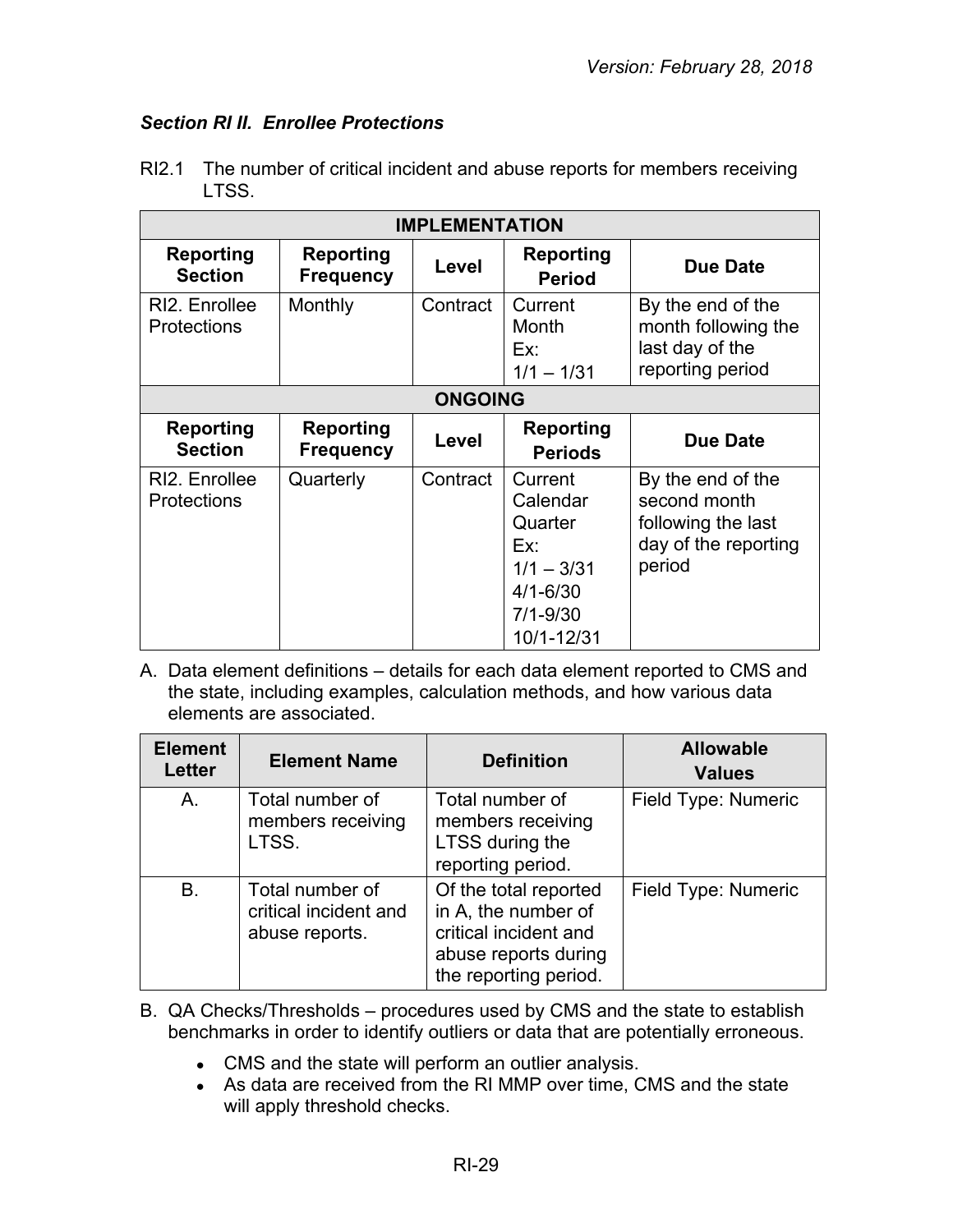- C. Edits and Validation checks validation checks that should be performed by the RI MMP prior to data submission.
	- All data elements should be positive values.
- D. Analysis how CMS and the state will evaluate reported data, as well as how other data sources may be monitored.
	- CMS and the state will evaluate the number of critical incident and abuse reports per 1,000 members receiving LTSS during the reporting period.
- E. Notes additional clarifications to a reporting section. This section incorporates previously answered frequently asked questions.
	- The RI MMP should include all members regardless of whether the member was enrolled through passive enrollment or opt-in enrollment. Medicaid-only members should not be included.
	- Members receiving LTSS can be identified as enrolled under IC50 and IC60 capitation cells on the 834 enrollment file.
	- The RI MMP should include all members who meet the criteria outlined in data element A, regardless of whether they are disenrolled as of the end of the reporting period (i.e., include all members regardless of whether they are currently enrolled or disenrolled as of the last day of the reporting period).
	- For data element B, the RI MMP should include all new critical incident and abuse cases that are reported during the reporting period, regardless of whether the case status is open or closed as of the last day of the reporting period.
	- Critical incident and abuse reports could be reported by the RI MMP or any provider, and are not limited to only those providers defined as LTSS providers.
	- It is possible for members to have more than one critical incident and/or abuse report during the reporting period. All critical incident and abuse reports during the reporting period should be counted.
	- Critical incident refers to any actual or alleged event or situation that creates a significant risk of substantial or serious harm to the physical or mental health, safety, or well-being of a member, including falls, hospitalizations, financial exploitation, police-involved incidents, and disasters.
	- Abuse refers to:
		- 1. Willful use of offensive, abusive, or demeaning language by a caretaker that causes mental anguish;
		- 2. Knowing, reckless, or intentional acts or failures to act which cause injury or death to an individual or which places that individual at risk of injury or death;
		- 3. Rape or sexual assault;
		- 4. Corporal punishment or striking of an individual;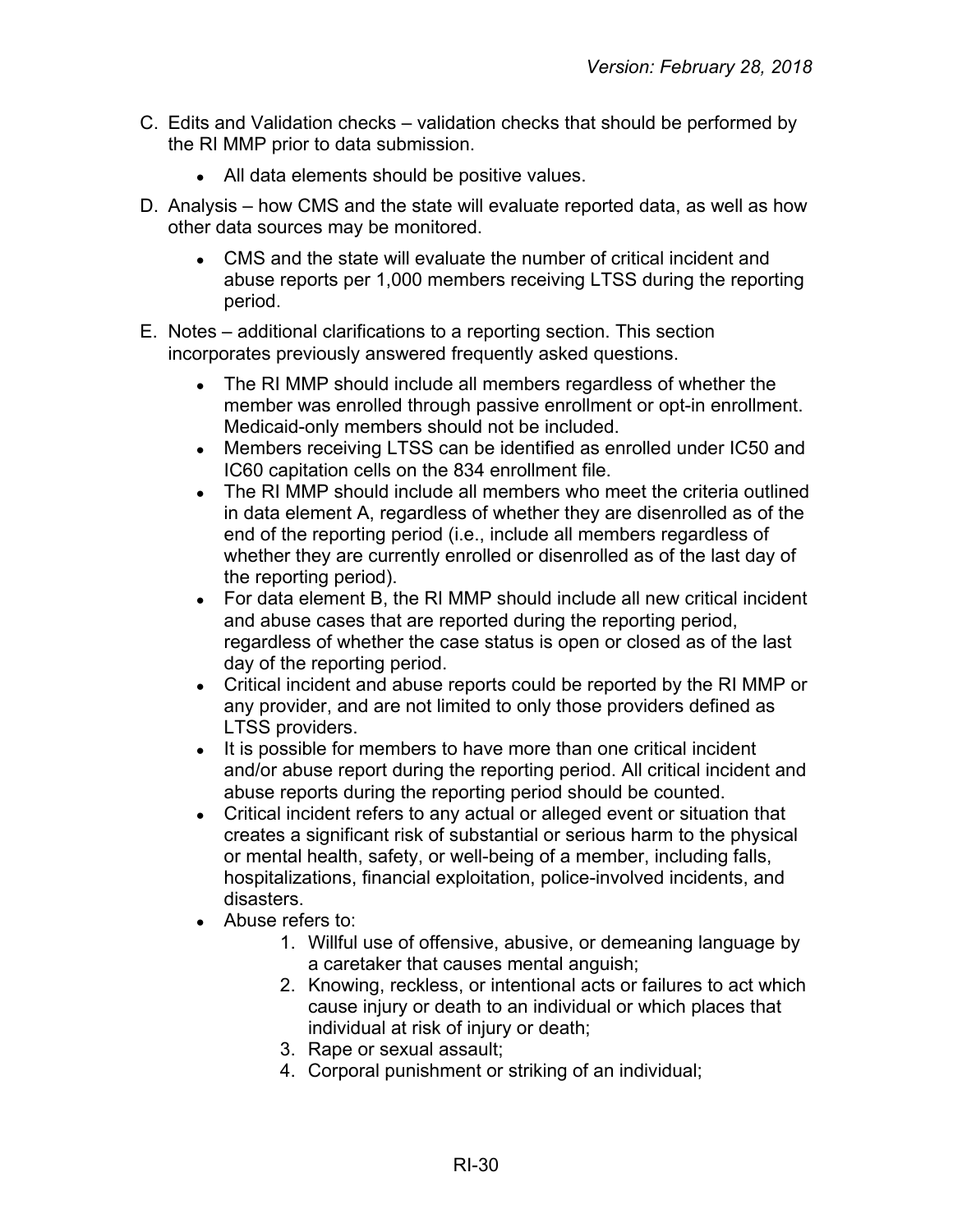- 5. Unauthorized use or the use of excessive force in the placement of bodily restraints on an individual; and
- 6. Use of bodily or chemical restraints on an individual which is not in compliance with federal or state laws and administrative regulations.
- F. Data Submission how the RI MMP will submit data collected to CMS and the state.
	- The RI MMP will submit data collected for this measure in the above specified format through a secure data collection site established by CMS. This site can be accessed at the following web address: [https://Financial-Alignment-Initiative.NORC.org.](https://financial-alignment-initiative.norc.org/)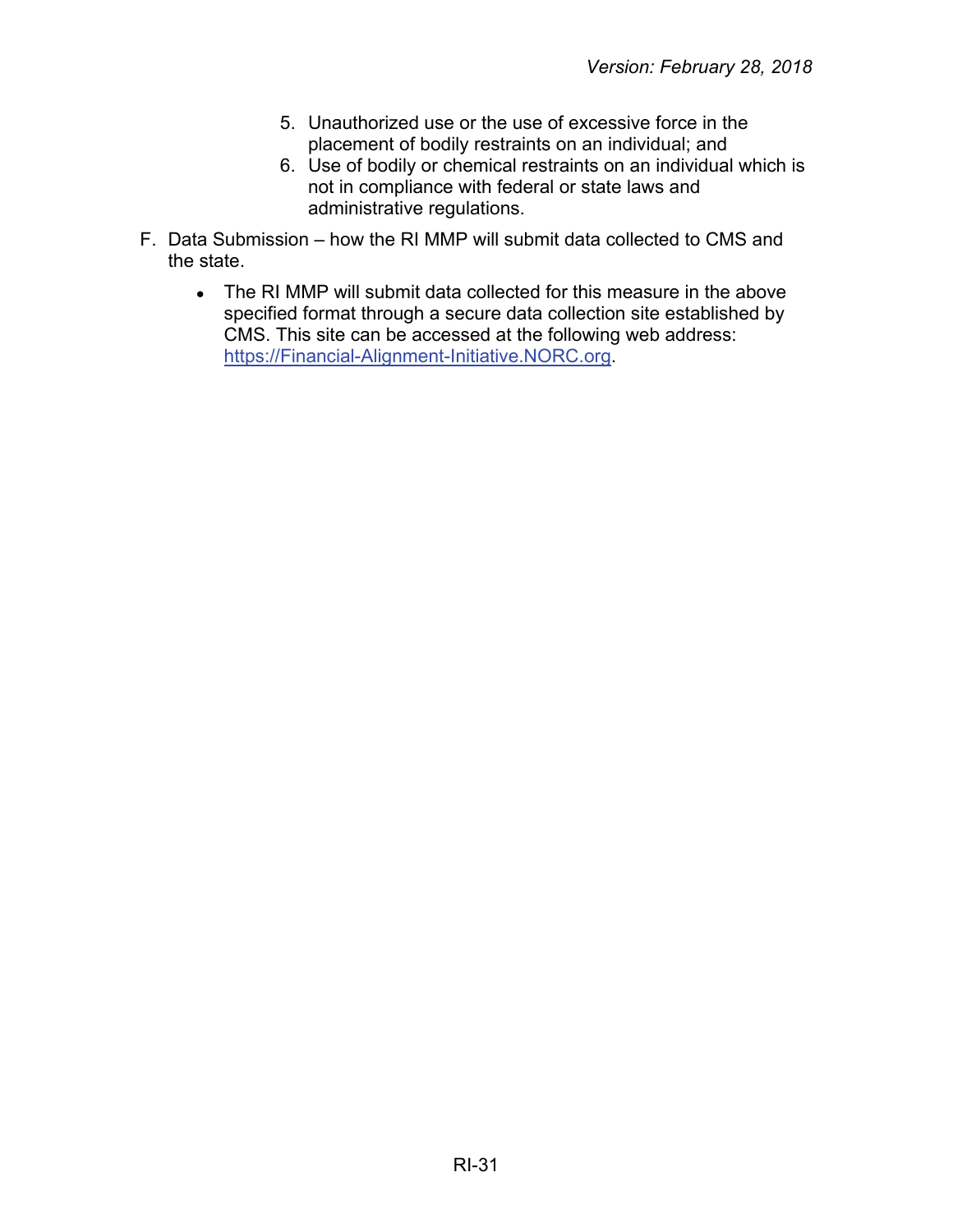# <span id="page-31-0"></span>**Section RI III. Organizational Structure and Staffing**

| <b>CONTINUOUS REPORTING</b>                      |                                      |          |                                   |                                                                                           |
|--------------------------------------------------|--------------------------------------|----------|-----------------------------------|-------------------------------------------------------------------------------------------|
| <b>Reporting Section</b>                         | <b>Reporting</b><br><b>Frequency</b> | Level    | <b>Reporting</b><br><b>Period</b> | Due Date                                                                                  |
| RI3. Organizational<br>Structure and<br>Staffing | Annually                             | Contract | Calendar<br>Year                  | By the end of the<br>second month<br>following the last<br>day of the reporting<br>period |

RI3.1 Care manager training for supporting self-direction under the demonstration.

| <b>Element</b><br><b>Letter</b> | <b>Element Name</b>                                                                                                                 | <b>Definition</b>                                                                                                                                             | <b>Allowable</b><br><b>Values</b>              |
|---------------------------------|-------------------------------------------------------------------------------------------------------------------------------------|---------------------------------------------------------------------------------------------------------------------------------------------------------------|------------------------------------------------|
| A.                              | Total number of<br>care managers.                                                                                                   | Total number of care<br>managers in the MMP<br>during the reporting<br>period.                                                                                | Field Type: Numeric                            |
| <b>B.</b>                       | Total number of<br>care managers<br>who have<br>undergone training<br>for supporting self-<br>direction under the<br>demonstration. | Of the total reported in<br>A, the number of care<br>managers who have<br>undergone training for<br>supporting self-<br>direction under the<br>demonstration. | Field Type: Numeric<br>Note: Is a subset of A. |

- B. QA Checks/Thresholds procedures used by CMS and the state to establish benchmarks in order to identify outliers or data that are potentially erroneous.
	- CMS and the state will perform an outlier analysis.
	- As data are received from the RI MMP over time, CMS and the state will apply threshold checks.
- C. Edits and Validation checks validation checks that should be performed by the RI MMP prior to data submission.
	- Confirm those data elements listed above as subsets of other elements.
	- The RI MMP should validate that data element B is less than or equal to data element A.
	- All data elements should be positive values.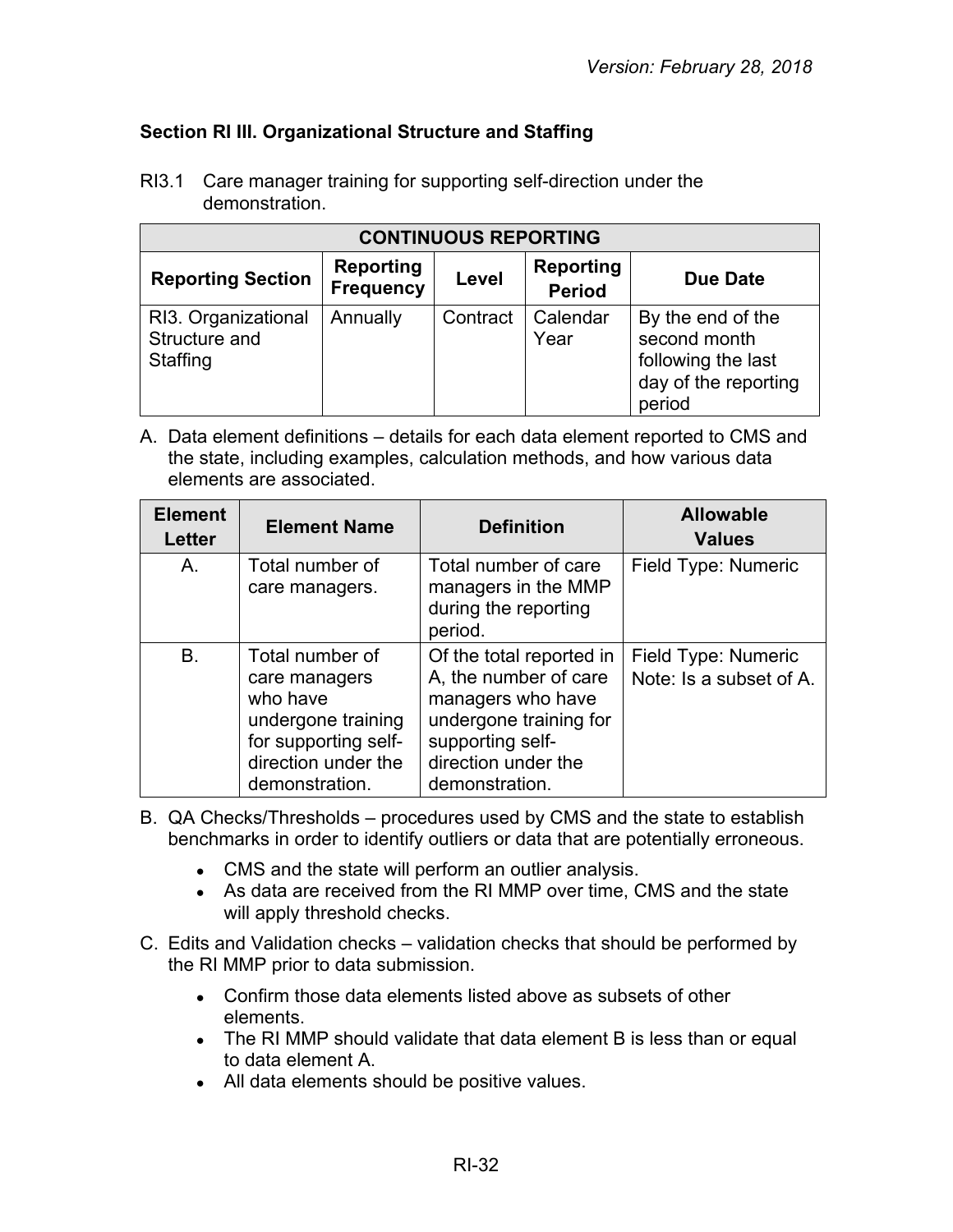- D. Analysis how CMS and the state will evaluate reported data, as well as how other data sources may be monitored.
	- CMS and the state will evaluate the percentage of care managers who have undergone training for supporting self-direction.
- E. Notes additional clarifications to a reporting section. This section incorporates previously answered frequently asked questions.
	- The RI MMP should refer to the Rhode Island three-way contract for specific requirements pertaining to a care manager.
	- A care manager includes all full-time and part-time staff.
	- If a care manager was not currently with the RI MMP at the end of the reporting period, but was with the RI MMP for at least 30 days during the reporting period, they should be included in this measure.
- F. Data Submission how the RI MMP will submit data collected to CMS and the state.
	- The RI MMP will submit data collected for this measure in the above specified format through a secure data collection site established by CMS. This site can be accessed at the following web address: [https://Financial-Alignment-Initiative.NORC.org.](https://financial-alignment-initiative.norc.org/)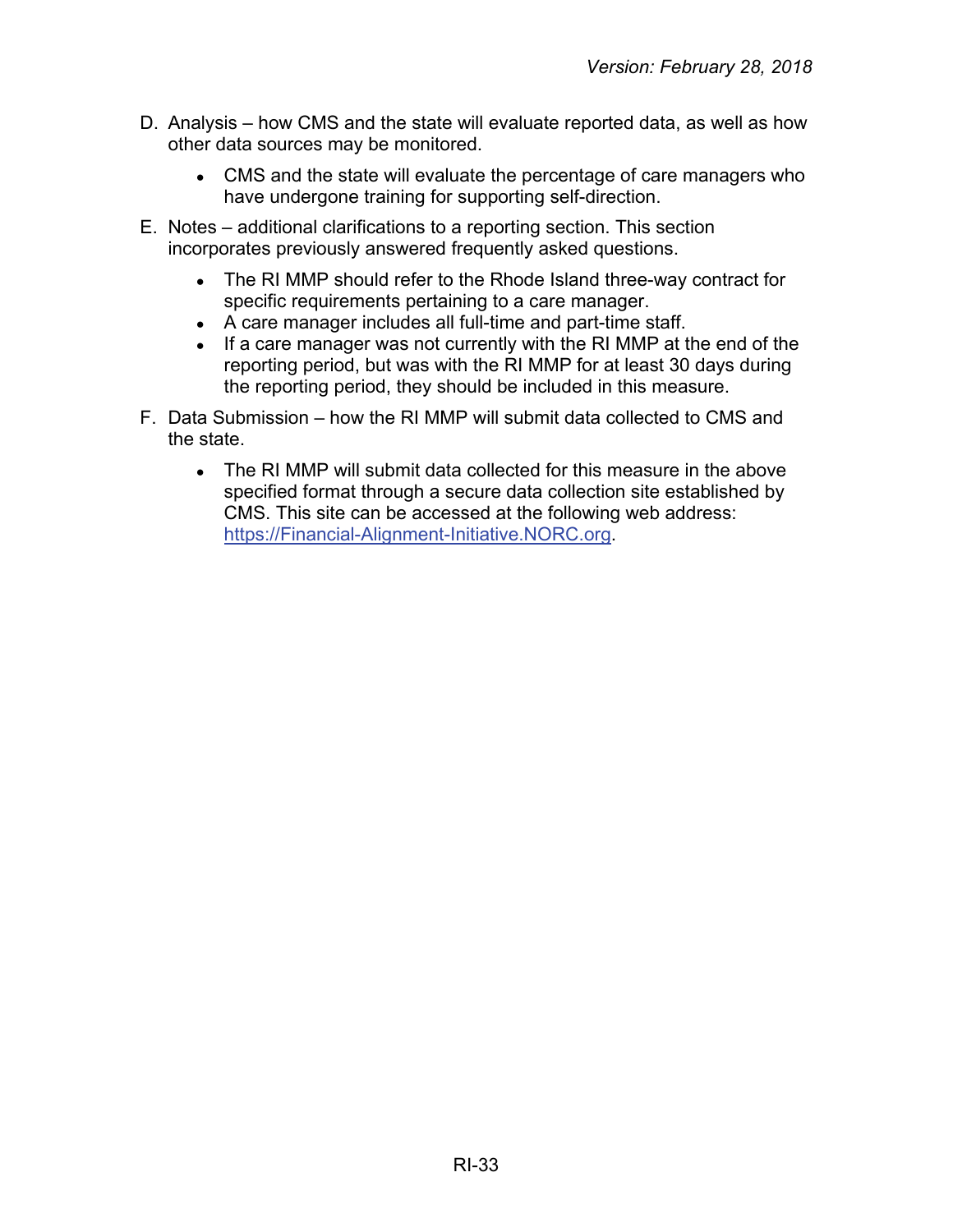# <span id="page-33-0"></span>**Section RI IV. Performance and Quality Improvement**

| <b>CONTINUOUS REPORTING</b>                       |                                      |          |                                                   |                                                                                          |
|---------------------------------------------------|--------------------------------------|----------|---------------------------------------------------|------------------------------------------------------------------------------------------|
| <b>Reporting</b><br><b>Section</b>                | <b>Reporting</b><br><b>Frequency</b> | Level    | <b>Reporting</b><br><b>Period</b>                 | <b>Due Date</b>                                                                          |
| RI4.<br>Performance<br>and Quality<br>Improvement | Annually                             | Contract | Calendar<br>Year,<br>beginning<br>DY <sub>2</sub> | By the end of the<br>sixth month<br>following the last<br>day of the reporting<br>period |

RI4.1 Long-term care overall balance.

A. Data element definitions – details for each data element reported to CMS and the state, including examples, calculation methods, and how various data elements are associated.

| <b>Element</b><br>Letter | <b>Element Name</b>                                                                                                                | <b>Definition</b>                                                                                                                                                                        | <b>Allowable</b><br><b>Values</b>              |
|--------------------------|------------------------------------------------------------------------------------------------------------------------------------|------------------------------------------------------------------------------------------------------------------------------------------------------------------------------------------|------------------------------------------------|
| Α.                       | Total number of<br>members<br>continuously<br>enrolled in the<br>MMP.                                                              | Total number of<br>members<br>continuously enrolled<br>in the MMP during the<br>reporting period.                                                                                        | Field Type: Numeric                            |
| <b>B.</b>                | Total number of<br>members who did<br>not reside in a<br>nursing facility (NF)<br>for a long stay at<br>the time of<br>enrollment. | Of the total reported in<br>A, the number of<br>members who did not<br>reside in a NF for a<br>long stay at the<br>earliest point of their<br>enrollment during the<br>reporting period. | Field Type: Numeric<br>Note: Is a subset of A. |
| $C_{\cdot}$              | Total number of<br>members who did<br>not reside in a NF<br>for a long stay.                                                       | Of the total reported in<br>B, the number of<br>members who did not<br>reside in a NF for a<br>long stay during the<br>reporting period.                                                 | Field Type: Numeric<br>Note: Is a subset of B. |

B. QA Checks/Thresholds – procedures used by CMS and the state to establish benchmarks in order to identify outliers or data that are potentially erroneous.

- CMS and the state will perform an outlier analysis.
- As data are received from the RI MMP over time, CMS and the state will apply threshold checks.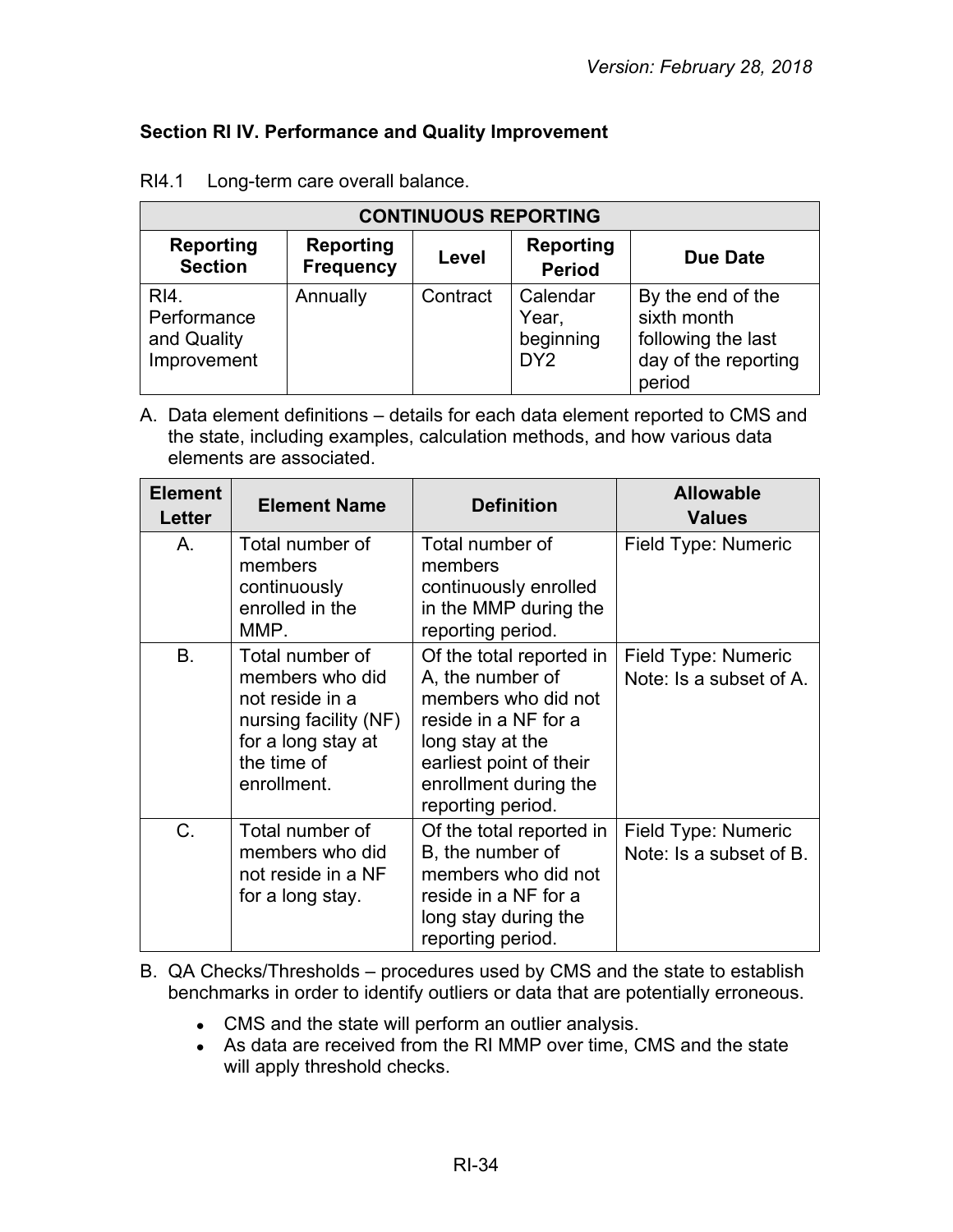- C. Edits and Validation checks validation checks that should be performed by the RI MMP prior to data submission.
	- Confirm those data elements above as subsets of other elements.
	- The RI MMP should validate that data element B is less than or equal to data element A.
	- The RI MMP should validate that data element C is less than or equal to data element B.
	- All data elements should be positive values.
- D. Analysis how CMS and the state will evaluate reported data, as well as how other data sources may be monitored.
	- CMS and the state will evaluate the percentage of members who did not reside in a nursing facility (NF) for a long stay at the time of enrollment who did not reside in a NF for a long stay during the reporting period.
- E. Notes additional clarifications to a reporting section. This section incorporates previously answered frequently asked questions.
	- The RI MMP should include all members regardless of whether the member was enrolled through passive enrollment or opt-in enrollment. Medicaid-only members should not be included.
	- Continuous enrollment is defined as no more than one gap in enrollment of up to 45 days during the reporting period (i.e., January through December). To determine continuous enrollment for a member for whom enrollment is verified monthly, the member may not have more than a one-month gap in coverage (i.e., a member whose coverage lapses for two months [60 days] is not considered continuously enrolled).
	- For data element B, the RI MMP should include members who did not reside in a nursing facility at the earliest point in their enrollment OR members who did reside in a nursing facility at the earliest point in their enrollment, but only had a short stay in the nursing facility (i.e., less than 101 days).
	- To establish a member's nursing facility long status stay for data element B, use the member's status from the earliest point of enrollment during the current reporting period. The RI MMP should look up to 101 days into the previous reporting period to determine the length of the nursing facility stay.
		- 1. For members enrolled on January 1 of the reporting period, use the members' status (i.e., did not reside in a nursing facility for a long stay) as of January 1 of the current reporting period.
		- 2. For members enrolled after January 1 of the reporting period, use the members' status (i.e., did not reside in a nursing facility for a long stay) on the first day of enrollment during the reporting period.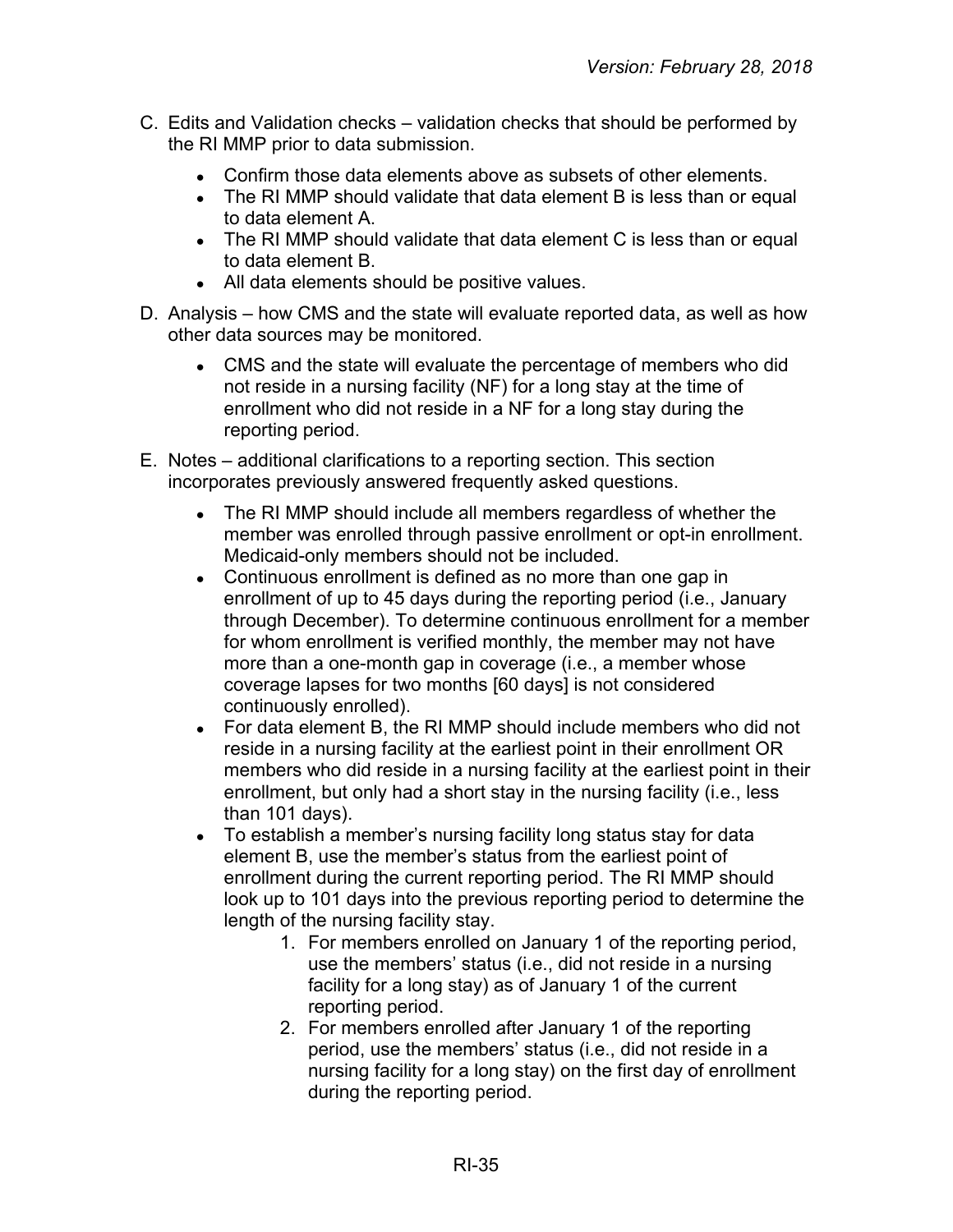- For example, if a member enrolls on April 1 and does not reside in a nursing facility at the time of enrollment, the member would be reported in data element B.
- To establish a member's nursing facility long stay status for data element C, evaluate the entire period in which the member was enrolled in the RI MMP to determine if the member had a length of more than 100 days in a nursing facility during the reporting period. Members who had a length of stay in a nursing facility of more than 100 days during the reporting period should not be reported in data element C. Only count nursing facility days that occurred during the current reporting period.
- When determining a long stay, if a member is transferred from the nursing facility to an acute care facility and then is readmitted to any nursing facility within 30 days, the transfer and subsequent readmission does not disrupt the count of cumulative days. For example, if a member is transferred from the nursing facility to the hospital on day 93 and is subsequently readmitted to the same nursing facility 24 days later, this will be counted as the same long stay episode. The member's first day back in the nursing facility (i.e., the day the member is readmitted to the nursing facility) will count as day 94 for that episode, not as day 1.
- When determining a long stay, if a member is transferred from the nursing facility to another nursing facility, the transfer does not disrupt the count of cumulative days. For example, if a member is transferred from one nursing facility to another on day 93 and remains in the new nursing facility for 24 days, this will be counted as the same long stay episode. The member would have 117 total days of cumulative nursing facility services.
- When determining a long stay, if a member is transferred from the nursing facility to an acute care facility and then is readmitted to any nursing facility after 30 days, the date of readmission is the start of a new episode in the nursing facility and will count as day 1 towards the member's cumulative days in facility.
- Codes to identify a discharge or transfer are provided in the Discharges/Transfers value set.
- Nursing facility services provided by Medicaid, Medicare, or other state agency-certified nursing homes primarily include:
	- 1. Skilled nursing or medical care and related services;
	- 2. Rehabilitation needed due to injury, disability, or illness;
	- 3. Long term care: health-related care and services (above the level of room and board) not available in the community, needed regularly due to a mental or physical condition;
	- 4. Custodial care non-medical care, such as help with daily activities like bathing and dressing.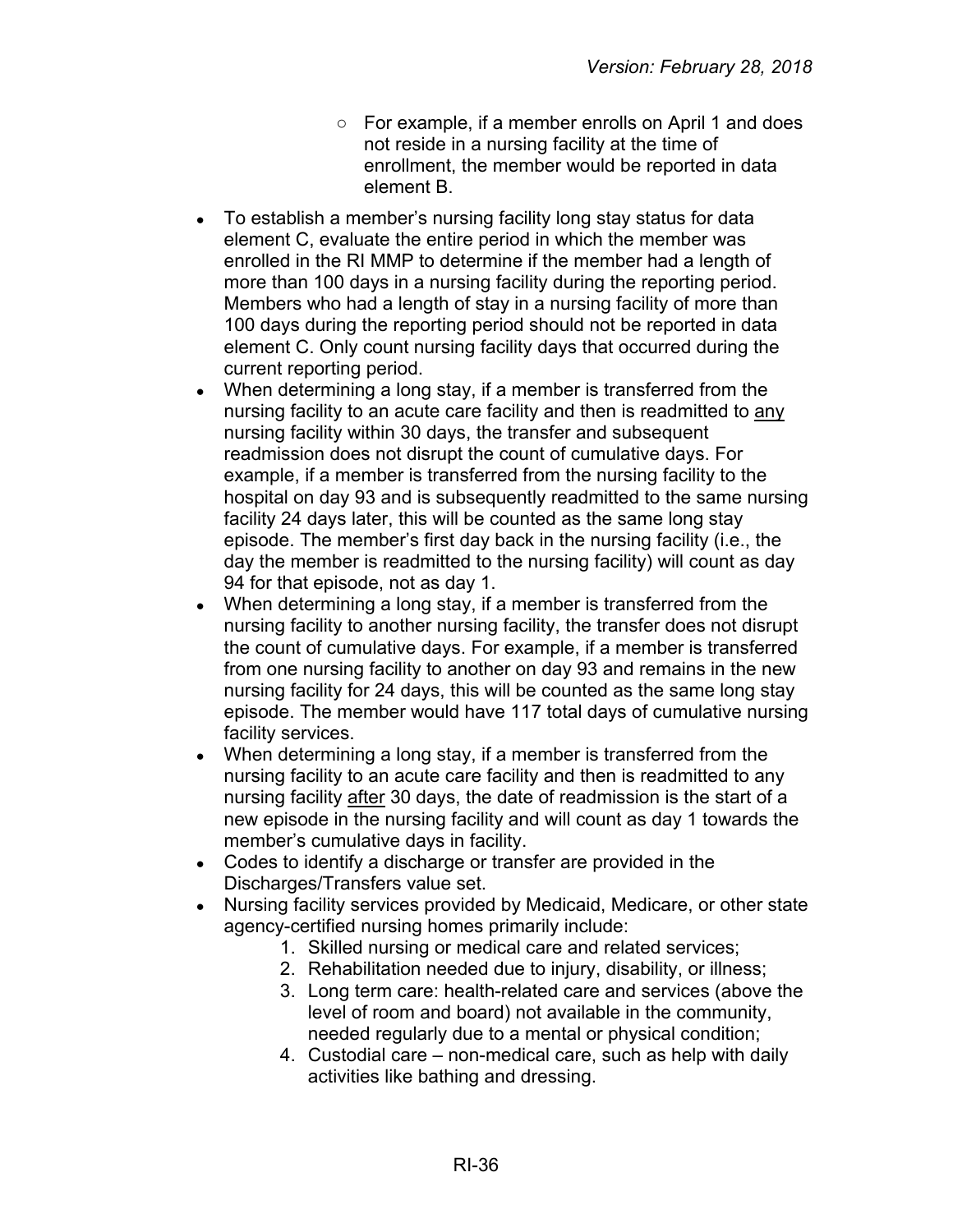- F. Data Submission how the RI MMP will submit data collected to CMS and the State.
	- The RI MMP will submit data collected for this measure in the above specified format through a secure data collection site established by CMS. This site can be accessed at the following web address: [https://Financial-Alignment-Initiative.NORC.org.](https://financial-alignment-initiative.norc.org/)
- RI4.2 High-risk nursing facility residents with pressure ulcers.<sup>ii</sup>

| <b>CONTINUOUS REPORTING</b>                    |                                      |          |                                   |                                                                                           |
|------------------------------------------------|--------------------------------------|----------|-----------------------------------|-------------------------------------------------------------------------------------------|
| <b>Reporting</b><br><b>Section</b>             | <b>Reporting</b><br><b>Frequency</b> | Level    | <b>Reporting</b><br><b>Period</b> | Due Date                                                                                  |
| RI4. Performance<br>and Quality<br>Improvement | Annually                             | Contract | Calendar<br>Year                  | By the end of the<br>fourth month<br>following the last<br>day of the reporting<br>period |

A. Data element definitions – details for each data element reported to CMS and the state, including examples, calculation methods, and how various data elements are associated.

| <b>Element</b><br>Letter | <b>Element Name</b>                                                                                                                                       | <b>Definition</b>                                                                                                                                                                                                                                                             | <b>Allowable</b><br><b>Values</b>              |
|--------------------------|-----------------------------------------------------------------------------------------------------------------------------------------------------------|-------------------------------------------------------------------------------------------------------------------------------------------------------------------------------------------------------------------------------------------------------------------------------|------------------------------------------------|
| Α.                       | Total number of<br>long-stay nursing<br>facility residents with<br>a selected target<br>assessment who<br>meet the definition<br>of high-risk.            | Total number of long-<br>stay nursing facility<br>residents with a<br>selected target<br>assessment who met<br>the definition of high-<br>risk.                                                                                                                               | Field Type: Numeric                            |
| <b>B.</b>                | Total number of<br>long-stay nursing<br>facility residents with<br>a selected target<br>assessment who<br>meet both<br>conditions for<br>pressure ulcers. | Of the total reported<br>in A, the number of<br>long-stay nursing<br>facility residents with<br>a selected target<br>assessment who<br>meet both of the<br>following conditions:<br>There is a high risk<br>for pressure ulcers<br>Stage II-IV pressure<br>ulcers are present | Field Type: Numeric<br>Note: Is a subset of A. |

B. QA Checks/Thresholds – procedures used by CMS and the state to establish benchmarks in order to identify outliers or data that are potentially erroneous.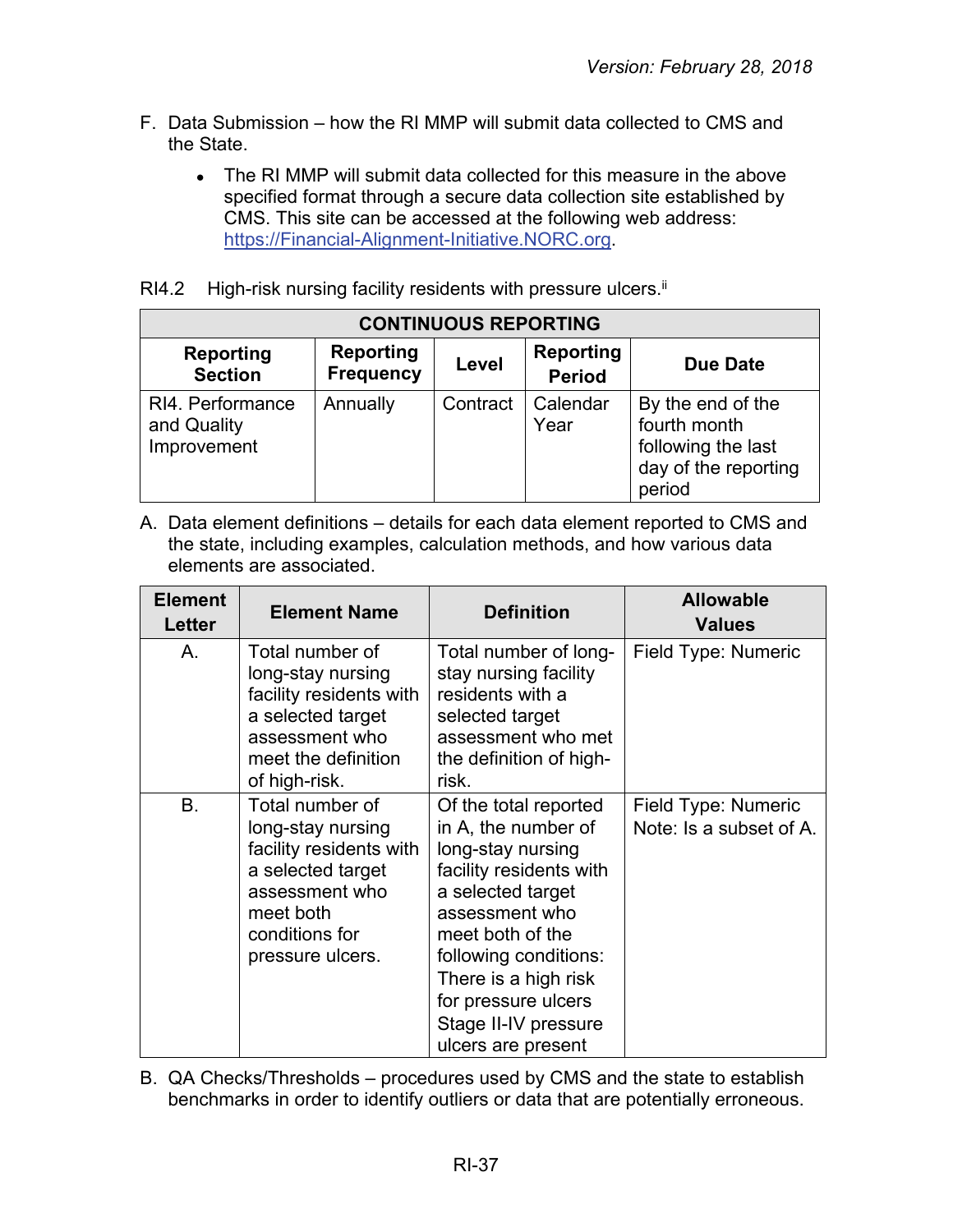- Guidance will be forthcoming on the established threshold for this measure.
- C. Edits and Validation checks validation checks that should be performed by the RI MMP prior to data submission.
	- Confirm those data elements above as subsets of other elements.
	- The RI MMP should validate that data element B is less than or equal to data element A.
	- All data elements should be positive values.
- D. Analysis how CMS and the state will evaluate reported data, as well as how other data sources may be monitored.
	- CMS and the state will evaluate the percentage of long-stay nursing facility residents who meet the definition of high-risk with a selected target assessment that indicates there is a high risk for pressure ulcers and Stage II-IV pressure ulcers are present.
- E. Notes additional clarifications to a reporting section. This section incorporates previously answered frequently asked questions.
	- The RI MMP should include members regardless of whether the member was enrolled through passive enrollment or opt-in enrollment. Medicaid-only members should not be included.
	- A long stay is an episode with cumulative days in a facility greater than or equal to 101 days as of the end of the target period. The target period is the span of time that defines the quality measures reporting period (e.g., a calendar quarter).
	- Cumulative days in facility (CDIF) is the total number of days within an episode during which the resident was in the facility. It is the sum of the number of days within each stay included in an episode. Definitions for "stay" and "episode" can be found immediately following guidance on CDIF. If an episode consists of more than one stay separated by periods of time outside the facility (e.g., hospitalizations) only those days within the facility would count towards CDIF. Any days outside the facility (e.g., hospital, home, etc.) would not count towards the CDIF total. The following rules are used when computing CDIF:
		- 1. When counting the number of days until the end of the episode, counting stops with:
			- The last record in the target period if that record is a discharge assessment (A0310F = [10,11]),
			- The last record in the target period if that record is a death in facility (A0310F =  $[12]$ ), or
			- The end of the target period is reached, whichever is earlier
		- 2. When counting the duration of each stay within an episode, include the day of entry (A1600) but not the day of discharge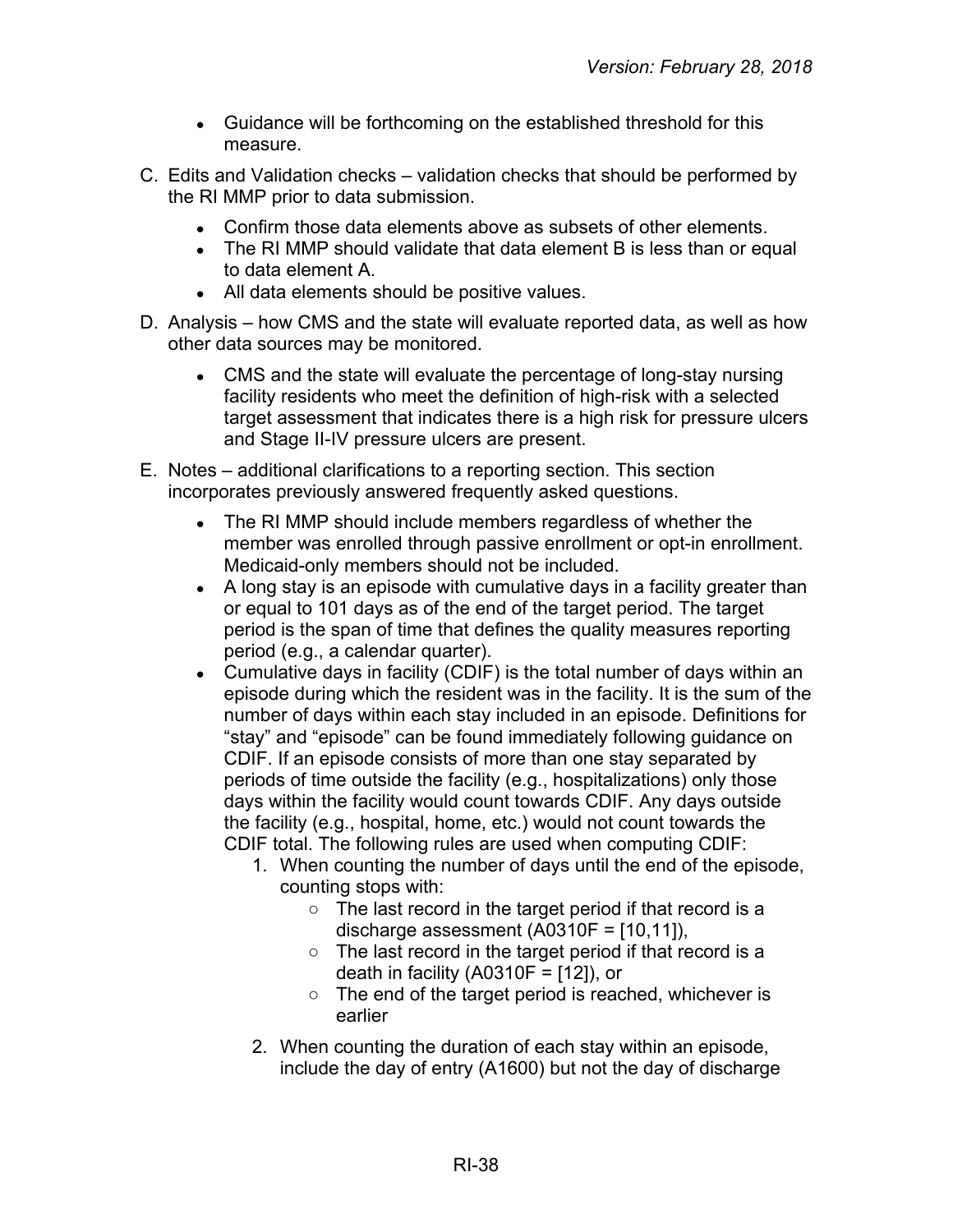(A2000) unless the entry and discharge occurred on the same day in which case the number of days in the stay is equal to 1.

- 3. While death in facility records (A0310F = [12]) end CDIF counting, these records are not used
- 4. as target records because they contain only tracking information and do not include clinical information necessary for quality measure calculation.
- A stay is the period of time between a resident's entry into a facility and either (a) a discharge or (b) the end of the target period, whichever comes first. A stay is also defined as a set of contiguous days in a facility. The start of a stay is either:
	- 1. An admission entry (A0310F = [01] *and* A1700 = [1]), or
	- 2. A reentry (A0310F = [01] *and* A1700 = [2])

The end of a stay is the earliest of the following:

- 1. Any discharge assessment (A0310F = [10,11]), or
- 2. A death in facility tracking record (A0310F = [12]), or
- 3. The end of the target period
- An episode is the period of time spanning one or more stays. An episode begins with an admission and ends with either (a) a discharge or (b) the end of the target period, whichever comes first. An episode starts with:
	- 1. An admission entry (A0310F = [01] *and* A1700 = [1])

The end of an episode is the earliest of the following:

- 1. A discharge assessment with return not anticipated (A0310F = [10]), or
- 2. A discharge assessment with return anticipated (A0310F = [11]) but the resident did not return within 30 days of discharge, or
- 3. A death in facility tracking record (A0310F = [12]), or
- 4. The end of the target period
- The target assessment selection period is the most recent 3 months (the long-stay target period). Qualifying reasons for assessment (RFA) are:
	- 1. A0310A = [01,02,03,04,05,06] *or*
	- 2. A0310B = [01,02,03,04,05,06] *or*
	- 3. A0310F = [10,11]
- When selecting the target assessment, it is the latest assessment that meets the following criteria:
	- 1. It is contained within the resident's selected episode
	- 2. It has a qualifying RFA, and
	- 3. Its target date is no more than 120 days before the end of the episode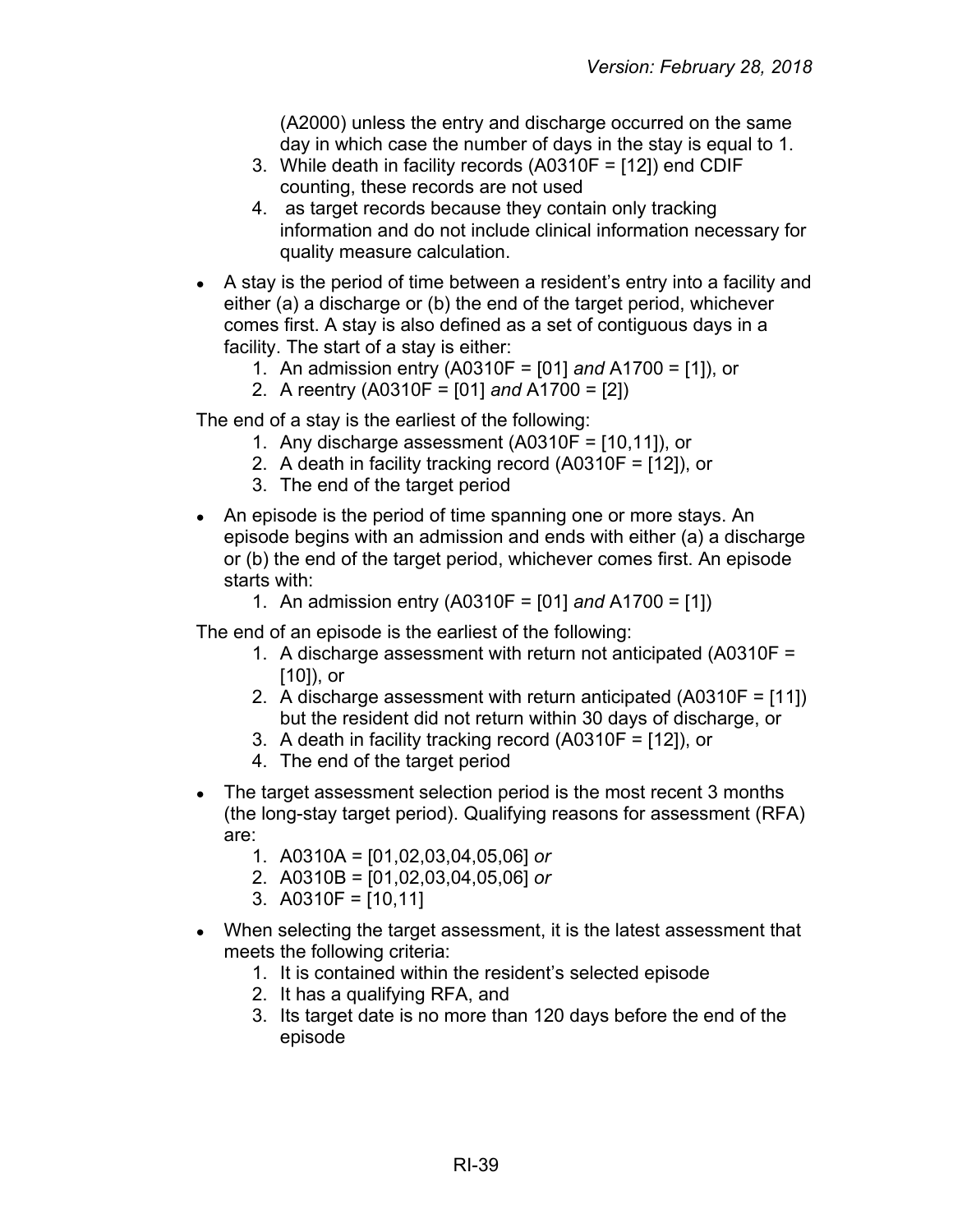- The target assessment need not have a target date within the target period, but it must occur within 120 days of the end of the resident's episode (either the last discharge in the target period or the end of the target period if the episode is ongoing). The 120 days allows 93 days between quarterly assessments plus an additional 27 days to allow for late assessments. The target assessment represents the resident's status at the end of the episode.
- For data element A, residents are defined as high-risk if they meet or one more of the following three criteria on the target assessment:
	- 1. Impaired bed mobility or transfer indicated, by either or both of the following:
		- $\circ$  Bed mobility, self-performance (G0110A1 = [3,4,7,8])
		- $\circ$  Transfer, self-performance (G011B1 = [3,4,7,8])
	- 2. Comatose (B0100 = [1])
	- 3. Malnutrition or at risk of malnutrition (I5600 = [1]) (checked)
- The RI MMP should exclude any long-stay resident from data element A that meet the following criteria:
	- 1. Target assessment is an admission assessment (A0310A = [01]) or a PPS 5-day or readmission/return assessment  $(A0310B = [01,06])$
	- 2. If the resident is not included in the numerator (the resident did not meet the pressure ulcer conditions for the numerator) and any of the following conditions are true:
		- $\circ$  M0300B1 = [-]
		- $\circ$  M0300C1 = [-]
		- $\circ$  M0300D1 = [-]
- For data element B, long-stay residents with a selected target assessment must meet both of the following conditions:
	- 1. There is a high risk for pressure ulcers, where "high-risk" is defined in the denominator definition (see criteria for data element A above)
	- 2. Stage II-IV pressure ulcers are present, as indicated by any of the following three conditions:
		- o M0300B1 = [1,2,3,4,5,6,7,8,9] *or*
		- o M0300C1 = [1,2,3,4,5,6,7,8,9] *or*
		- $\circ$  M0300D1 = [1,2,3,4,5,6,7,8,9]
- F. Data Submission how the RI MMP will submit data collected to CMS and the State.
	- The RI MMP will submit data collected for this measure in the above specified format through a secure data collection site established by CMS. This site can be accessed at the following web address: [https://Financial-Alignment-Initiative.NORC.org.](https://financial-alignment-initiative.norc.org/)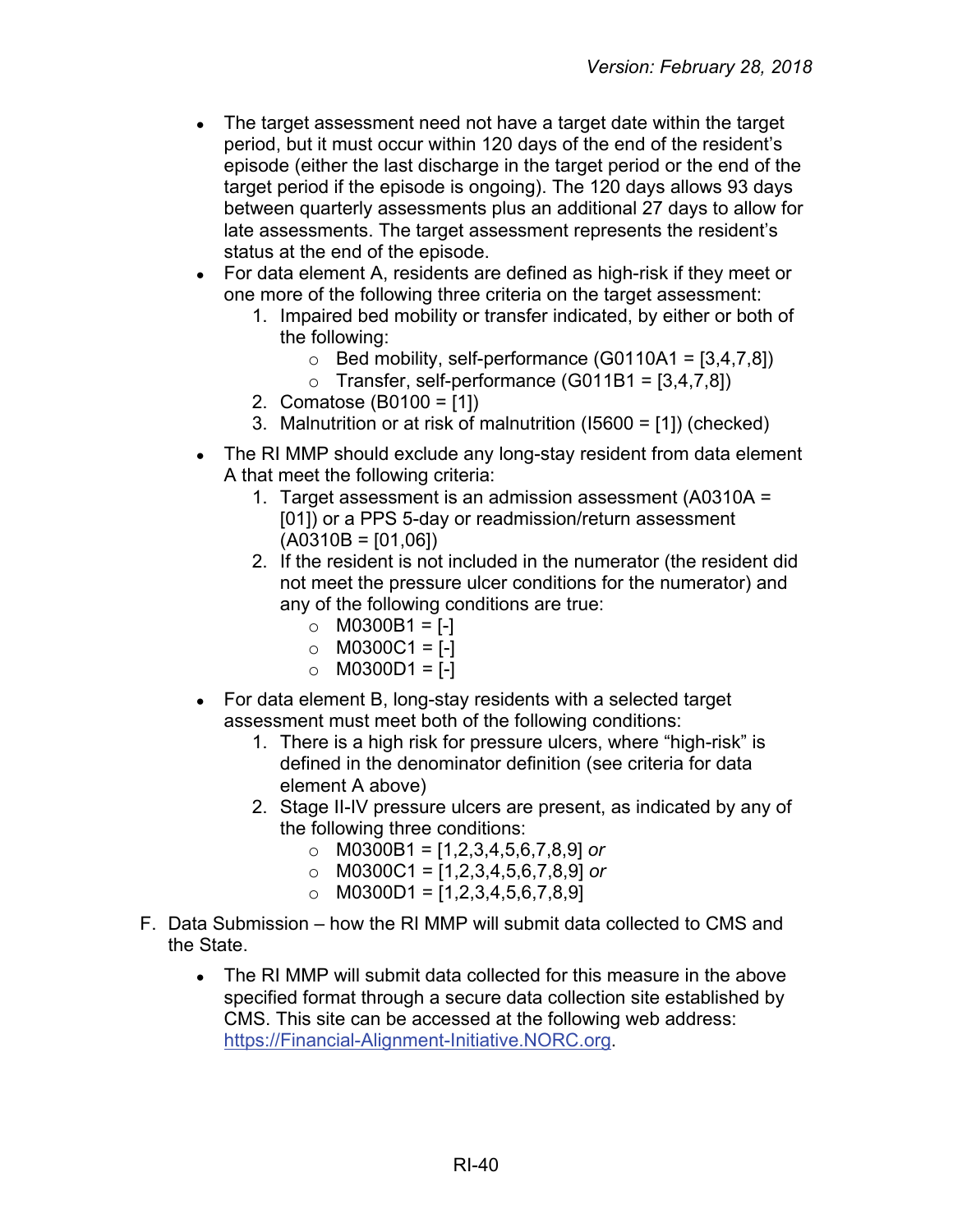RI4.3 Nursing facility residents experiencing one or more falls with a major injury.

| <b>CONTINUOUS REPORTING</b>                    |                                      |          |                                   |                                                                                           |
|------------------------------------------------|--------------------------------------|----------|-----------------------------------|-------------------------------------------------------------------------------------------|
| <b>Reporting</b><br><b>Section</b>             | <b>Reporting</b><br><b>Frequency</b> | Level    | <b>Reporting</b><br><b>Period</b> | Due Date                                                                                  |
| RI4. Performance<br>and Quality<br>Improvement | Annually                             | Contract | Calendar<br>Year                  | By the end of the<br>fourth month<br>following the last<br>day of the<br>reporting period |

| <b>Element</b><br>Letter | <b>Element Name</b>                                                                                                                                                                    | <b>Definition</b>                                                                                                                                                                                              | <b>Allowable</b><br><b>Values</b>              |
|--------------------------|----------------------------------------------------------------------------------------------------------------------------------------------------------------------------------------|----------------------------------------------------------------------------------------------------------------------------------------------------------------------------------------------------------------|------------------------------------------------|
| Α.                       | Total number of<br>long-stay nursing<br>home residents.                                                                                                                                | Total number of long-<br>stay nursing home<br>residents with one or<br>more look-back scan<br>assessments.                                                                                                     | Field Type: Numeric                            |
| <b>B.</b>                | Total number of<br>long-stay nursing<br>home residents<br>with one or more<br>look-back scan<br>assessments that<br>indicate one or<br>more falls that<br>resulted in major<br>injury. | Of the total reported in<br>A, the number of long-<br>stay nursing home<br>residents with one or<br>more look-back scan<br>assessments that<br>indicate one or more<br>falls that resulted in<br>major injury. | Field Type: Numeric<br>Note: Is a subset of A. |

- B. QA Checks/Thresholds procedures used by CMS and the state to establish benchmarks in order to identify outliers or data that are potentially erroneous.
	- CMS and the state will perform an outlier analysis.
	- As data are received from the RI MMP over time, CMS and the state will apply threshold checks.
- C. Edits and Validation checks validation checks that should be performed by the RI MMP prior to data submission.
	- Confirm those data elements above as subsets of other elements.
	- The RI MMP should validate that data element B is less than or equal to data element A.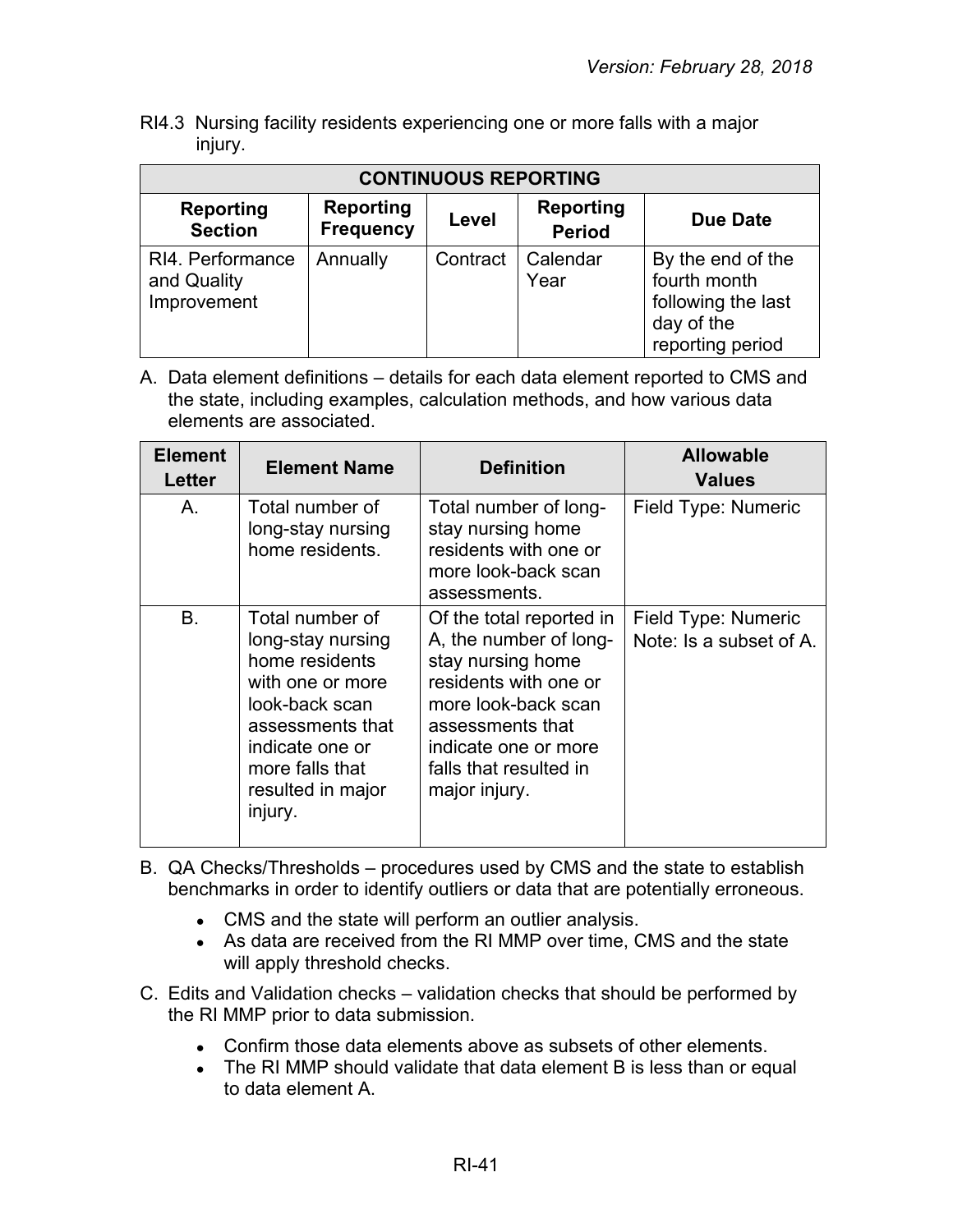- All data elements should be positive values.
- D. Analysis how CMS and the state will evaluate reported data, as well as how other data sources may be monitored.
	- CMS and the state will evaluate the percentage of long-stay nursing home residents with one or more look-back scan assessments that indicate one or more falls that resulted in major injury in the target period or look-back period.
- E. Notes additional clarifications to a reporting section. This section incorporates previously answered frequently asked questions.
	- The RI MMP should include members regardless of whether the member was enrolled through passive enrollment or opt-in enrollment. Medicaid-only members should not be included.
	- A long stay is an episode with cumulative days in a facility greater than or equal to 101 days as of the end of the target period. The target period is the span of time that defines the quality measures reporting period (e.g., a calendar quarter).
	- Cumulative days in facility (CDIF) is the total number of days within an episode during which the resident was in the facility. It is the sum of the number of days within each stay included in an episode. Definitions for "stay" and "episode" can be found immediately following guidance on CDIF. If an episode consists of more than one stay separated by periods of time outside the facility (e.g., hospitalizations) only those days within the facility would count towards CDIF. Any days outside the facility (e.g., hospital, home, etc.) would not count towards the CDIF total. The following rules are used when computing CDIF:
		- 1. When counting the number of days until the end of the episode, counting stops with:
			- $\circ$  The last record in the target period if that record is a discharge assessment (A0310F = [10,11]),
			- The last record in the target period if that record is a death in facility (A0310F = [12]), *or*
			- The end of the target period is reached, whichever is earlier
		- 2. When counting the duration of each stay within an episode, include the day of entry (A1600) but not the day of discharge (A2000) unless the entry and discharge occurred on the same day in which case the number of days in the stay is equal to 1.
		- 3. While death in facility records (A0310F = [12]) end CDIF counting, these records are not used as target records because they contain only tracking information and do not include clinical information necessary for quality measure calculation.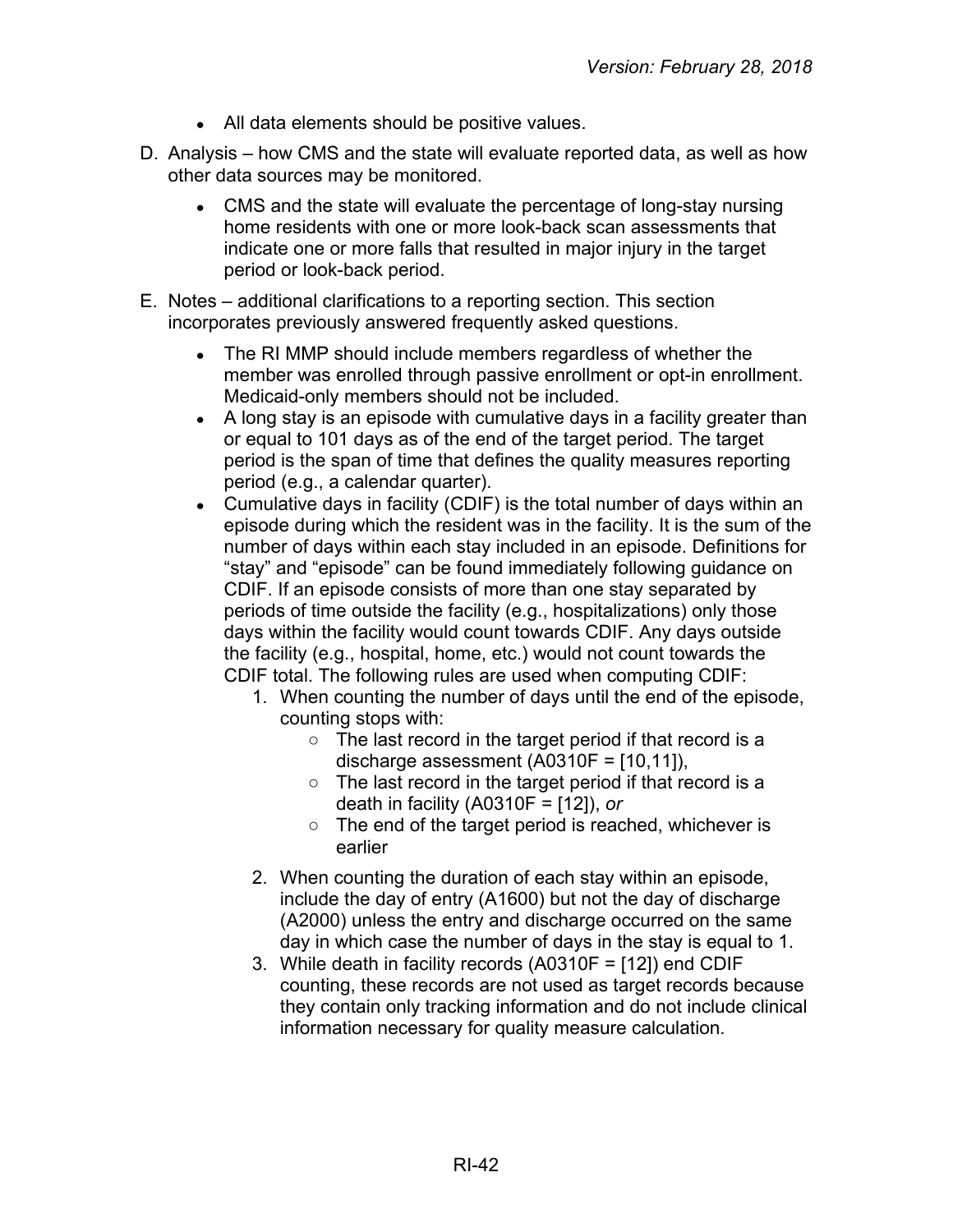- A stay is the period of time between a resident's entry into a facility and either (a) a discharge or (b) the end of the target period, whichever comes first. A stay is also defined as a set of contiguous days in a facility. The start of a stay is either:
	- 1. An admission entry (A0310F = [01] *and* A1700 = [1]), or
	- 2. A reentry (A0310F = [01] *and* A1700 = [2])
- $\bullet$  The end of a stay is the earliest of the following:
	- 1. Any discharge assessment  $(A0310F = [10, 11])$ , or
	- 2. A death in facility tracking record (A0310F = [12]), or
	- 3. The end of the target period
- An episode is the period of time spanning one or more stays. An episode begins with an admission and ends with either (a) a discharge or (b) the end of the target period, whichever comes first. An episode starts with:
	- 1. An admission entry (A0310F = [01] *and* A1700 = [1])
- The end of an episode is the earliest of the following:
	- 1. A discharge assessment with return not anticipated (A0310F = [10]), or
	- 2. A discharge assessment with return anticipated (A0310F = [11]) but the resident did not return within 30 days of discharge, or
	- 3. A death in facility tracking record (A0310F = [12]), or
	- 4. The end of the target period
- For look-back scan assessment, scan all assessments within the current episode that have target dates no more than 275 days prior to the target assessment. Qualifying reasons for assessment (RFA) are:
	- 1. A0310A = [01,02,03,04,05,06] *or*
	- 2. A0310B = [01,02,03,04,05,06] *or*
	- 3. A0310F = [10,11]
- When selecting the look-back scan assessment, include the target assessment and all qualifying earlier assessments in the scan. Include an earlier assessment in the scan if it meets all of the following conditions:
	- 1. It is contained within the resident's episode
	- 2. It has a qualifying RFA
	- 3. Its target date is on or before the target date for the target assessment, and
	- 4. Its target date is no more than 275 days prior to the target date of the target assessment
- The target assessment and qualifying earlier assessments are scanned to determine whether certain events or conditions occurred during the look-back period.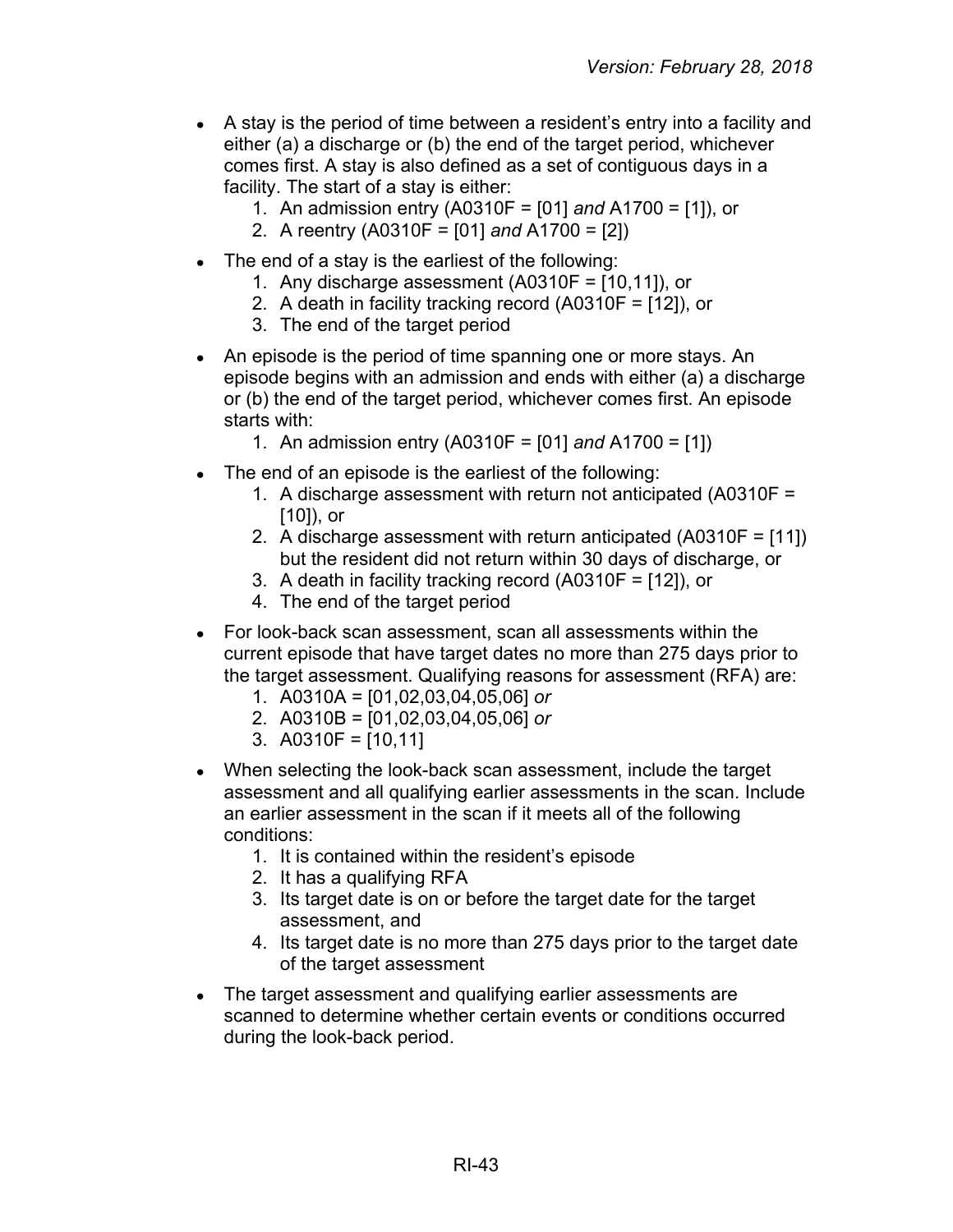- The purpose of the look-back scan is to determine whether such events or conditions occurred during the look-back period. These measures trigger if the event or condition of interest occurred any time during a one year period. A 275-day time period is used to include up to three quarterly assessments. The earliest of these assessments would have a look-back period of up to 93 days which would cover a total of about one year. All assessments with target dates in this time period are examined to determine whether the event or condition of interest occurred at any time during the time interval.
- A resident is excluded if one of the following is true for all look-back scan assessments:
	- 1. The occurrence of falls was not assessed (J1800 = [-]), *or*
	- 2. The assessment indicates that a fall occurred (J1800 = [1]) and the number of falls with major injury was not assessed (J1900C  $= [-1)$
- F. Data Submission how the RI MMP will submit data collected to CMS and the State.
	- The RI MMP will submit data collected for this measure in the above specified format through a secure data collection site established by CMS. This site can be accessed at the following web address: [https://Financial-Alignment-Initiative.NORC.org.](https://financial-alignment-initiative.norc.org/)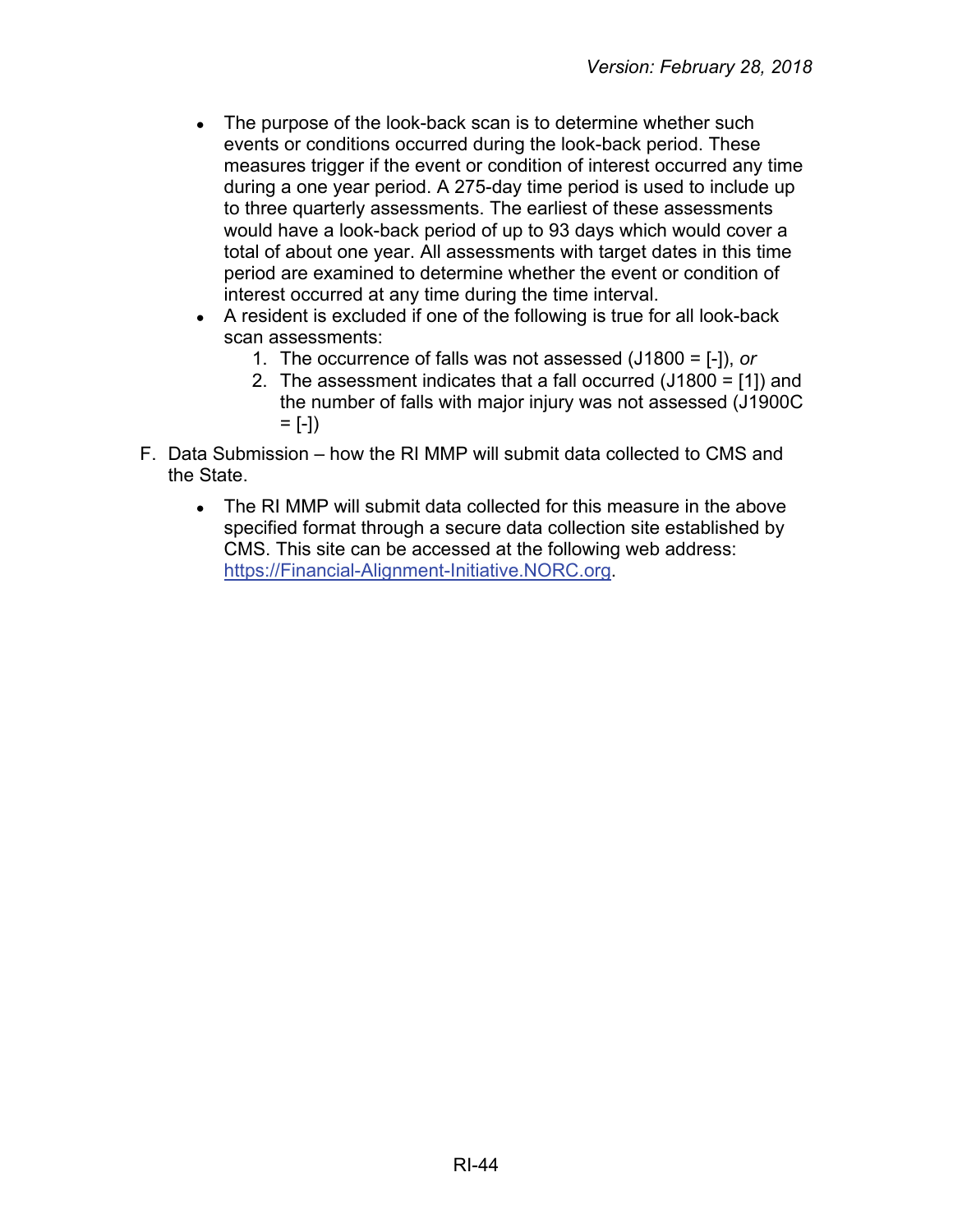| <b>CONTINUOUS REPORTING</b>                    |                                      |          |                                   |                                                                                          |  |
|------------------------------------------------|--------------------------------------|----------|-----------------------------------|------------------------------------------------------------------------------------------|--|
| <b>Reporting</b><br><b>Section</b>             | <b>Reporting</b><br><b>Frequency</b> | Level    | <b>Reporting</b><br><b>Period</b> | Due Date                                                                                 |  |
| RI4. Performance<br>and Quality<br>Improvement | Annually                             | Contract | Calendar<br>Year                  | By the end of the<br>sixth month<br>following the last<br>day of the reporting<br>period |  |

RI4.4 Antipsychotic use in persons with dementia.

| <b>Element</b><br><b>Letter</b> | <b>Element Name</b>                                                                                                                                                                                                                                                                                                                                                                      | <b>Definition</b>                                                                                                                                                                                                                                                                                                                                    | <b>Allowable</b><br><b>Values</b> |
|---------------------------------|------------------------------------------------------------------------------------------------------------------------------------------------------------------------------------------------------------------------------------------------------------------------------------------------------------------------------------------------------------------------------------------|------------------------------------------------------------------------------------------------------------------------------------------------------------------------------------------------------------------------------------------------------------------------------------------------------------------------------------------------------|-----------------------------------|
| Α.                              | Total number of<br>members 65 years<br>of age and older<br>continuously<br>enrolled during the<br>reporting period<br>with a diagnosis of<br>dementia and/or<br>two or more<br>prescription claims<br>within the reporting<br>period where the<br>sum of days'<br>supply is $> 60$ for a<br>cholinesterase<br>inhibitor or an N-<br>methyl-D-aspartate<br>(NMDA) receptor<br>antagonist. | Total number of<br>members 65 years of<br>age and older<br>continuously enrolled<br>during the reporting<br>period with a<br>diagnosis of dementia<br>and/or two or more<br>prescription claims<br>within the reporting<br>period where the sum<br>of days' supply is $> 60$<br>for a cholinesterase<br>inhibitor or an NMDA<br>receptor antagonist. | Field Type: Numeric               |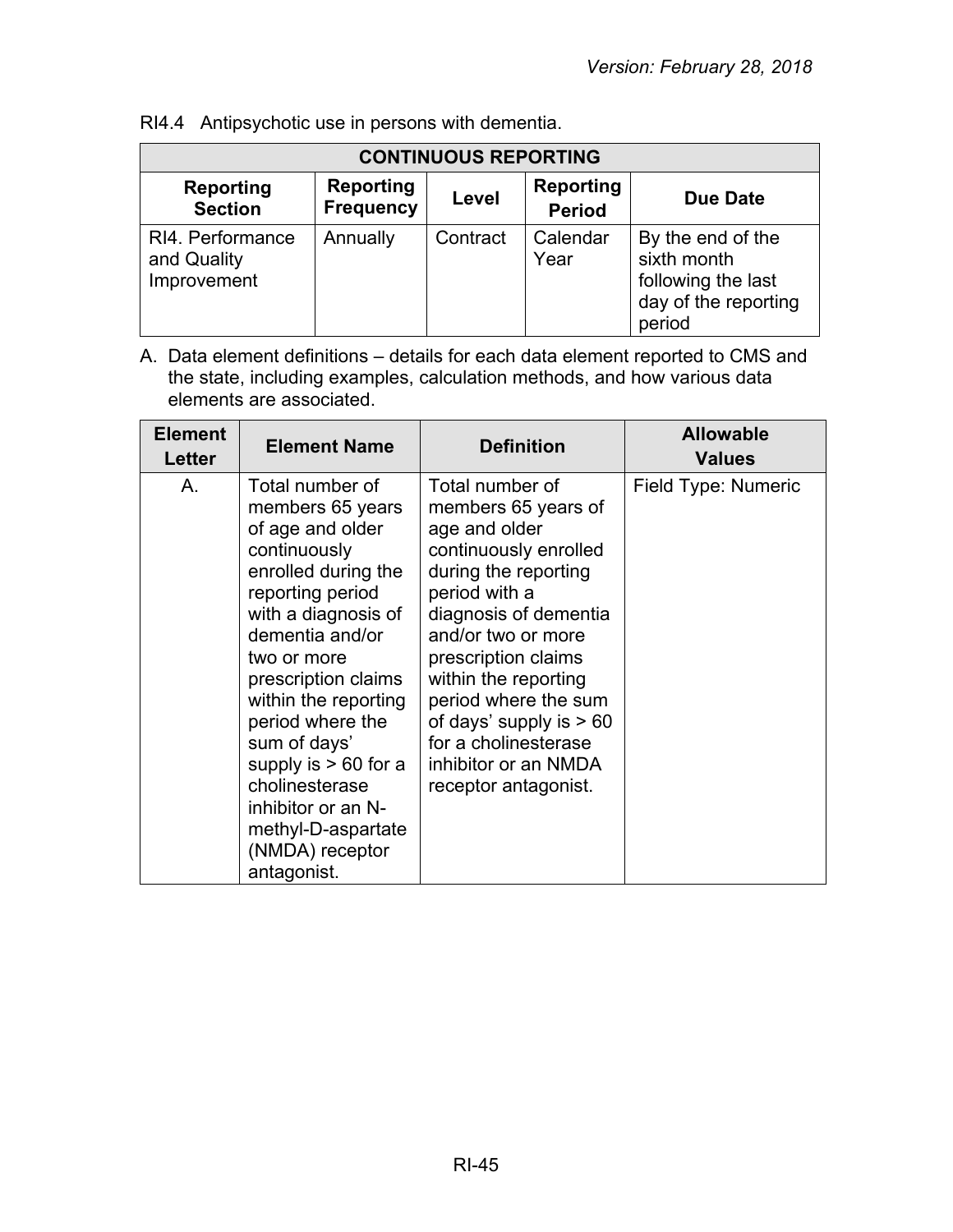| <b>Element</b><br>Letter | <b>Element Name</b>                                                                                                                                                                                                                                                                                                                       | <b>Definition</b>                                                                                                                                                                                                                                                                                                                                         | <b>Allowable</b><br><b>Values</b>              |
|--------------------------|-------------------------------------------------------------------------------------------------------------------------------------------------------------------------------------------------------------------------------------------------------------------------------------------------------------------------------------------|-----------------------------------------------------------------------------------------------------------------------------------------------------------------------------------------------------------------------------------------------------------------------------------------------------------------------------------------------------------|------------------------------------------------|
| <b>B.</b>                | Total number of<br>members 65 years<br>of age and older<br>who had had at<br>least one<br>prescription and<br>>30 days supply for<br>any antipsychotic<br>medication during<br>the reporting period<br>and did not have a<br>diagnosis of<br>schizophrenia,<br>bipolar disorder,<br>Huntington's<br>disease or<br>Tourette's<br>Syndrome. | Of the total reported in<br>A, the number of<br>members 65 years of<br>age and older who<br>had at least one<br>prescription and >30<br>days supply for any<br>antipsychotic<br>medication during the<br>reporting period and<br>did not have a<br>diagnosis of<br>schizophrenia, bipolar<br>disorder, Huntington's<br>disease or Tourette's<br>Syndrome. | Field Type: Numeric<br>Note: Is a subset of A. |

B. QA Checks/Thresholds – procedures used by CMS and the state to establish benchmarks in order to identify outliers or data that are potentially erroneous.

- CMS and the state will perform an outlier analysis.
- As data are received from the RI MMP over time, CMS and the state will apply threshold checks.
- C. Edits and Validation checks validation checks that should be performed by the RI MMP prior to data submission.
	- Confirm those data elements above as subsets of other elements.
	- The RI MMP should validate that data element B is less than or equal to data element A.
	- All data elements should be positive values.
- D. Analysis how CMS and the state will evaluate reported data, as well as how other data sources may be monitored.
	- CMS and the state will evaluate the percentage of members 65 years of age and older continuously enrolled during the reporting period with a diagnosis of dementia and/or two or more prescription claims within the reporting period where the sum of days' supply is > 60 for a cholinesterase inhibitor or an NMDA receptor antagonist who had at least one prescription and >30 days supply for any antipsychotic medication during the reporting period and did not have a diagnosis of schizophrenia, bipolar disorder, Huntington's disease or Tourette's Syndrome.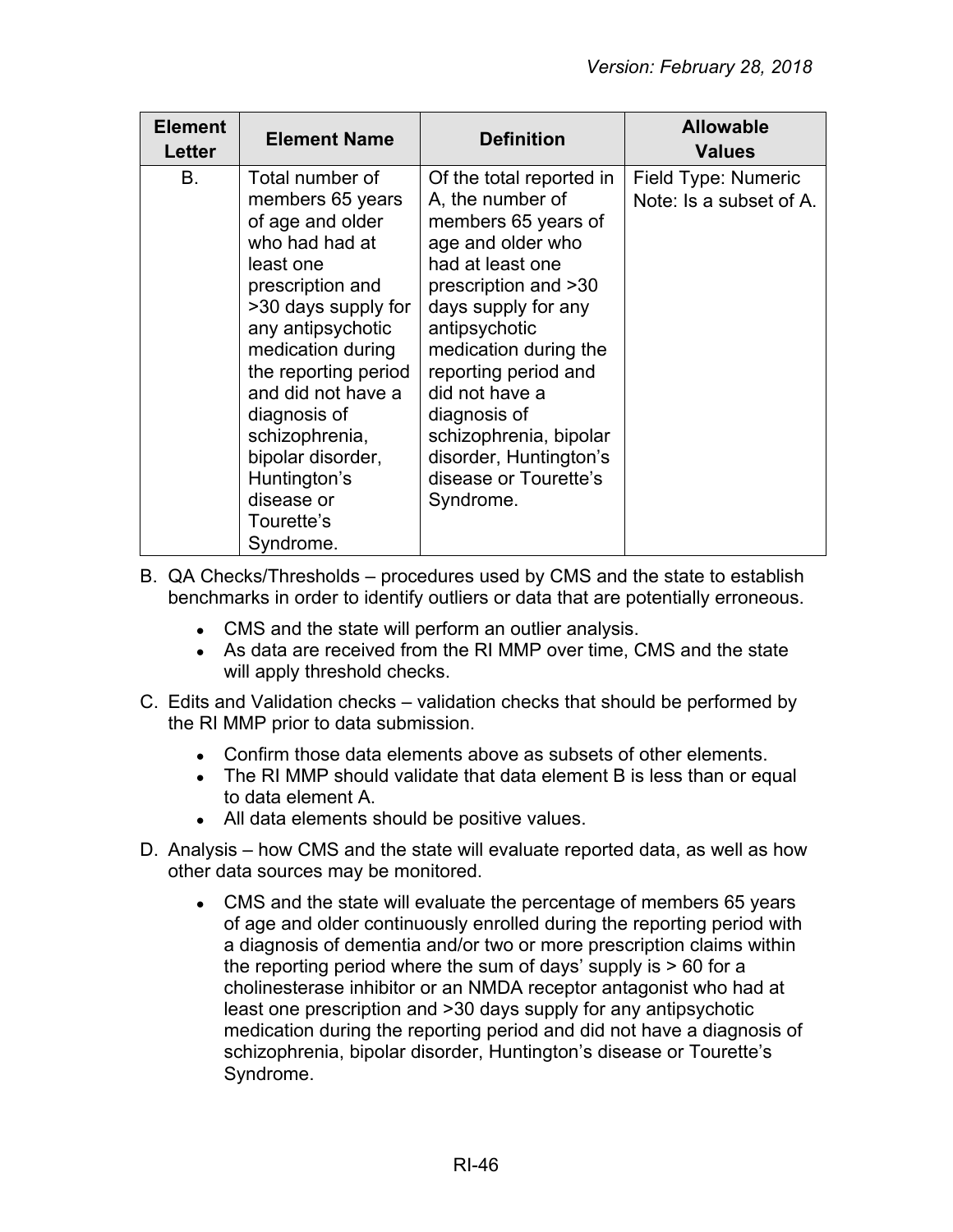- E. Notes additional clarifications to a reporting section. This section incorporates previously answered frequently asked questions.
	- The RI MMP should include members regardless of whether the member was enrolled through passive enrollment or opt-in enrollment. Medicaid-only members should not be included.
	- Continuous enrollment is defined as no more than one gap in enrollment of up to 45 days during the reporting period (i.e., January through December). To determine continuous enrollment for a member for whom enrollment is verified monthly, the member may not have more than a one-month gap in coverage (i.e., a member whose coverage lapses for two months [60 days] is not considered continuously enrolled).
	- The member's measurement period beings on the date of the first fill of the target medication (i.e., index date) and extends through the last day of the reporting period.
	- Dementia is defined as a diagnosis of dementia (Dementia value set) and/or members with two or more prescription claims within the measurement year for a cholinesterase inhibitor or an NMDA receptor antagonist within the measurement year where the sum of days supply is >60. See the Cholinesterase Inhibitors and NMDA Receptor Antagonists Medications List for a list of cholinesterase inhibitors and NMDA receptor antagonists. The active ingredients are limited to oral and transdermal formulations only.
	- For data element B, refer to the prescriptions in the Antipsychotic Medications List for antipsychotic medications and the Psychotic Disorders or Related Conditions value set to identify members with a diagnosis of schizophrenia, bipolar disorder, Huntington's disease, or Tourette's Syndrome. The active ingredients for the medications in the Antipsychotic Medications list are limited to oral, sublingual, injectable and intramuscular formulations only. Includes combination products.
- F. Data Submission how the RI MMP will submit data collected to CMS and the State.
	- The RI MMP will submit data collected for this measure in the above specified format through a secure data collection site established by CMS. This site can be accessed at the following web address: [https://Financial-Alignment-Initiative.NORC.org.](https://financial-alignment-initiative.norc.org/)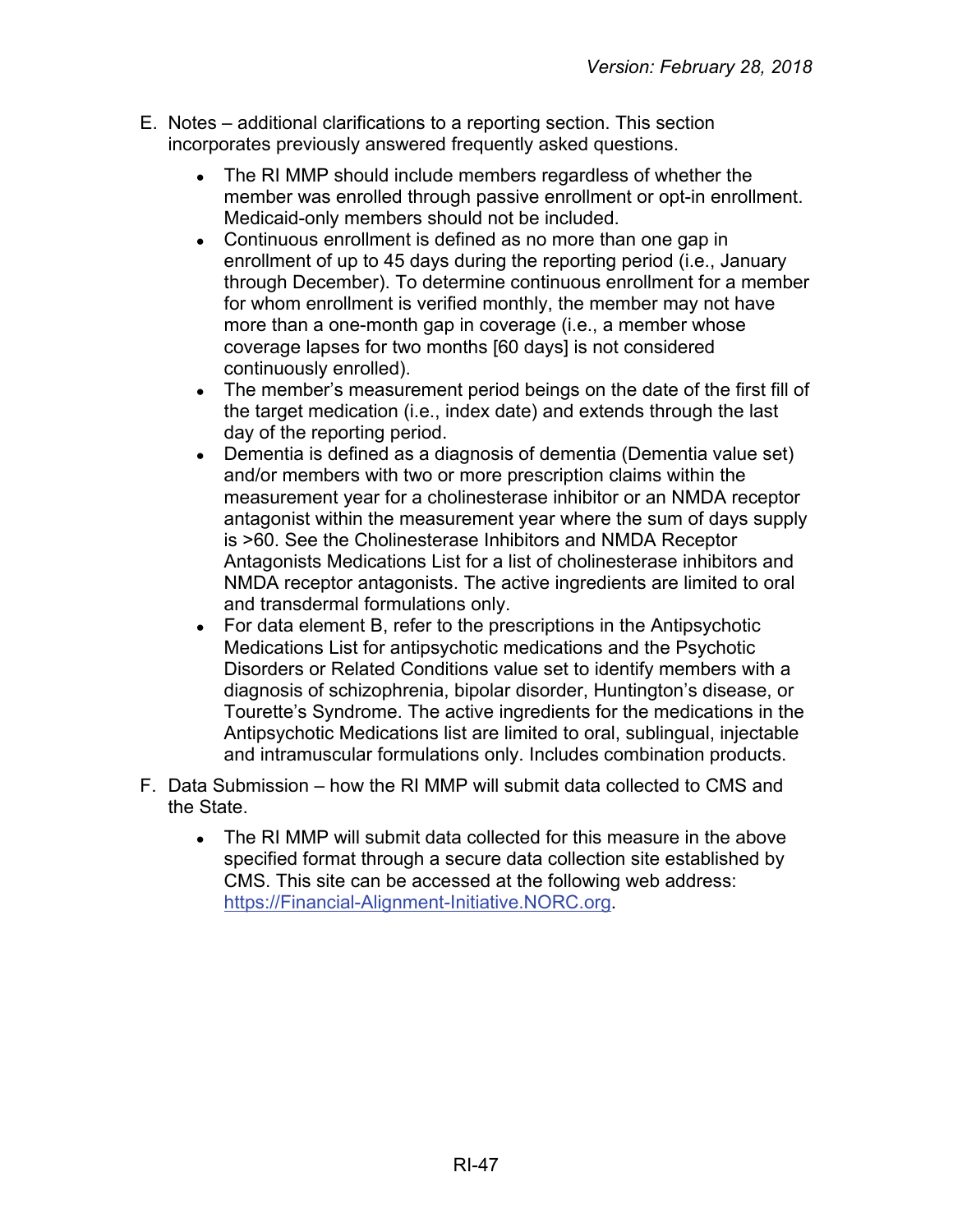| <b>CONTINUOUS REPORTING</b>                       |                                      |          |                                   |                                                                                           |
|---------------------------------------------------|--------------------------------------|----------|-----------------------------------|-------------------------------------------------------------------------------------------|
| <b>Reporting</b><br><b>Section</b>                | <b>Reporting</b><br><b>Frequency</b> | Level    | <b>Reporting</b><br><b>Period</b> | <b>Due Date</b>                                                                           |
| RI4.<br>Performance<br>and Quality<br>Improvement | Annually                             | Contract | Calendar<br>Year                  | By the end of the<br>fourth month<br>following the last<br>day of the reporting<br>period |

RI4.5 Skilled nursing facility discharges to the community.<sup>i, ii</sup>

A. Data element definitions – details for each data element reported to CMS and the state, including examples, calculation methods, and how various data elements are associated.

| <b>Element</b><br><b>Letter</b> | <b>Element Name</b>                                                                                                                                                                                                                         | <b>Definition</b>                                                                                                                                                                                                                                                                                                                            | <b>Allowable</b><br><b>Values</b>                           |
|---------------------------------|---------------------------------------------------------------------------------------------------------------------------------------------------------------------------------------------------------------------------------------------|----------------------------------------------------------------------------------------------------------------------------------------------------------------------------------------------------------------------------------------------------------------------------------------------------------------------------------------------|-------------------------------------------------------------|
| A.                              | Total number of<br>members admitted to a<br>skilled nursing facility<br>(SNF) from an acute<br>hospital during the<br>prior 12 months who<br>did not have a stay in<br>a nursing facility in the<br>100 days prior to the<br>SNF admission. | Total number of<br>members admitted to<br>a SNF from an acute<br>hospital during the<br>prior 12 months who<br>did not have a stay in<br>a nursing facility in<br>the 100 days prior to<br>the SNF admission.                                                                                                                                | Field Type:<br><b>Numeric</b>                               |
| B.                              | Total number of<br>members who were<br>discharged back to the<br>community alive from<br>a SNF within 100 days<br>of admission and<br>remained out of any<br>SNF for at least 30<br>days.                                                   | Of the total reported<br>in A, the number of<br>members who were<br>discharged back to<br>the community alive<br>(i.e., private home,<br>apartment,<br>board/care, assisted<br>living, or group<br>home) from a SNF<br>within 100 days of<br>admission and<br>remained out of any<br>SNF for at least 30<br>days following the<br>discharge. | Field Type:<br><b>Numeric</b><br>Note: Is a subset of<br>Α. |

B. QA Checks/Thresholds – procedures used by CMS and the state to establish benchmarks in order to identify outliers or data that are potentially erroneous.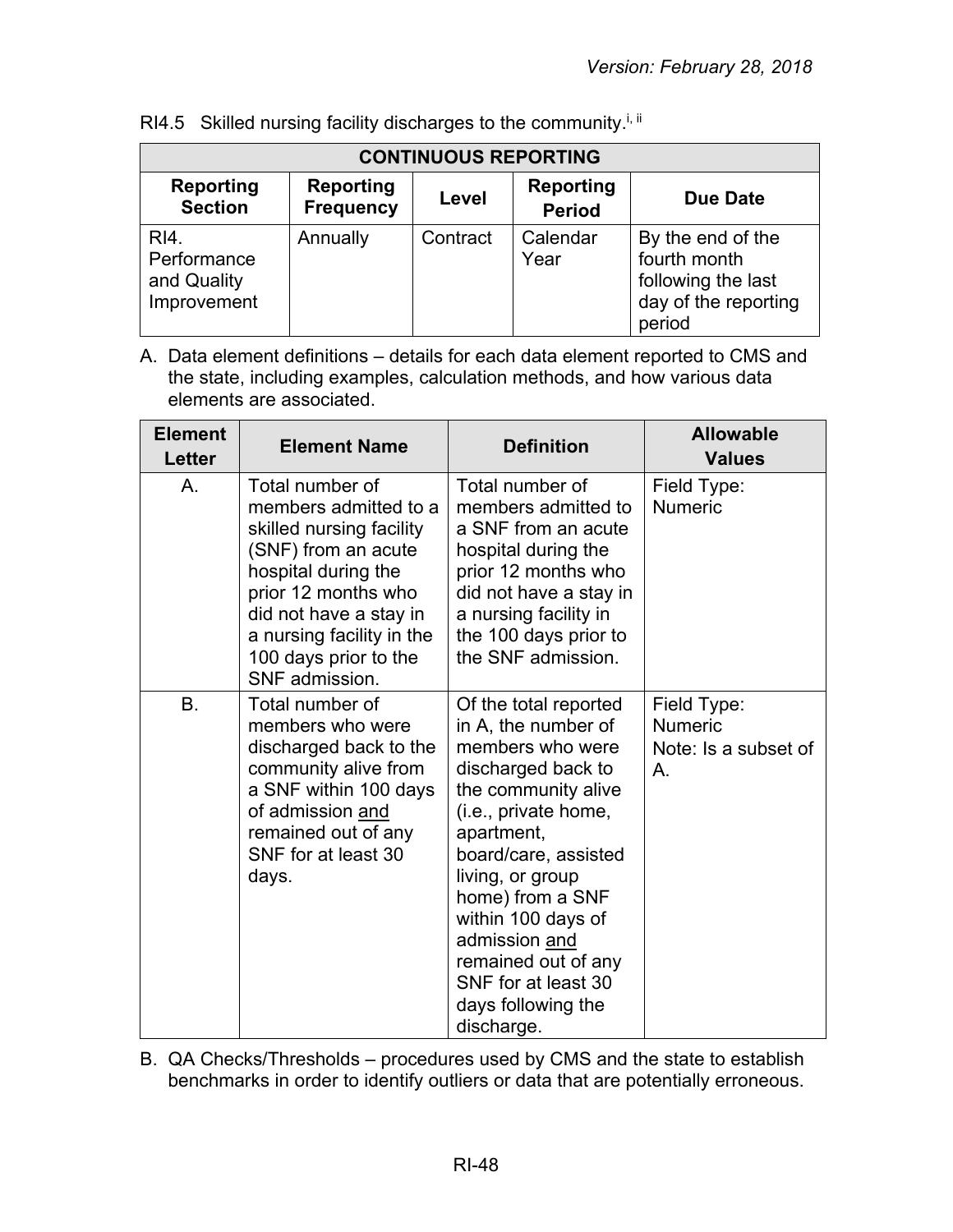- Guidance will be forthcoming on the established threshold for this measure.
- C. Edits and Validation checks validation checks that should be performed by the RI MMP prior to data submission.
	- Confirm those data elements listed above as subsets of other elements.
	- The RI MMP should validate that data element B is less than or equal to data element A.
	- All data elements should be positive values.
- D. Analysis how CMS and the state will evaluate reported data, as well as how other data sources may be monitored.
	- CMS and the state will evaluate the percentage of members admitted from an acute hospital to the SNF over the prior 12 months who did not have a stay in any nursing facility in the 100 days prior to the SNF admission, who were discharged back to the community alive from the SNF within 100 days of admission and who remained out of any SNF for at least 30 days following that discharge.
- E. Notes additional clarifications to a reporting section. This section incorporates previously answered frequently asked questions.
	- The RI MMP should include all members regardless of whether the member was enrolled through passive enrollment or opt-in enrollment. Medicaid-only members should not be included.
	- The RI MMP should include all members who meet the criteria outlined in data element A, regardless of whether they are disenrolled as of the end of the reporting period (i.e., include all members regardless of whether they are currently enrolled or disenrolled as of the last day of the reporting period).
	- A member must be continuously enrolled from the date of the SNF admission through 30 days following the discharge from the SNF to the community, with no gaps in enrollment, to be included in this measure.
	- This measure was adapted from the Point Right Pro30 measure. However, risk adjustment will not be required when reporting this measure. The RI MMP will report the actual rate only.
	- Data element A is based on MDS item "A1800 Entered From" being coded as "03 Acute Care Hospital." This information would appear on the MDS admission assessments, either the 5-day SNF PPS or 14-day OBRA Admission.
	- Data element B is based on MDS item "A1200 Discharge Status" being coded as "01 Community." This information would appear on the MDS discharge assessments.
	- The RI MMP should exclude the following:
		- Any member with a stay in a SNF for any reason during the 100 days prior to the acute hospital admission.
		- Any member less than 55 years of age.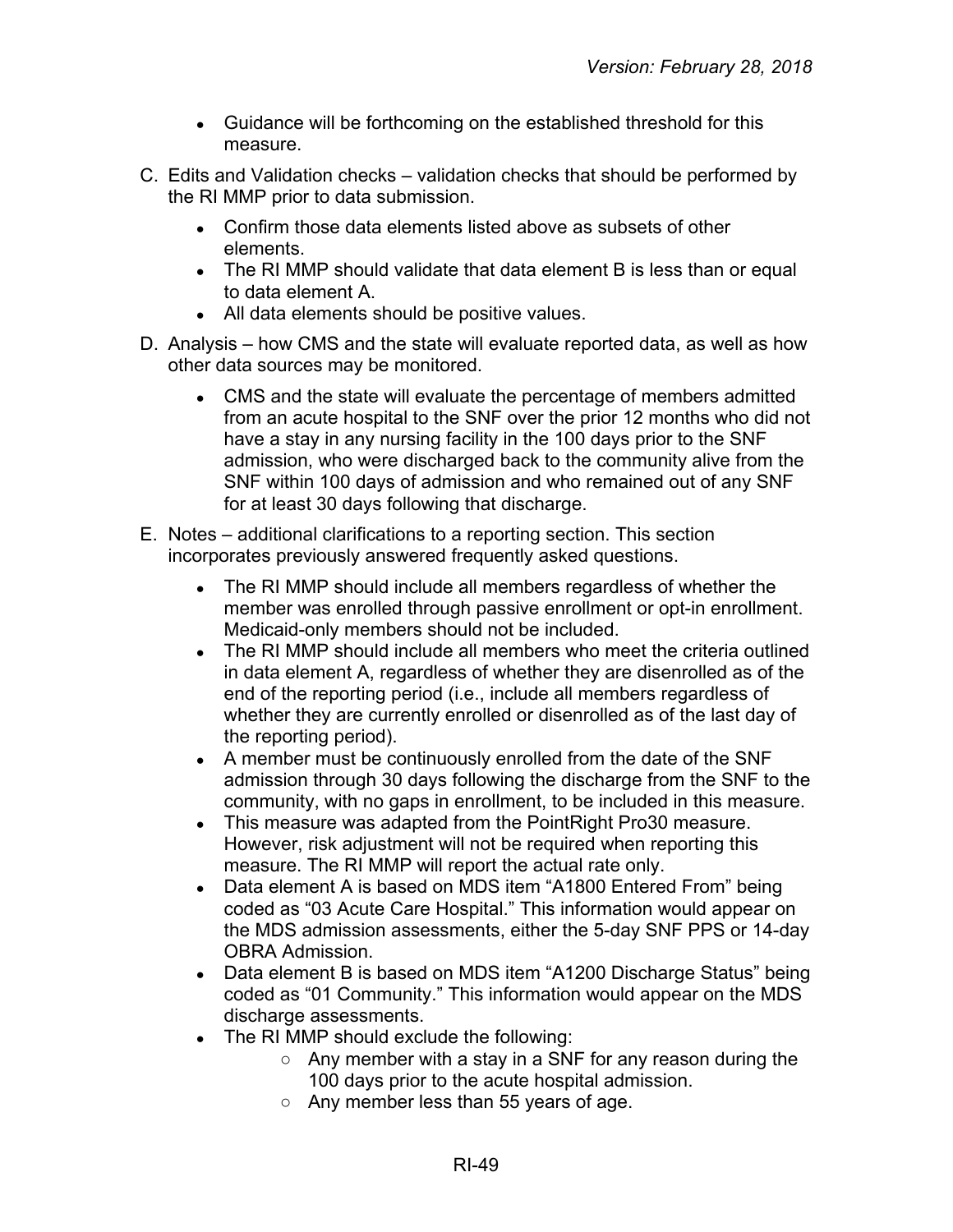- Anyone with missing data for the "entered from" or "discharge status" MDS items (A1800 or A2100).
- The RI MMP should include members who expire during the reporting period in the denominator if they meet all of the criteria outlined in data element A. However, those members would not be counted as a discharge to the community and would not be counted in data element B.
- The RI MMP should include members who have an interruption in the SNF stay (e.g., hospital admission). If the member is readmitted to the same SNF following the event and discharged back to the community within 100 days of their initial admission to that SNF, then they are counted in data element B.
- F. Data Submission how The RI MMP will submit data collected to CMS and the state.
	- The RI MMP will submit data collected for this measure in the above specified format through a secure data collection site established by CMS. This site can be accessed at the following web address: [https://Financial-Alignment-Initiative.NORC.org.](https://financial-alignment-initiative.norc.org/)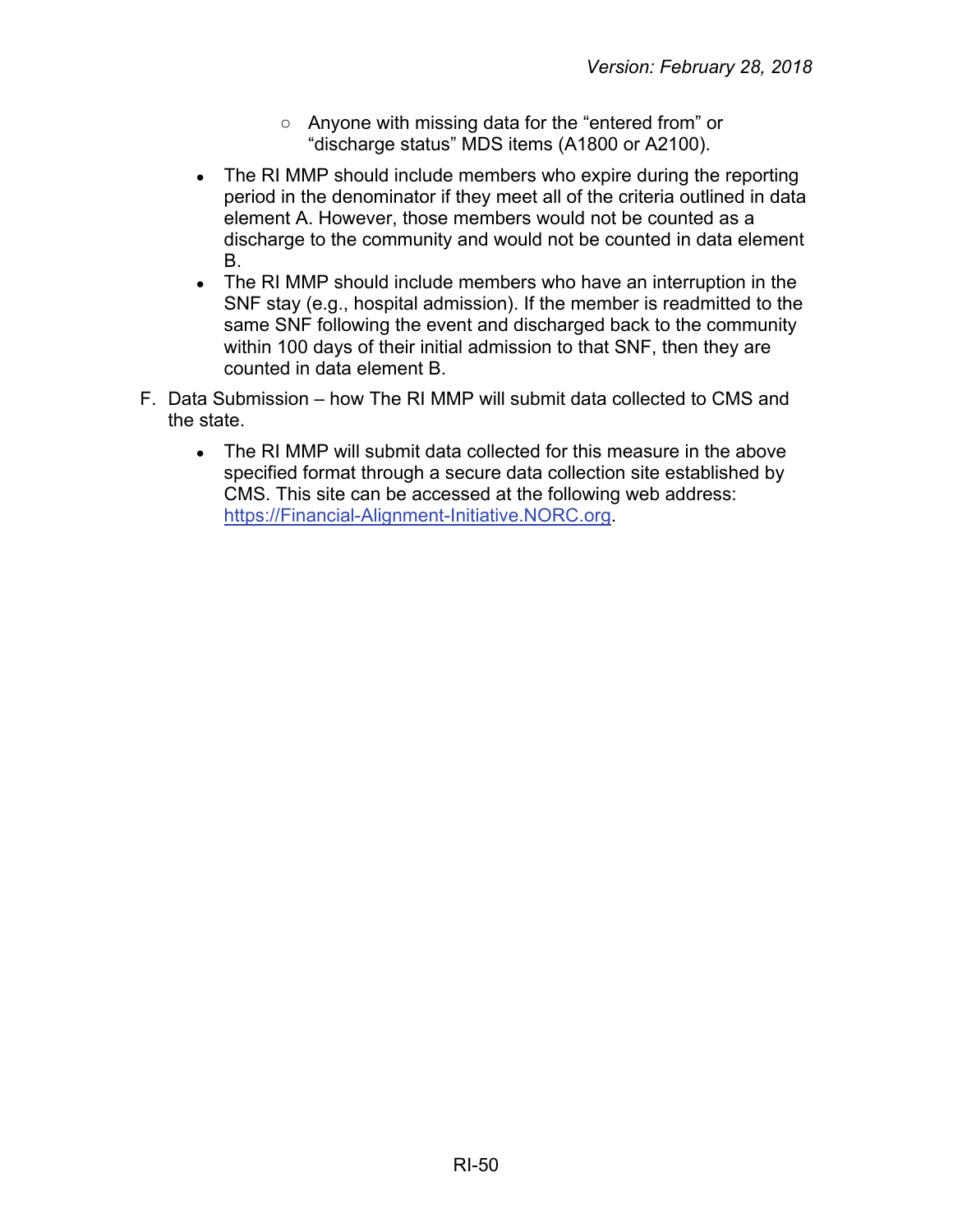| <b>CONTINUOUS REPORTING</b>                       |                               |          |                                                                                                     |                                                                                           |  |
|---------------------------------------------------|-------------------------------|----------|-----------------------------------------------------------------------------------------------------|-------------------------------------------------------------------------------------------|--|
| <b>Reporting</b><br><b>Section</b>                | Reporting<br><b>Frequency</b> | Level    | <b>Reporting</b><br><b>Periods</b>                                                                  | Due Date                                                                                  |  |
| RI4.<br>Performance<br>and Quality<br>Improvement | Quarterly                     | Contract | Current<br>Calendar<br>Quarter<br>Ex:<br>$1/1 - 3/31$<br>$4/1 - 6/30$<br>$7/1 - 9/30$<br>10/1-12/31 | By the end of the<br>fourth month<br>following the last<br>day of the reporting<br>period |  |

| RI4.6 Skilled nursing facility hospital admissions. <sup>i, ii</sup> |  |  |  |
|----------------------------------------------------------------------|--|--|--|
|----------------------------------------------------------------------|--|--|--|

| <b>Element</b><br><b>Letter</b> | <b>Element Name</b>                                                                                                                                                                    | <b>Definition</b>                                                                                                                                                      | <b>Allowable</b><br><b>Values</b>              |
|---------------------------------|----------------------------------------------------------------------------------------------------------------------------------------------------------------------------------------|------------------------------------------------------------------------------------------------------------------------------------------------------------------------|------------------------------------------------|
| A.                              | Total number of<br>members admitted<br>to a skilled nursing<br>facility (SNF) from<br>an acute hospital<br>who had an MDS<br>admission<br>assessment during<br>the prior 12<br>months. | Total number of<br>members admitted to<br>a SNF from an acute<br>hospital who had an<br><b>MDS</b> admission<br>assessment during<br>the prior 12 months.              | Field Type: Numeric                            |
| <b>B.</b>                       | Total number of<br>members<br>readmitted to any<br>hospital from the<br>SNF within 30 days<br>of admission.                                                                            | Of the total reported in<br>A, the number of<br>members readmitted<br>to any hospital<br>(excluding ER only<br>visits) from the SNF<br>within 30 days of<br>admission. | Field Type: Numeric<br>Note: Is a subset of A. |

- B. QA Checks/Thresholds procedures used by CMS and the state to establish benchmarks in order to identify outliers or data that are potentially erroneous.
	- Guidance will be forthcoming on the established threshold for this measure.
- C. Edits and Validation checks validation checks that should be performed by the RI MMP prior to data submission.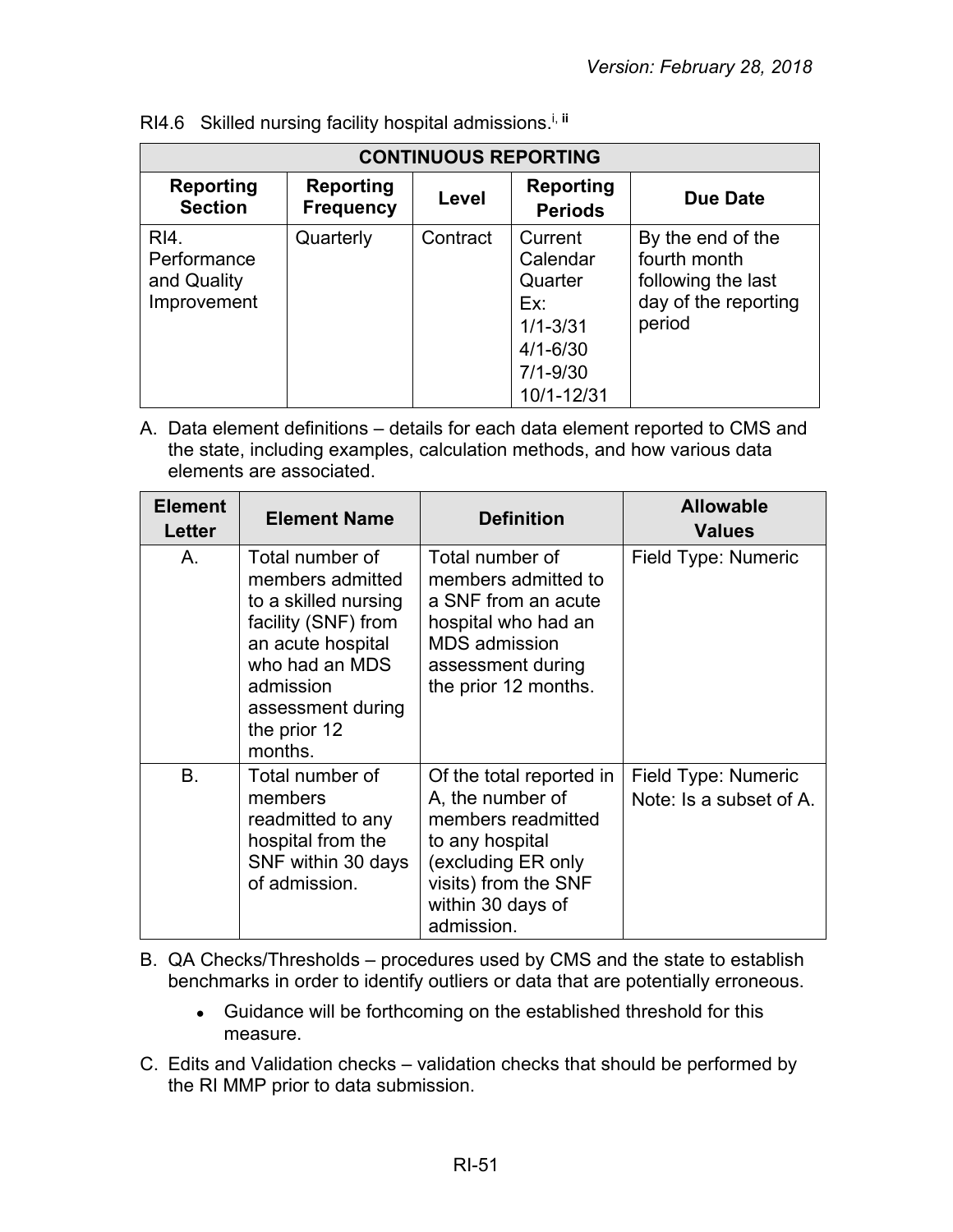- Confirm those data elements listed above as subsets of other elements.
- The RI MMP should validate that data element B is less than or equal to data element A.
- All data elements should be positive values.
- D. Analysis how CMS and the state will evaluate reported data, as well as how other data sources may be monitored.
	- CMS and the state will evaluate the percentage of members admitted to a SNF from an acute hospital who had an MDS admission discharge assessment who were readmitted to any hospital from the SNF within 30 days of admission.
- E. Notes additional clarifications to a reporting section. This section incorporates previously answered frequently asked questions.
	- The RI MMP should include all members regardless of whether the member enrolled was enrolled through passive enrollment or opt-in enrollment. Medicaid-only members should not be included.
	- The RI MMP should include all members who meet the criteria outlined in data element A, regardless of whether they are disenrolled as of the end of the reporting period (i.e., include all members regardless of whether they are currently enrolled or disenrolled as of the last day of the reporting period).
	- This measure was adapted from the Point Right Pro30 measure. However, risk adjustment will not be required when reporting this measure. The RI MMP will report the actual rate only.
	- The RI MMP should exclude from data element B any transfers from the SNF to any hospital for an ER-only visit (i.e., a hospital visit that did not result in an inpatient admission).
	- To identify data element B, the RI MMP should use the indication on the MDS discharge assessment.
	- The source of the MDS admission assessment (data element A) is either the 5-day SNF PPS or the 14-day OBRA Admission assessment.
- F. Data Submission how the RI MMP will submit data collected to CMS and the state.
	- The RI MMP will submit data collected for this measure in the above specified format through a secure data collection site established by CMS. This site can be accessed at the following web address: [https://Financial-Alignment-Initiative.NORC.org.](https://financial-alignment-initiative.norc.org/)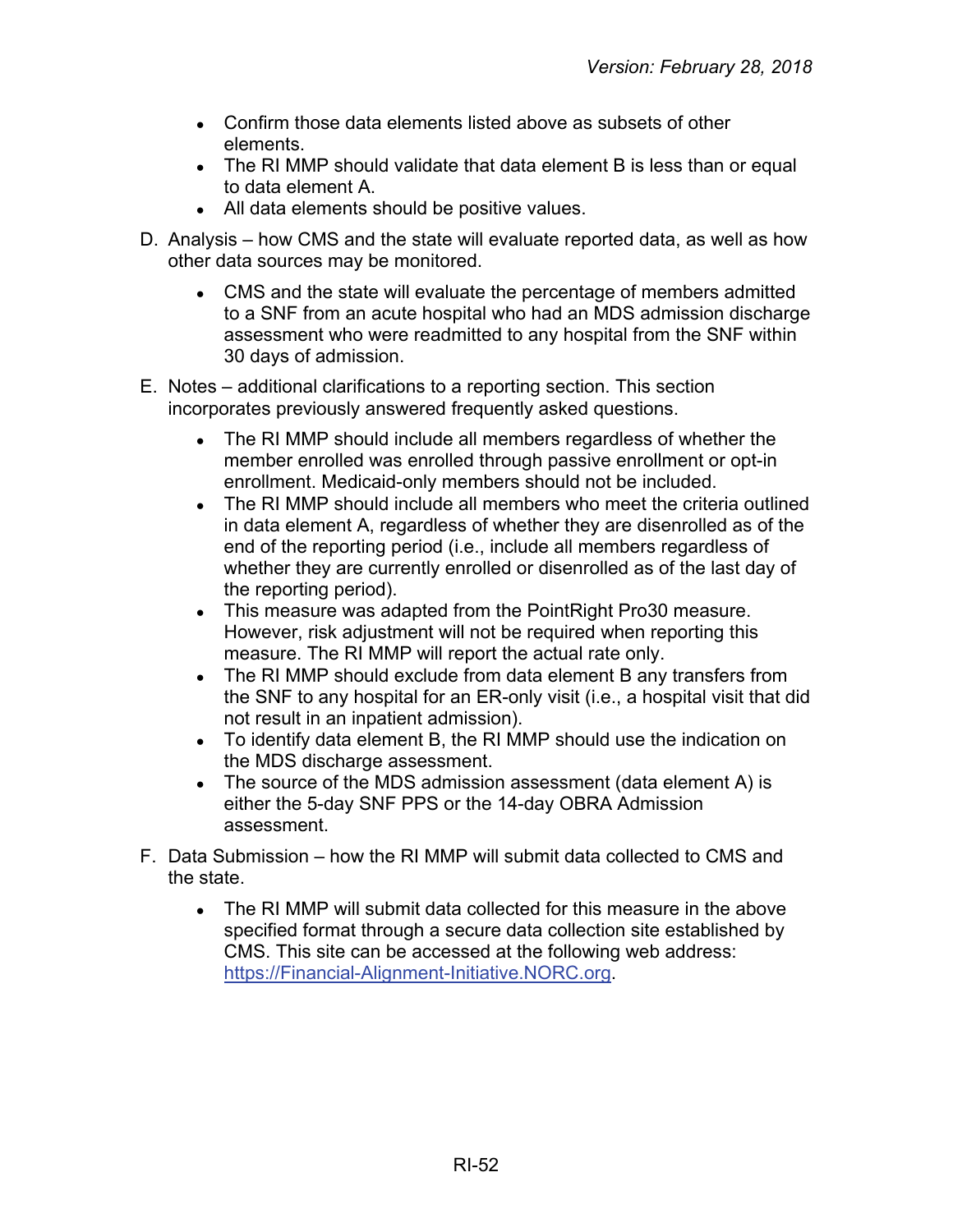RI4.7 Members eligible for the Rhode to Home program who are transitioned from a nursing facility to the community.<sup>i, ii</sup>

| <b>CONTINUOUS REPORTING</b>                       |                               |          |                                                                                                     |                                                                                           |  |
|---------------------------------------------------|-------------------------------|----------|-----------------------------------------------------------------------------------------------------|-------------------------------------------------------------------------------------------|--|
| <b>Reporting</b><br><b>Section</b>                | Reporting<br><b>Frequency</b> | Level    | <b>Reporting</b><br><b>Periods</b>                                                                  | Due Date                                                                                  |  |
| RI4.<br>Performance<br>and Quality<br>Improvement | Quarterly                     | Contract | Current<br>Calendar<br>Quarter<br>Ex:<br>$1/1 - 3/31$<br>$4/1 - 6/30$<br>$7/1 - 9/30$<br>10/1-12/31 | By the end of the<br>fourth month<br>following the last<br>day of the reporting<br>period |  |

| <b>Element</b><br><b>Letter</b> | <b>Element Name</b>                                                                      | <b>Definition</b>                                                                                                                                    | <b>Allowable</b><br><b>Values</b>              |
|---------------------------------|------------------------------------------------------------------------------------------|------------------------------------------------------------------------------------------------------------------------------------------------------|------------------------------------------------|
| A.                              | Total number of<br>members eligible<br>for the Rhode to<br>Home program.                 | Total number of<br>members eligible for<br>the Rhode to Home<br>(Money Follows the<br>Person) program.                                               | Field Type: Numeric                            |
| B.                              | Total number of<br>members<br>discharged from a<br>nursing facility to<br>the community. | Of the total reported<br>in A, the number of<br>members discharged<br>from a nursing facility<br>to the community<br>during the reporting<br>period. | Field Type: Numeric<br>Note: Is a subset of A. |

- B. QA Checks/Thresholds procedures used by CMS and the state to establish benchmarks in order to identify outliers or data that are potentially erroneous.
	- Guidance will be forthcoming on the established threshold for this measure.
- C. Edits and Validation checks validation checks that should be performed by the RI MMP prior to data submission.
	- Confirm those data elements listed above as subsets of other elements.
	- The RI MMP should validate that data element B is less than or equal to data element A.
	- All data elements should be positive values.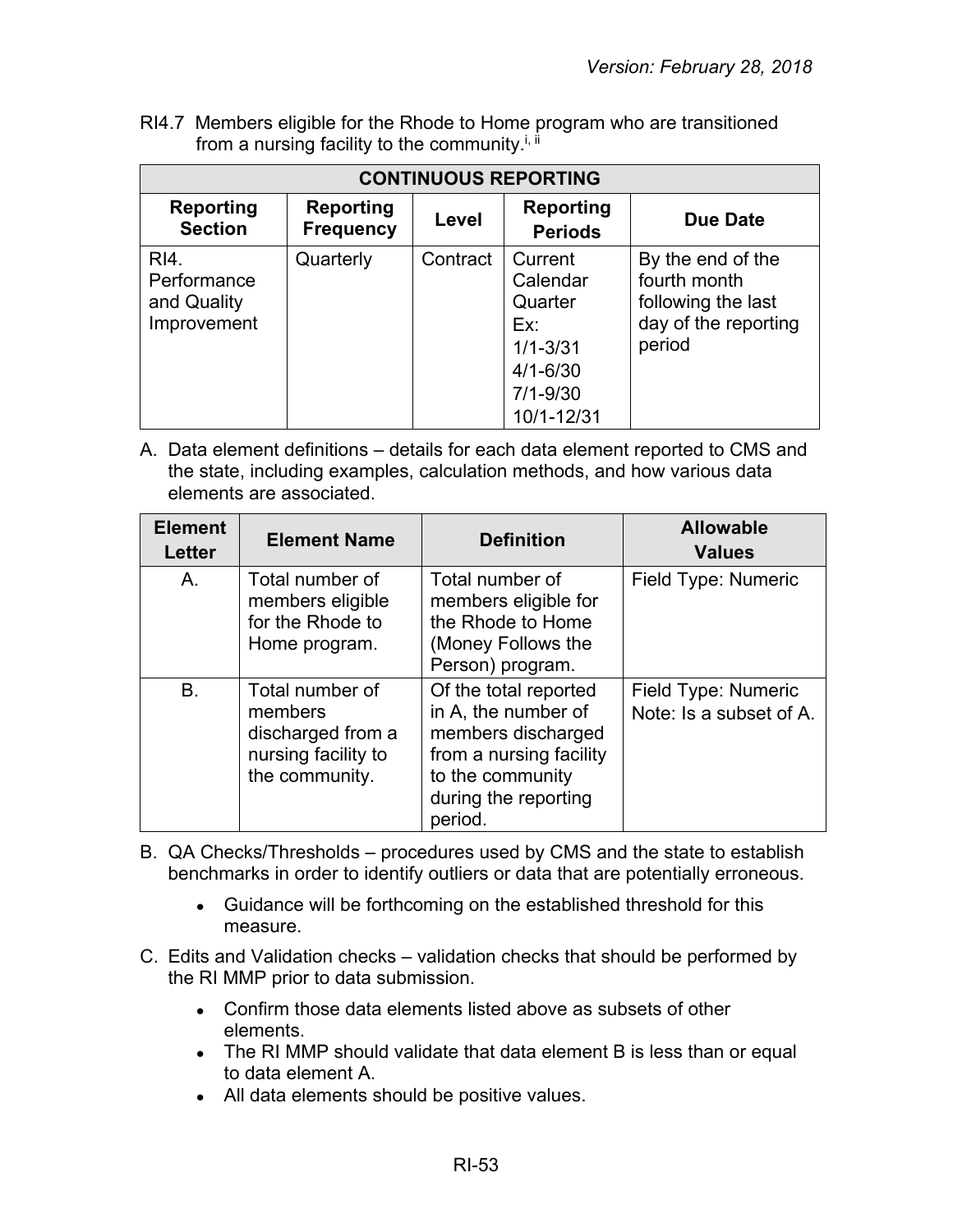- D. Analysis how CMS and the state will evaluate reported data, as well as how other data sources may be monitored.
	- CMS and the state will evaluate the percentage of members eligible for the Rhode to Home program who were discharged from a nursing facility to the community during the reporting period.
- E. Notes additional clarifications to a reporting section. This section incorporates previously answered frequently asked questions.
	- The RI MMP should include all members regardless of whether the member was enrolled through passive enrollment or opt-in enrollment. Medicaid-only members should not be included.
	- The RI MMP should include all members who meet the criteria outlined in data element A, regardless of whether they are disenrolled as of the end of the reporting period (i.e., include all members regardless of whether they are currently enrolled or disenrolled as of the last day of the reporting period).
	- The Rhode to Home program will provide support to transition eligible members who are in a qualified institutional setting for 90 days or more to home and community-based settings. The program will assist members transition to and successfully remain in the community, with appropriate supports, so that they can experience more independence and a better quality of life. This program is also referred to as Money Follows the Person.
	- Members are eligible for the Rhode to Home program if they:
		- Are residing in a nursing facility for at least ninety (90) consecutive days, not including short-term rehabilitation days;
		- Are eligible for Medicaid for at least one day prior to nursing facility discharge; and
		- Provide informed consent, signed by the member or his/her legal guardian (if applicable), to participate in the Rhode to Home demonstration grant.
- F. Data Submission how the RI MMP will submit data collected to CMS and the state.
	- The RI MMP will submit data collected for this measure in the above specified format through a secure data collection site established by CMS. This site can be accessed at the following web address: [https://Financial-Alignment-Initiative.NORC.org.](https://financial-alignment-initiative.norc.org/)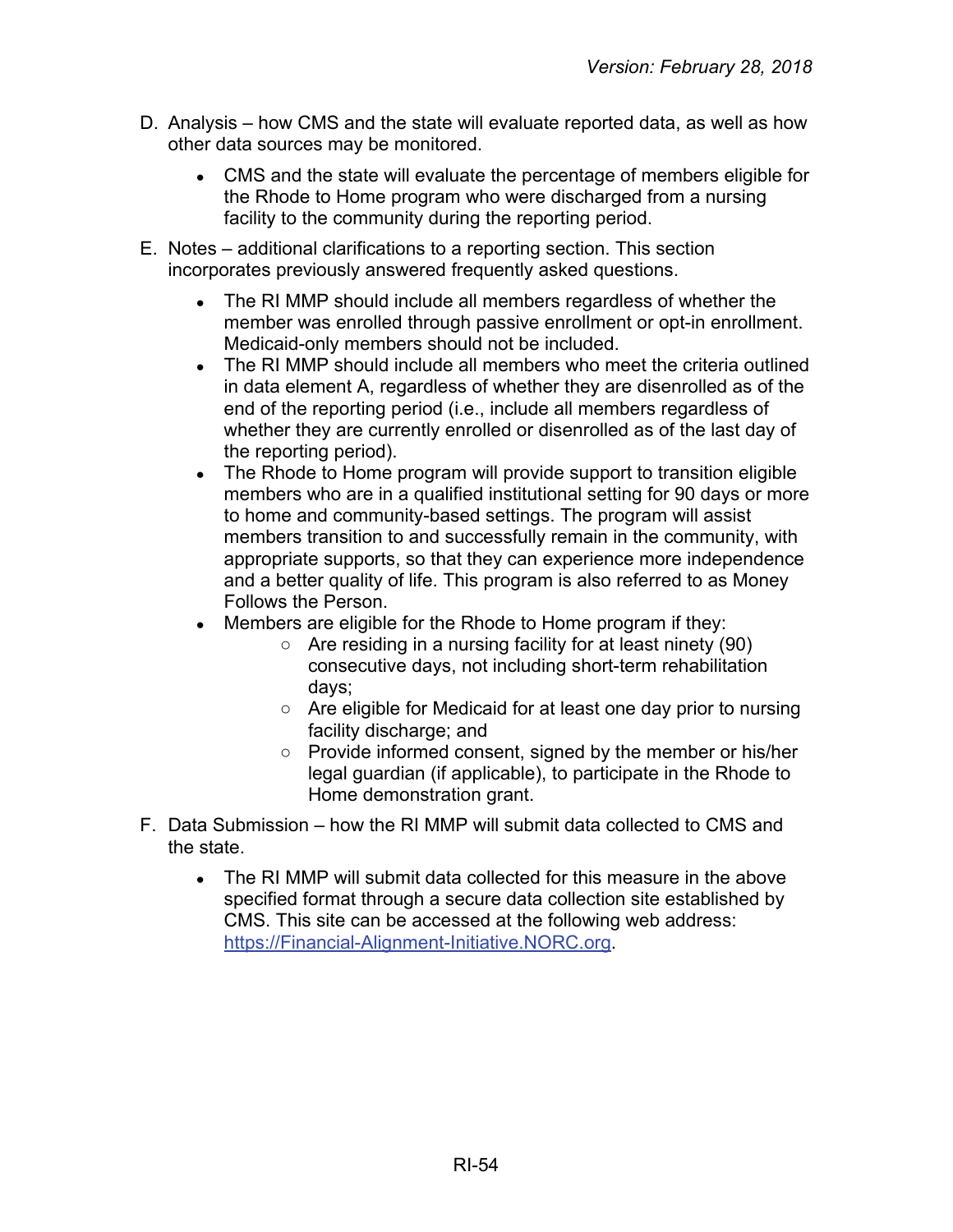RI4.8 Member admissions to and discharges from residential settings involving out-of-plan services.<sup>i</sup>

| <b>CONTINUOUS REPORTING</b>                       |                                      |          |                                                                                                     |                                                                                           |
|---------------------------------------------------|--------------------------------------|----------|-----------------------------------------------------------------------------------------------------|-------------------------------------------------------------------------------------------|
| <b>Reporting</b><br><b>Section</b>                | <b>Reporting</b><br><b>Frequency</b> | Level    | Reporting<br><b>Periods</b>                                                                         | Due Date                                                                                  |
| RI4.<br>Performance<br>and Quality<br>Improvement | Quarterly                            | Contract | Current<br>Calendar<br>Quarter<br>Ex:<br>$1/1 - 3/31$<br>$4/1 - 6/30$<br>$7/1 - 9/30$<br>10/1-12/31 | By the end of the<br>fourth month<br>following the last<br>day of the reporting<br>period |

| <b>Element</b><br><b>Letter</b> | <b>Element Name</b>                                                                                                  | <b>Definition</b>                                                                                                                                                                | <b>Allowable</b><br><b>Values</b>              |
|---------------------------------|----------------------------------------------------------------------------------------------------------------------|----------------------------------------------------------------------------------------------------------------------------------------------------------------------------------|------------------------------------------------|
| Α.                              | Total number of<br>members residing<br>in an out-of-plan<br>residential facility,<br>including ID/DD<br>group homes. | Total number of<br>members residing in<br>an out-of-plan<br>residential facility (i.e.,<br>IC40 I/DD), including<br>ID/DD group homes,<br>during the reporting<br>period.        | Field Type: Numeric                            |
| <b>B.</b>                       | Total number of<br>members residing<br>in an out-of-plan<br>residential facility<br>who had an ED<br>visit.          | Of the total reported<br>in A, the number of<br>members residing in<br>an out-of-plan<br>residential facility who<br>had an ED visit during<br>the reporting period.             | Field Type: Numeric<br>Note: Is a subset of A. |
| C.                              | Total number of<br>members residing<br>in an out-of-plan<br>residential facility<br>who had a hospital<br>admission. | Of the total reported<br>in A, the number of<br>members residing in<br>an out-of-plan<br>residential facility<br>who had a hospital<br>admission during the<br>reporting period. | Field Type: Numeric<br>Note: Is a subset of A. |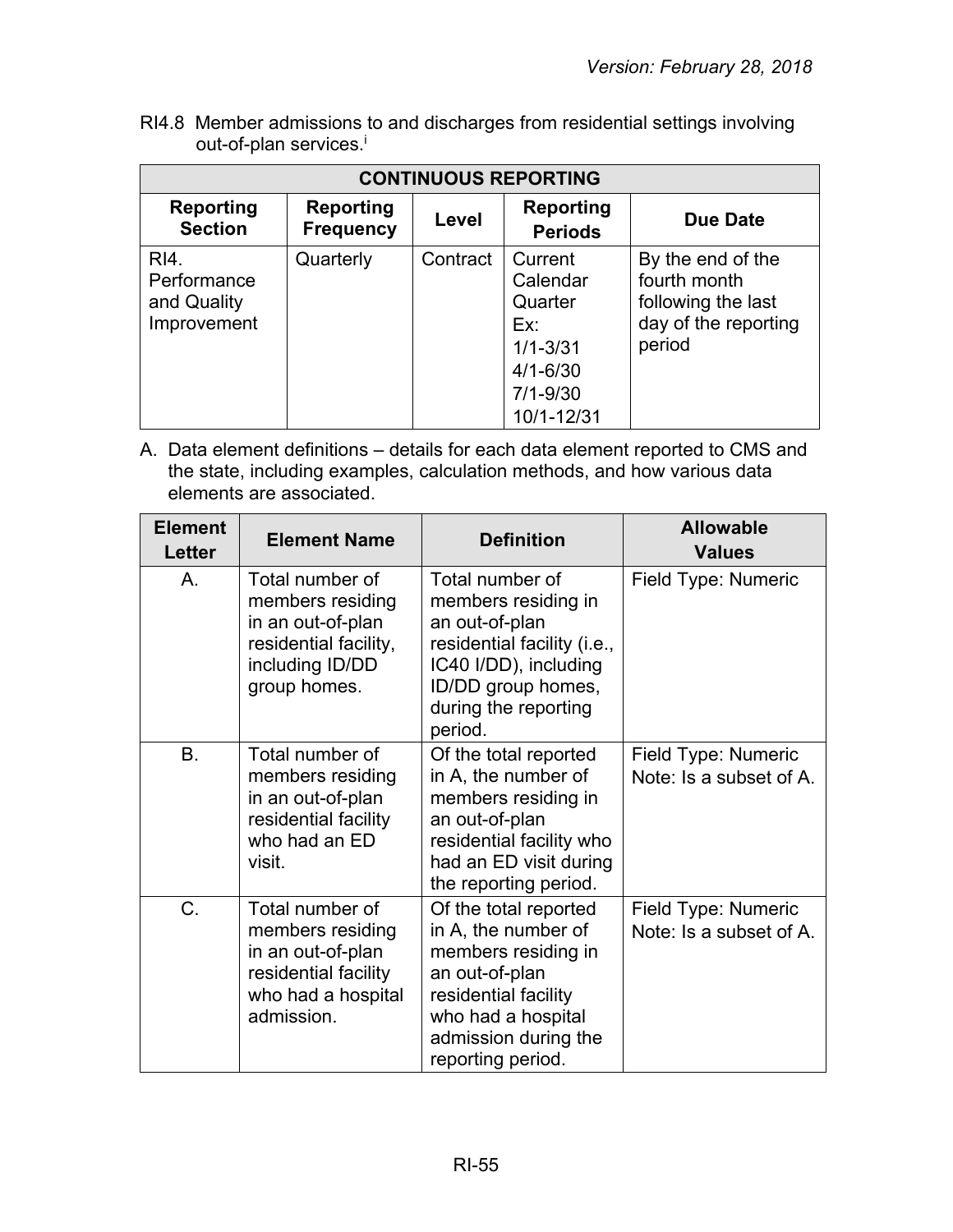| <b>Element</b><br>Letter | <b>Element Name</b>                                                                                                         | <b>Definition</b>                                                                                                                                                                          | <b>Allowable</b><br><b>Values</b>              |
|--------------------------|-----------------------------------------------------------------------------------------------------------------------------|--------------------------------------------------------------------------------------------------------------------------------------------------------------------------------------------|------------------------------------------------|
| D.                       | Total number of<br>members residing<br>in an out-of-plan<br>residential facility<br>who had a hospital<br>observation stay. | Of the total reported<br>in A, the number of<br>members residing in<br>an out-of-plan<br>residential facility<br>who had a hospital<br>observation stay<br>during the reporting<br>period. | Field Type: Numeric<br>Note: Is a subset of A. |

- B. QA Checks/Thresholds procedures used by CMS and the state to establish benchmarks in order to identify outliers or data that are potentially erroneous.
	- Guidance will be forthcoming on the established threshold for this measure.
- C. Edits and Validation checks validation checks that should be performed by the RI MMP prior to data submission.
	- Confirm those data elements listed above as subsets of other elements.
	- All data elements should be positive values.
- D. Analysis how CMS and the state will evaluate reported data, as well as how other data sources may be monitored. CMS and the state will evaluate the percentage of members residing in an out-of-plan residential facility who had a/an:
	- ED visit during the reporting period.
	- Hospital admission during the reporting period.
	- Hospital observation stay during the reporting period.
- E. Notes additional clarifications to a reporting section. This section incorporates previously answered frequently asked questions.
	- The RI MMP should include all members regardless of whether the member was enrolled through passive enrollment or opt-in enrollment. Medicaid-only members should not be included.
	- The RI MMP should include all members who meet the criteria outlined in data element A, regardless of whether they are disenrolled as of the end of the reporting period (i.e., include all members regardless of whether they are currently enrolled or disenrolled as of the last day of the reporting period).
	- For data element A, RI EOHHS will provide the RI MMP with additional data required to identify members residing in out-of-plan residential facilities.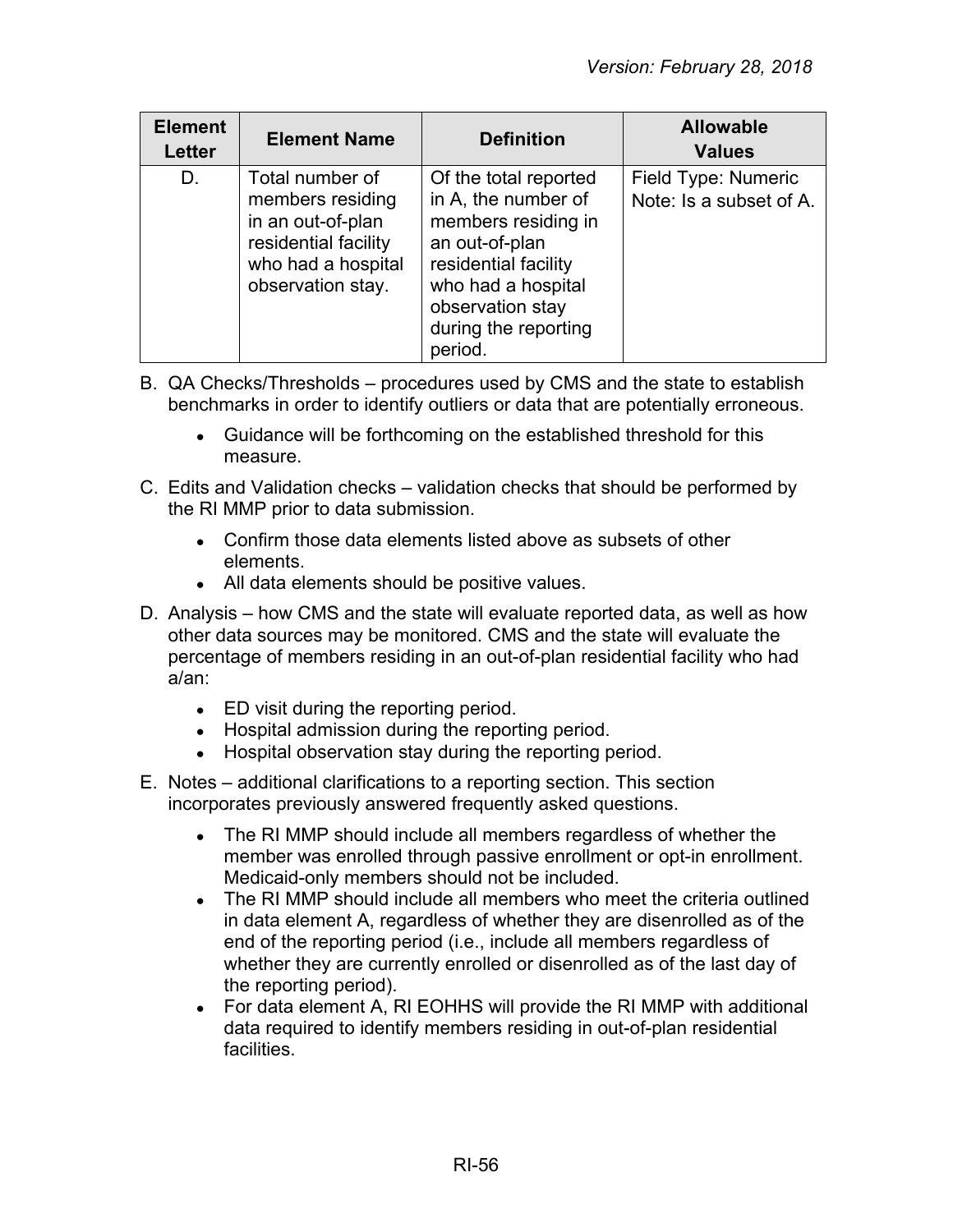- For data element B, exclude ED visits (ED value set) that resulted in a hospital admission (Inpatient Stay value set) or observation stay (Observation value set). An ED visit results in an observation or inpatient stay when the ED date of service and the admission date for the observation or inpatient stay are one calendar day apart or less.
- For data element C, exclude observation stays that resulted in a hospital admission. An observation stay results in an inpatient stay when the observation date of service and the admission date for the inpatient stay are one calendar day apart or less.
- Include ED visits/hospital admissions/observation stays, regardless of diagnosis or reason for admission/visit in data elements B-D.
- Include only ED visits/hospital admissions/observation stays with a discharge date during the reporting period in data elements B-D.
- F. Data Submission how the RI MMP will submit data collected to CMS and the state.
	- The RI MMP will submit data collected for this measure in the above specified format through a secure data collection site established by CMS. This site can be accessed at the following web address: [https://Financial-Alignment-Initiative.NORC.org.](https://financial-alignment-initiative.norc.org/)

| <b>CONTINUOUS REPORTING</b>                       |                                      |          |                                                                                                     |                                                                                           |
|---------------------------------------------------|--------------------------------------|----------|-----------------------------------------------------------------------------------------------------|-------------------------------------------------------------------------------------------|
| <b>Reporting</b><br><b>Section</b>                | <b>Reporting</b><br><b>Frequency</b> | Level    | <b>Reporting</b><br><b>Periods</b>                                                                  | <b>Due Date</b>                                                                           |
| RI4.<br>Performance<br>and Quality<br>Improvement | Quarterly                            | Contract | Current<br>Calendar<br>Quarter<br>Ex:<br>$1/1 - 3/31$<br>$4/1 - 6/30$<br>$7/1 - 9/30$<br>10/1-12/31 | By the end of the<br>fourth month<br>following the last<br>day of the reporting<br>period |

RI4.9 Nursing facility residents with low care needs.<sup>i, ii</sup>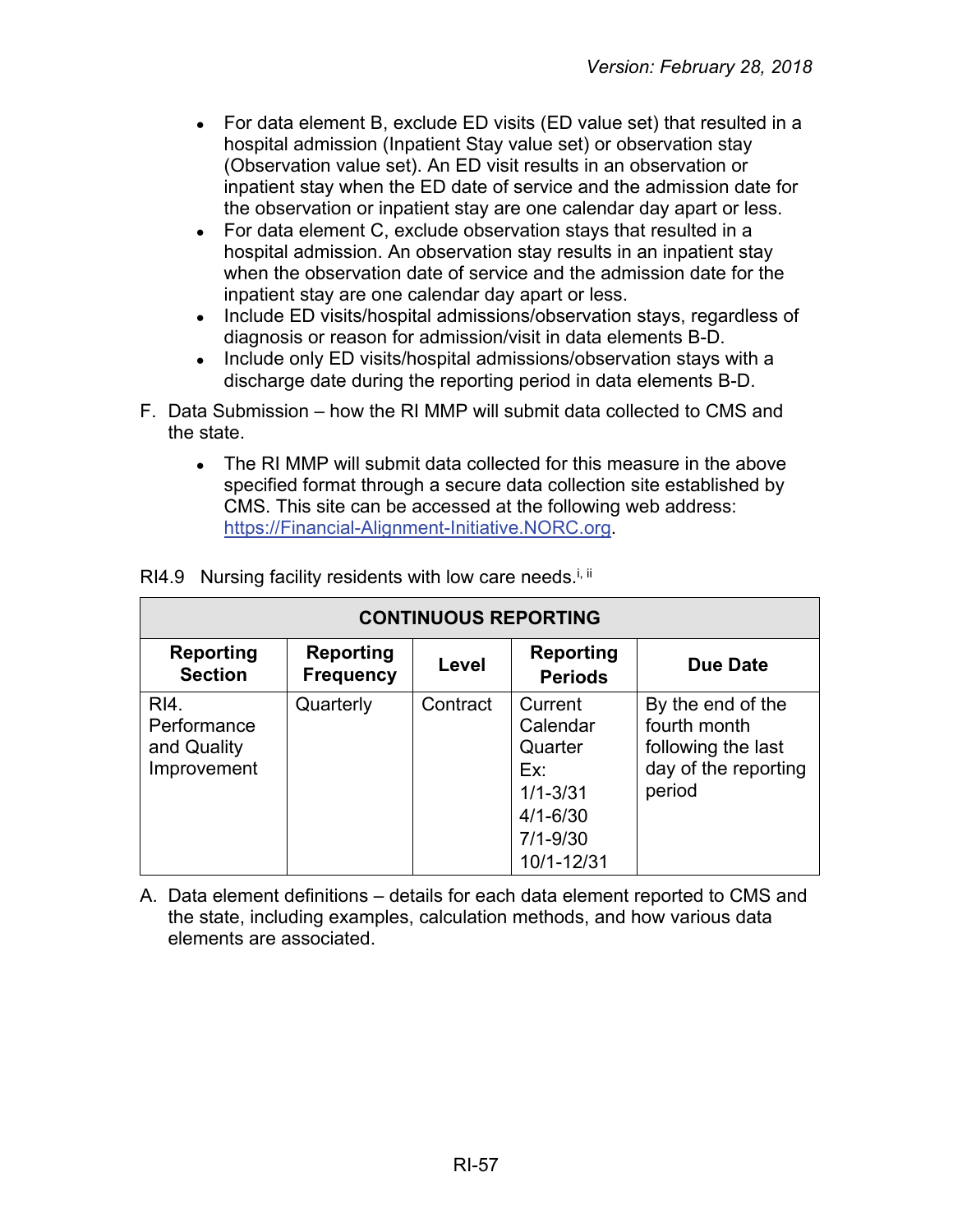| <b>Element</b><br>Letter | <b>Element Name</b>                                                                                                                                     | <b>Definition</b>                                                                                                                                                                                                                   | <b>Allowable</b><br><b>Values</b>              |
|--------------------------|---------------------------------------------------------------------------------------------------------------------------------------------------------|-------------------------------------------------------------------------------------------------------------------------------------------------------------------------------------------------------------------------------------|------------------------------------------------|
| Α.                       | Total number of<br>long-stay nursing<br>facility residents<br>age 65 and older.                                                                         | Total number of long-<br>stay nursing facility<br>residents age 65 and<br>older during the<br>reporting period.                                                                                                                     | Field Type: Numeric                            |
| B <sub>1</sub>           | Total number of<br>long-stay nursing<br>facility residents<br>age 65 and older<br>who meet the<br>requirements for<br>'low-level care<br>needs status.' | Of the total reported<br>in A, the number of<br>long-stay nursing<br>facility residents age<br>65 and older who<br>meet the<br>requirements for 'low-<br>level care needs<br>status' at any time<br>during the reporting<br>period. | Field Type: Numeric<br>Note: Is a subset of A. |

- B. QA Checks/Thresholds procedures used by CMS and the state to establish benchmarks in order to identify outliers or data that are potentially erroneous.
	- Guidance will be forthcoming on the established threshold for this measure.
- C. Edits and Validation checks validation checks that should be performed by the RI MMP prior to data submission.
	- Confirm those data elements listed above as subsets of other elements.
	- All data elements should be positive values.
- D. Analysis how CMS and the state will evaluate reported data, as well as how other data sources may be monitored.
	- CMS and the state will evaluate the percentage of nursing facility residents age 65 and older who meet the requirements for 'low-level care needs status' at any time during the reporting period.
- E. Notes additional clarifications to a reporting section. This section incorporates previously answered frequently asked questions.
	- The RI MMP should include all members regardless of whether the member was enrolled through passive enrollment or opt-in enrollment. Medicaid-only members should not be included.
	- A long stay is an episode with cumulative days in a facility greater than or equal to 101 days.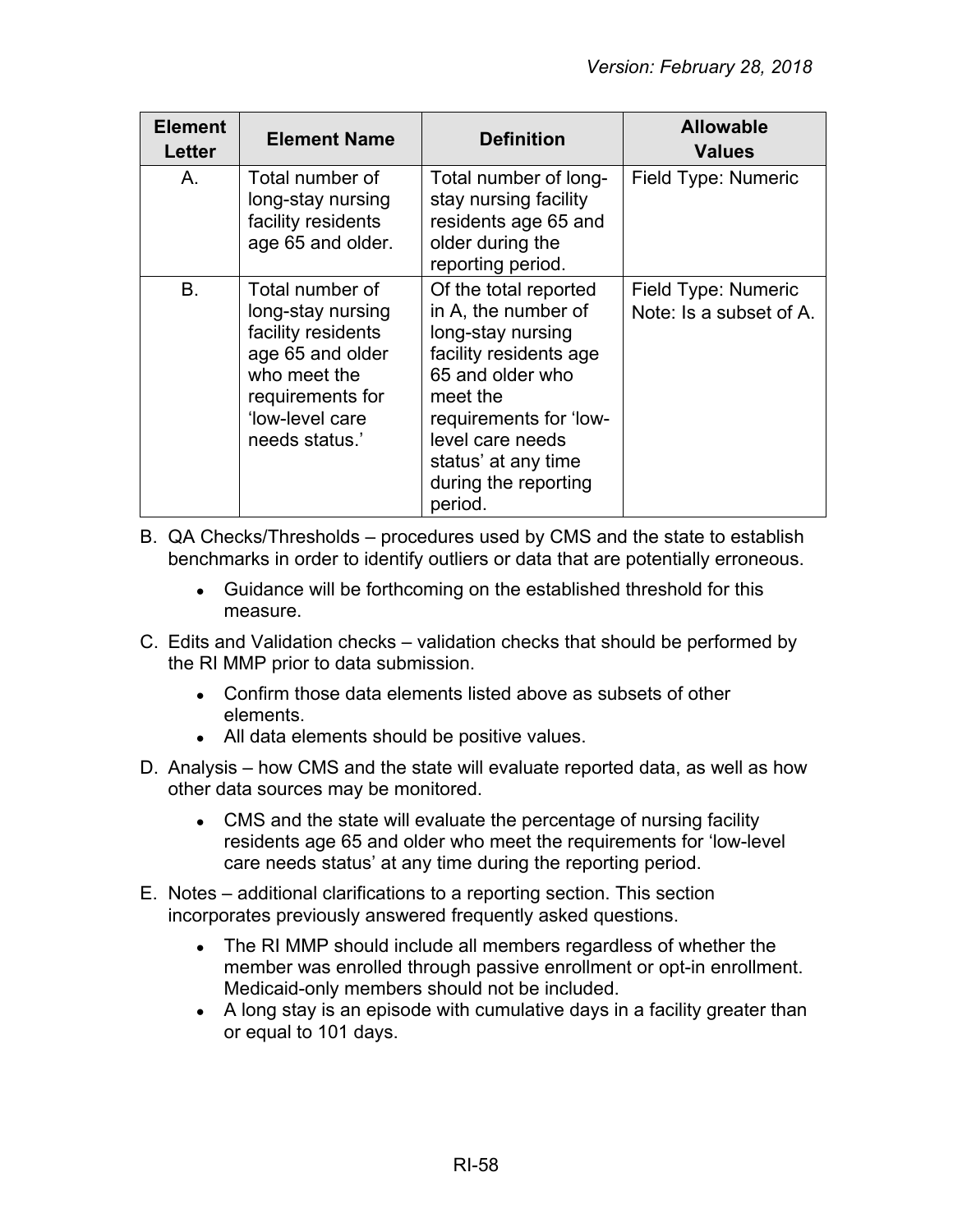- When determining a long stay, if a member is transferred from the nursing facility and then is readmitted to the same nursing facility within 30 days, the transfer and subsequent readmission does not disrupt the count of cumulative days. For example, if a member is transferred from the nursing facility to the hospital on day 93 and is subsequently readmitted to the same nursing facility 24 days later, this will be counted as the same long stay episode. The member's first day back in the nursing facility (i.e., the day the member is readmitted to the nursing facility) will count as day 94 for that episode, not as day 1.
- When determining a long stay, if a member is transferred from the nursing facility and then is readmitted to any nursing facility after 30 days, the date of readmission is the start of a new episode in the nursing facility and will count as day 1 towards the member's cumulative days in facility.
- Low-level care needs are defined as not requiring physical assistance in any of the four late-loss activities of daily living (ADLs): bed mobility, transferring, using the toilet, and eating, and not being classified in either the "Special Rehab" or "Clinically Complex" Resource Utilization Group (RUG-IV) groups. More information about classification of RUG-IV groups is available in the MDS 3.0 manual at the following web address: [https://downloads.cms.gov/files/MDS-30-RAI-Manual-V114-](https://downloads.cms.gov/files/MDS-30-RAI-Manual-V114-October-2016.pdf) [October-2016.pdf](https://downloads.cms.gov/files/MDS-30-RAI-Manual-V114-October-2016.pdf)
- A member must be classified as low-level care needs for the entirety of the long stay in the nursing facility to be included in data element B.
- F. Data Submission how the RI MMP will submit data collected to CMS and the state.
	- The RI MMP will submit data collected for this measure in the above specified format through a secure data collection site established by CMS. This site can be accessed at the following web address: [https://Financial-Alignment-Initiative.NORC.org.](https://financial-alignment-initiative.norc.org/)

| <b>CONTINUOUS REPORTING</b>                       |                               |          |                                                                                                     |                                                                                           |
|---------------------------------------------------|-------------------------------|----------|-----------------------------------------------------------------------------------------------------|-------------------------------------------------------------------------------------------|
| Reporting<br><b>Section</b>                       | Reporting<br><b>Frequency</b> | Level    | <b>Reporting</b><br><b>Periods</b>                                                                  | Due Date                                                                                  |
| RI4.<br>Performance<br>and Quality<br>Improvement | Quarterly                     | Contract | Current<br>Calendar<br>Quarter<br>Ex:<br>$1/1 - 3/31$<br>$4/1 - 6/30$<br>$7/1 - 9/30$<br>10/1-12/31 | By the end of the<br>fourth month<br>following the last<br>day of the reporting<br>period |

RI4.10 Nursing facility residents who received an antipsychotic medication.<sup>ii</sup>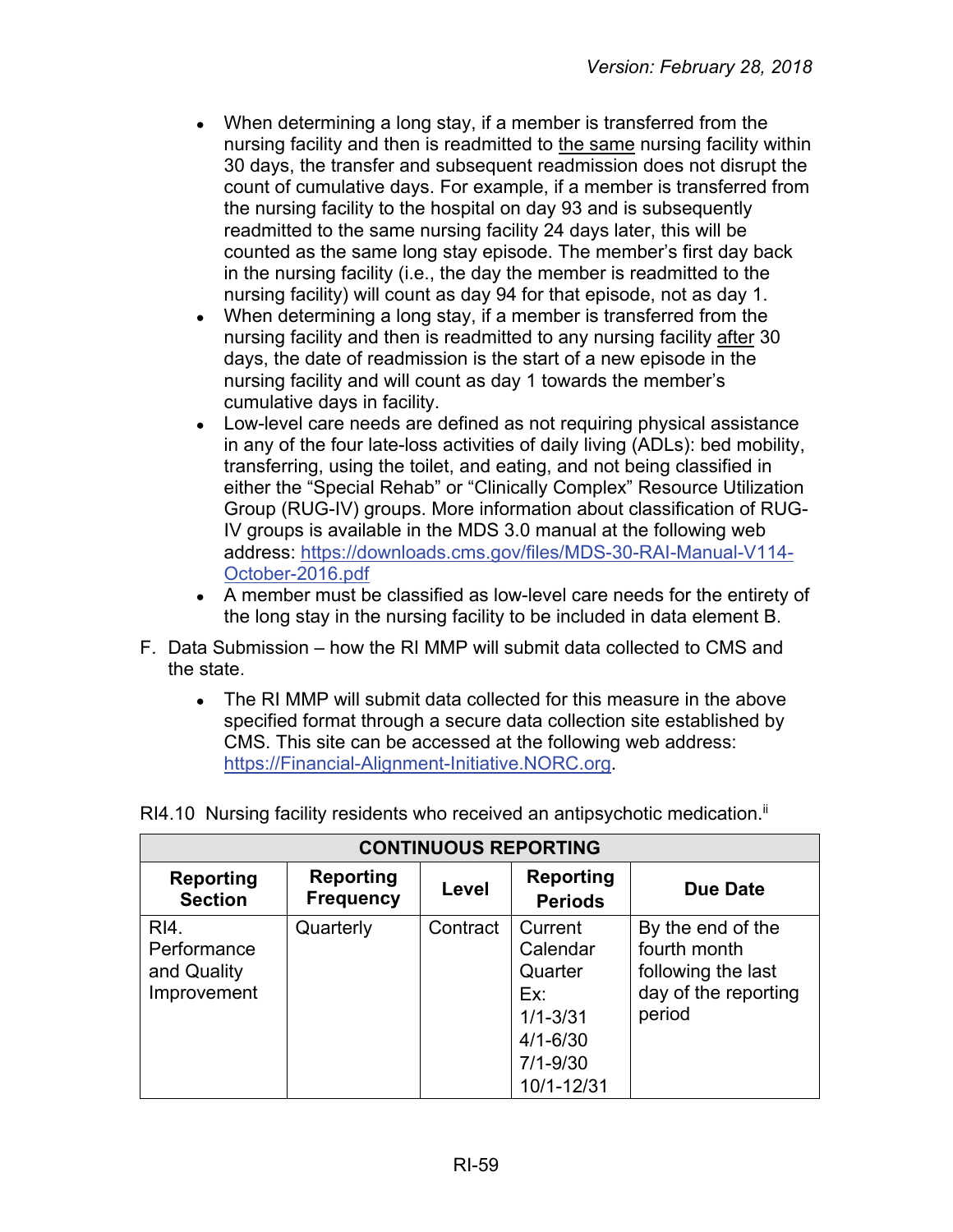| <b>Element</b><br><b>Letter</b> | <b>Element Name</b>                                                                                                                                                                          | <b>Definition</b>                                                                                                                                                                                                    | <b>Allowable</b><br><b>Values</b>              |
|---------------------------------|----------------------------------------------------------------------------------------------------------------------------------------------------------------------------------------------|----------------------------------------------------------------------------------------------------------------------------------------------------------------------------------------------------------------------|------------------------------------------------|
| Α.                              | Total number of<br>long-stay nursing<br>facility residents<br>with a selected<br>target assessment.                                                                                          | Total number of long-<br>stay nursing facility<br>residents with a<br>selected target<br>assessment.                                                                                                                 | Field Type: Numeric                            |
| <b>B.</b>                       | Total number of<br>long-stay nursing<br>facility residents<br>with a selected<br>target assessment<br>where the following<br>condition is true:<br>antipsychotic<br>medications<br>received. | Of the total reported in<br>A, the number of long-<br>stay nursing facility<br>residents with a<br>selected target<br>assessment where the<br>following condition is<br>true: antipsychotic<br>medications received. | Field Type: Numeric<br>Note: Is a subset of A. |

- B. QA Checks/Thresholds procedures used by CMS and the state to establish benchmarks in order to identify outliers or data that are potentially erroneous.
	- Guidance will be forthcoming on the established threshold for this measure.
- C. Edits and Validation checks validation checks that should be performed by the RI MMP prior to data submission.
	- Confirm those data elements above as subsets of other elements.
	- The RI MMP should validate that data element B is less than or equal to data element A.
	- All data elements should be positive values.
- D. Analysis how CMS and the state will evaluate reported data, as well as how other data sources may be monitored.
	- CMS and the state will evaluate the percentage of long-stay nursing facility residents with a selected target assessment where the following condition is true: antipsychotic medications received.
- E. Notes additional clarifications to a reporting section. This section incorporates previously answered frequently asked questions.
	- The RI MMP should include members regardless of whether the member was enrolled through passive enrollment or opt-in enrollment. Medicaid-only members should not be included.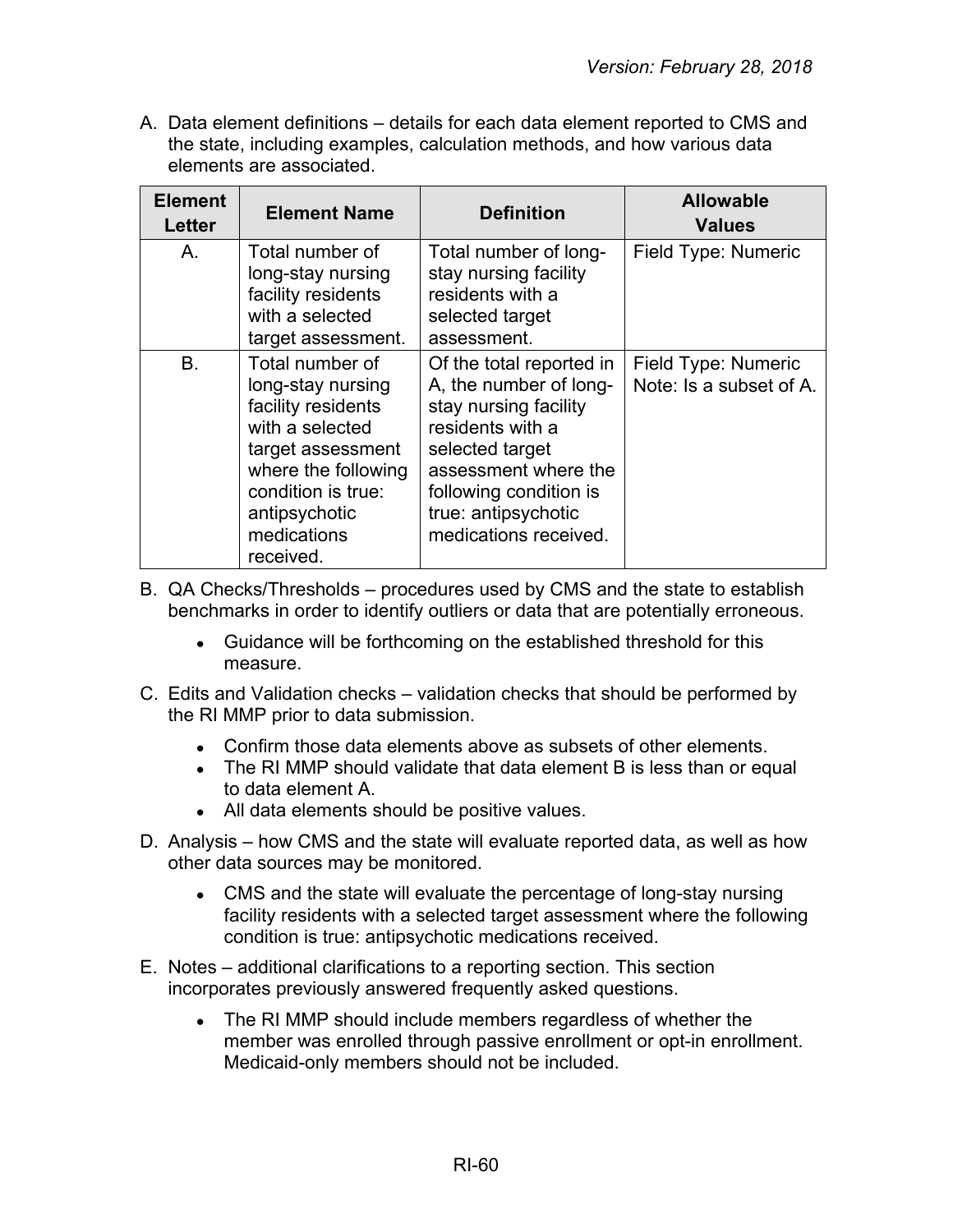- $\bullet$  A long stay is an episode with cumulative days in a facility greater than or equal to 101 days as of the end of the target period. The target period is the span of time that defines the quality measures reporting period (e.g., a calendar quarter).
- Cumulative days in facility (CDIF) is the total number of days within an episode during which the resident was in the facility. It is the sum of the number of days within each stay included in an episode. Definitions for "stay" and "episode" can be found immediately following guidance on CDIF. If an episode consists of more than one stay separated by periods of time outside the facility (e.g., hospitalizations) only those days within the facility would count towards CDIF. Any days outside the facility (e.g., hospital, home, etc.) would not count towards the CDIF total. The following rules are used when computing CDIF:
	- 1. When counting the number of days until the end of the episode, counting stops with:
		- $\circ$  The last record in the target period if that record is a discharge assessment (A0310F = [10,11]),
		- $\circ$  The last record in the target period if that record is a death in facility (A0310F = [12]), *or*
		- $\circ$  The end of the target period is reached, whichever is earlier
	- 2. When counting the duration of each stay within an episode, include the day of entry (A1600) but not the day of discharge (A2000) unless the entry and discharge occurred on the same day in which case the number of days in the stay is equal to 1.
	- 3. While death in facility records (A0310F = [12]) end CDIF counting, these records are not used as target records because they contain only tracking information and do not include clinical information necessary for quality measure calculation.
- A stay is the period of time between a resident's entry into a facility and either (a) a discharge or (b) the end of the target period, whichever comes first. A stay is also defined as a set of contiguous days in a facility. The start of a stay is either:
	- 1. An admission entry (A0310F = [01] *and* A1700 = [1]), or
	- 2. A reentry (A0310F = [01] *and* A1700 = [2])
- $\bullet$  The end of a stay is the earliest of the following:
	- 1. Any discharge assessment  $(A0310F = [10, 11])$ , or
	- 2. A death in facility tracking record (A0310F = [12]), or
	- 3. The end of the target period
- An episode is the period of time spanning one or more stays. An episode begins with an admission and ends with either (a) a discharge or (b) the end of the target period, whichever comes first. An episode starts with:
	- 1. An admission entry (A0310F = [01] *and* A1700 = [1])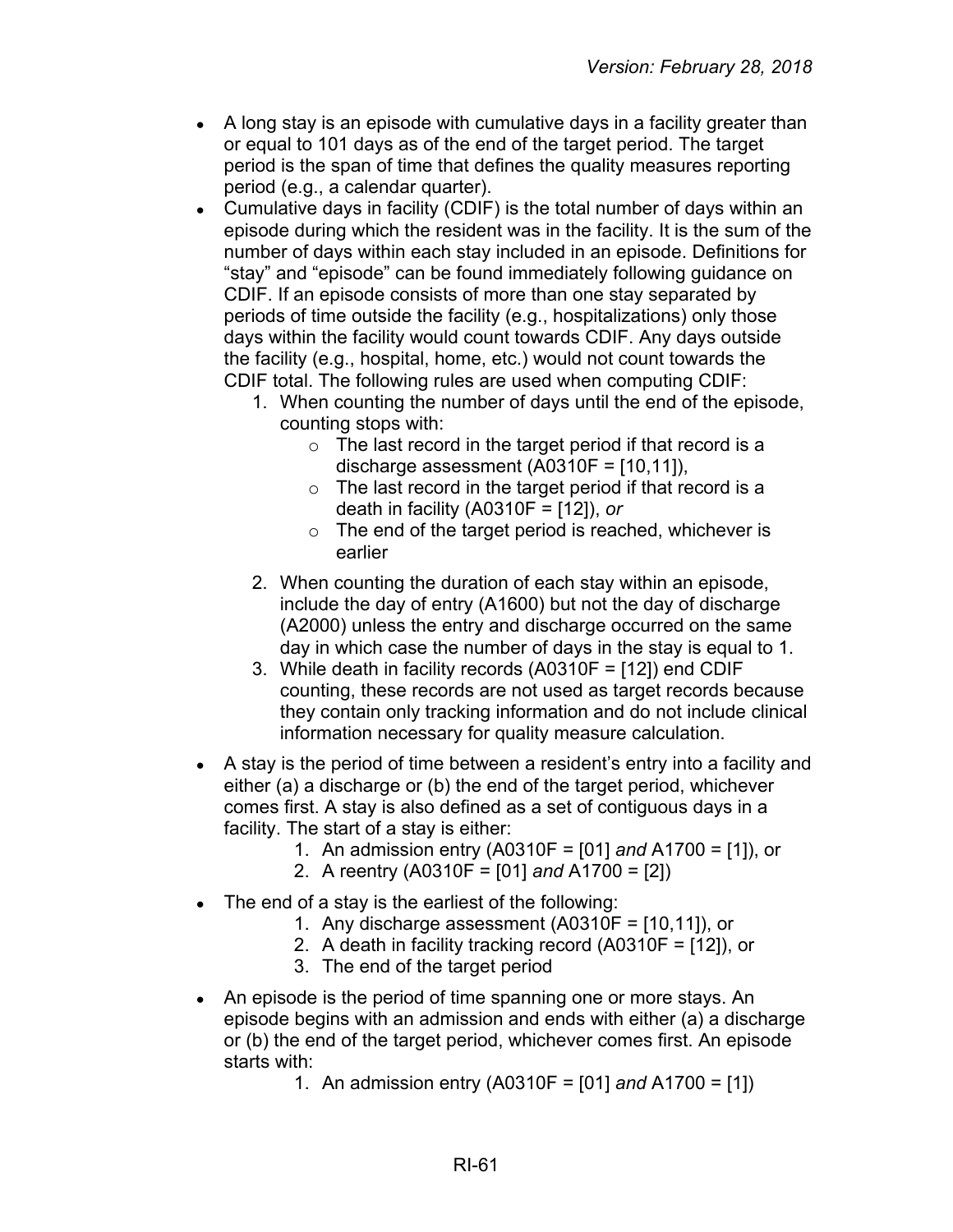- The end of an episode is the earliest of the following:
	- 1. A discharge assessment with return not anticipated  $(A0310F = [10]),$  or
	- 2. A discharge assessment with return anticipated (A0310F = [11]) but the resident did not return within 30 days of discharge, or
	- 3. A death in facility tracking record (A0310F = [12]), or
	- 4. The end of the target period
- The target assessment selection period is the most recent 3 months (the long-stay target period). Qualifying reasons for assessment (RFA) are:
	- 1. A0310A = [01,02,03,04,05,06] *or*
	- 2. A0310B = [01,02,03,04,05,06] *or*
	- 3. A0310F = [10,11]
- When selecting the target assessment, it is the latest assessment that meets the following criteria:
	- 1. It is contained within the resident's selected episode
	- 2. It has a qualifying RFA, and
	- 3. Its target date is no more than 120 days before the end of the episode
- The target assessment need not have a target date within the target period, but it must occur within 120 days of the end of the resident's episode (either the last discharge in the target period or the end of the target period if the episode is ongoing). The 120 days allows 93 days between quarterly assessments plus an additional 27 days to allow for late assessments. The target assessment represents the resident's status at the end of the episode.
- $\bullet$  The RI MMP should exclude for data element A:
	- 1. The resident did not qualify for the numerator and *any* of the following is true:
		- o For assessments with target dates on or before 03/31/2012: (N0400A = [-])
		- o For assessments with target dates on or after 04/01/2012: (N0410A = [-])
	- 2. *Any* of the following related conditions are present on the target assessment (unless otherwise indicated):
		- $\circ$  Schizophrenia (16000 = [1])
		- $\circ$  Tourette's syndrome (15350 = [1])
		- $\circ$  Tourette's syndrome (15350 = [1]) on the prior assessment if this item is not active on the target assessment and if a prior assessment is available
		- $\circ$  Huntington's disease (15250 = [1])
- A prior assessment is the latest assessment that is 46 to 165 days before the target assessment. Qualifying reasons for assessment (RFA) are: